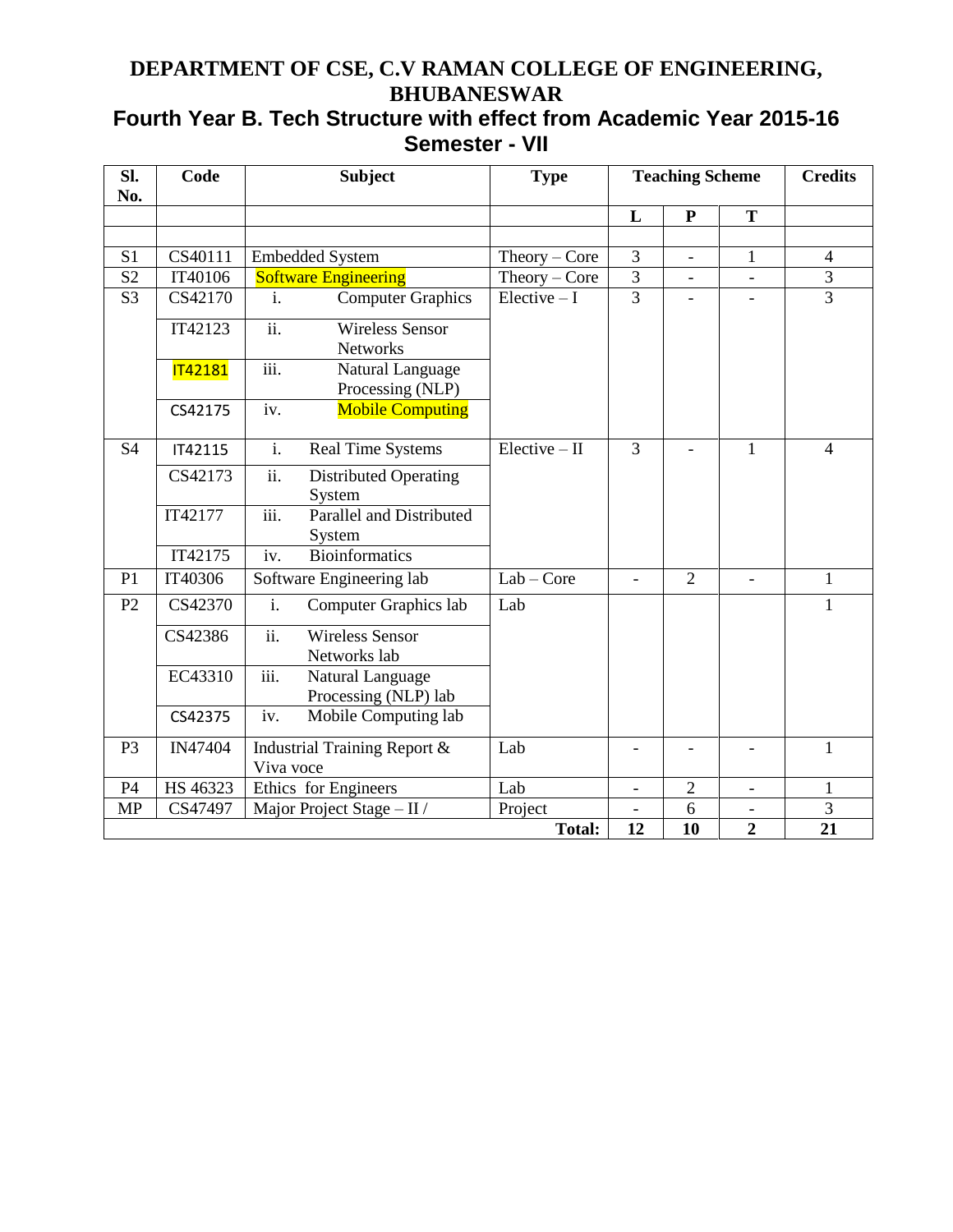### **Bioinformatics**

**Credits:** 3 **Teaching Scheme: -** Theory 3 Hrs/Week

### **Prerequisites**:

- 1. Design and analysis of algorithm
- 2. Data structures
- 3. Machine Learning
- 4. Computer programming

### **Objectives:**

- 1. To know the recent evolution in biological science.
- 2. To make students aware about computational problems lie on biology.
- 3. To improve the programming skills in bioinformatics domain.

## **Course Details:**

### **Unit 1 Title- Introduction to Bioinformatics:**

### **(06 Hrs)**

### **U1.1**

Introduction to Bioinformatics and Computational Biology, Biological sequences, Biological databases, Genome specific databases, Data file formats, Data life cycle, Sequence Analysis, Pair-wise alignment.

**U1.2. Self Study:** Case study on a genomic database.

### **Unit 2**

### **Title – Sequence alignment algorithms (08Hrs)**

### **U2.1**

Dynamic programming algorithms for computing edit distance, string similarity, shotgun DNA sequencing, end space free alignment. Multiple sequence alignment, Algorithms for Multiple sequence alignment, Generating motifs and profiles, Local and Global alignment, Needleman and Wunsch algorithm, Smith Waterman algorithm, BLAST and PSIBLAST algorithms.

**U2.2. Self Study:** Study of PHIBLAST tool and its algorithm.

### **Unit 3**

**Title – Phylogenetics and Protein structure prediction (08 Hrs) U3.1**

Introduction to phylogenetics, Distance based trees UPGMA trees, Molecular clock theory, Ultrametric trees, Parsimonious trees, Neighbor joining trees, trees based on morphological traits, Bootstrapping. Protein Secondary structure and tertiary structure prediction methods, Homology modeling, abinitio approaches, Threading, Critical Assessment of Structure Prediction.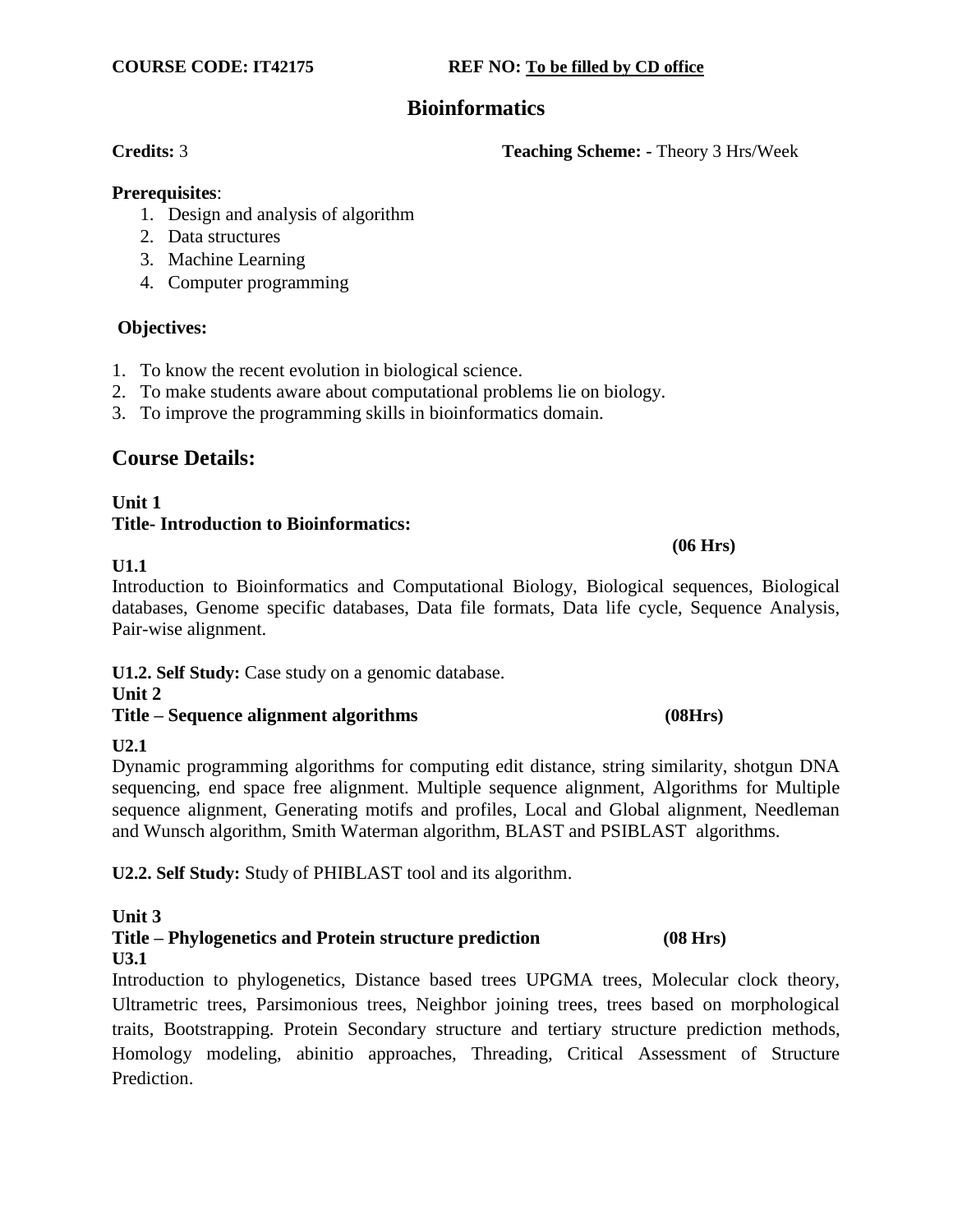# **U3.2. Self Study**: Case study on Structural genomics.

### **Unit 4**

### **Title – Applications of machine learning techniques in bioinformatics problem (08 Hrs)**

# **U4.1**

Machine learning techniques: Artificial Neural Networks in protein secondary structure prediction, Hidden Markov Models for gene finding, Decision trees, Support Vector Machines.

**U4.2. Self Study:** Study of using artificial neural network for tertiary protein structure prediction

# **Unit 5 Title- Systems Biology and Synthetic Biology**

## **(08 Hrs)**

# **U5.1**

Introduction to Systems Biology and Synthetic Biology, Microarray analysis, DNA computing, Bioinformatics approaches for drug discovery, Applications of informatics techniques in genomics and proteomics: Assembling the genome, STS content mapping for clone contigs, Functional annotation, Peptide mass fingerprinting.

**U5.2. Self Study:** Exploring other applications of informatics genomics and proteomics.

# **Text Books:**

- 1. Lesk, A. K., "Introduction to Bioinformatics" 4th Edition, Oxford University Press, 2013
- 2. Dan Gusfield, "Algorithms on Strings, Trees and Sequences: Computer Science and Computational Biology" Cambridge University Press, 1997.
- 3. Durbin, R., Eddy, S., Krogh, A., and Mitchison, G., "Biological Sequence Analysis Probabilistic Models of proteins and nucleic acids" Cambridge, UK: Cambridge University Press, 1998.
- 4. Mount, D.W., "Bioinformatics Sequence and Genome Analysis" 2nd Edition, Cold Spring Harbor Laboratory Press, 2004

# **Reference Books:**

- 1. Baldi, P. and Brunak, S., "Bioinformatics: The Machine Learning Approach" 2nd Edition, MIT Press, 2001.
- 2. Tindall, J., "Beginning Perl for Bioinformatics: An introduction to Perl for Biologists" 1st Edition, O"Reilly Media, 2001

# **Course Outcomes:**

# **Upon completion of the course, graduates will be able to –**

- 1. Identify all underlying computational problems in Biology.
- 2. Use and apply bioinformatics tools for solving computational issues.
- 3. Apply computational based solutions for biological perspectives.
- 4. Pursue higher education in this field.
- 5. Practice life-long learning of applied biological science.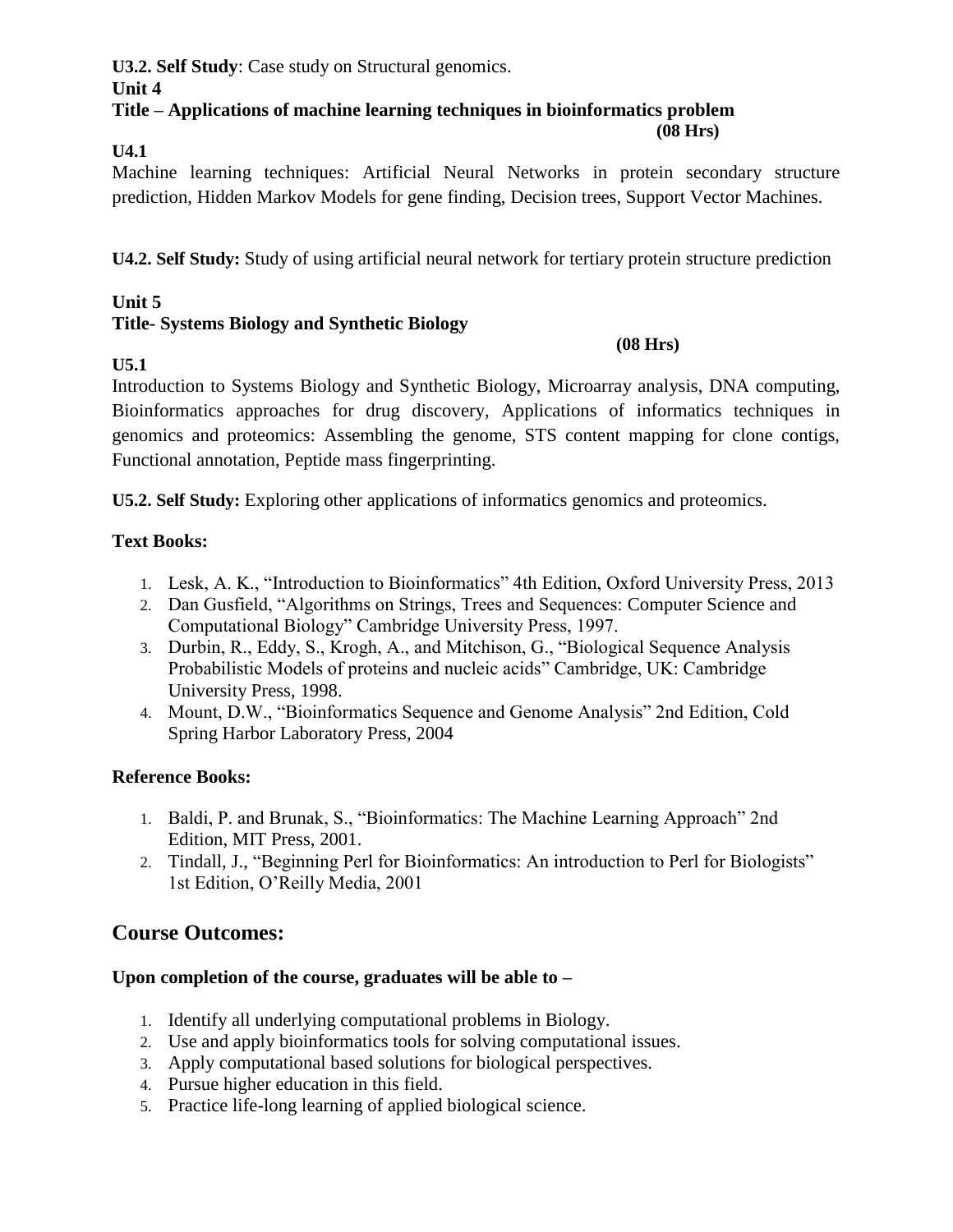# **Bioinformatics**

**Credits:** 3 **Teaching Scheme: -** Theory 3 Hrs/Week

### **Prerequisites**:

- 5. Design and analysis of algorithm
- 6. Data structures
- 7. Machine Learning
- 8. Computer programming

### **Objectives:**

- 4. To know the recent evolution in biological science.
- 5. To make students aware about computational problems lie on biology.
- 6. To improve the programming skills in bioinformatics domain.

# **Course Details:**

## **Unit 1 Title- Introduction to Bioinformatics:**

### **U1.1**

Introduction to Bioinformatics and Computational Biology, Biological sequences, Biological databases, Genome specific databases, Data file formats, Data life cycle, Sequence Analysis, Pair-wise alignment.

**U1.2. Self Study:** Case study on a genomic database.

### **Unit 2**

### **Title – Sequence alignment algorithms (08Hrs)**

### **U2.1**

Dynamic programming algorithms for computing edit distance, string similarity, shotgun DNA sequencing, end space free alignment. Multiple sequence alignment, Algorithms for Multiple sequence alignment, Generating motifs and profiles, Local and Global alignment, Needleman and Wunsch algorithm, Smith Waterman algorithm, BLAST and PSIBLAST algorithms.

**U2.2. Self Study:** Study of PHIBLAST tool and its algorithm.

### **Unit 3**

**Title – Phylogenetics and Protein structure prediction (08 Hrs) U3.1**

Introduction to phylogenetics, Distance based trees UPGMA trees, Molecular clock theory, Ultrametric trees, Parsimonious trees, Neighbor joining trees, trees based on morphological traits, Bootstrapping. Protein Secondary structure and tertiary structure prediction methods, Homology modeling, abinitio approaches, Threading, Critical Assessment of Structure Prediction.

### **(06 Hrs)**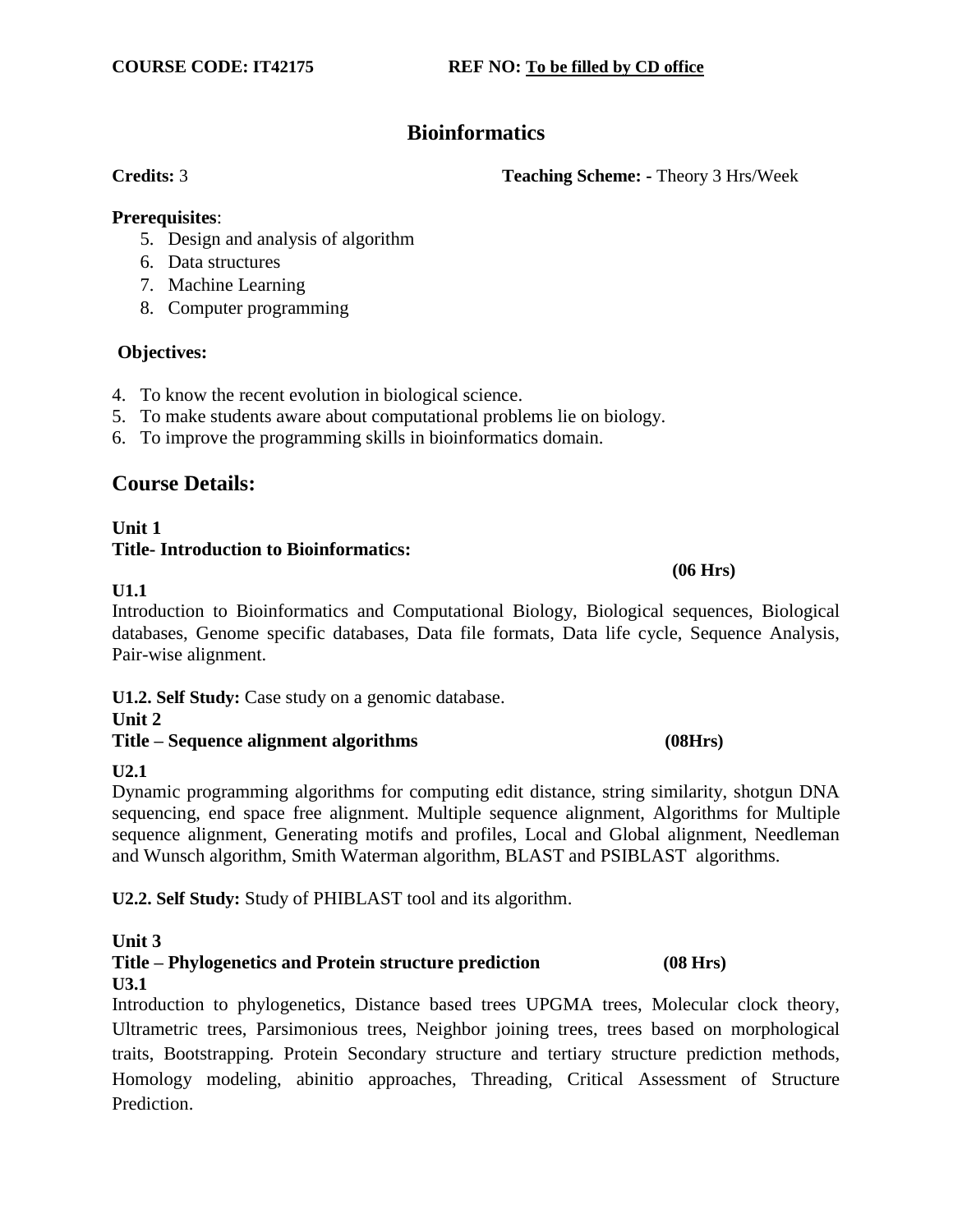# **U3.2. Self Study**: Case study on Structural genomics.

### **Unit 4**

### **Title – Applications of machine learning techniques in bioinformatics problem (08 Hrs)**

# **U4.1**

Machine learning techniques: Artificial Neural Networks in protein secondary structure prediction, Hidden Markov Models for gene finding, Decision trees, Support Vector Machines.

**U4.2. Self Study:** Study of using artificial neural network for tertiary protein structure prediction

# **Unit 5 Title- Systems Biology and Synthetic Biology**

### **(08 Hrs)**

**U5.1**

Introduction to Systems Biology and Synthetic Biology, Microarray analysis, DNA computing, Bioinformatics approaches for drug discovery, Applications of informatics techniques in genomics and proteomics: Assembling the genome, STS content mapping for clone contigs, Functional annotation, Peptide mass fingerprinting.

**U5.2. Self Study:** Exploring other applications of informatics genomics and proteomics.

# **Text Books:**

- 5. Lesk, A. K., "Introduction to Bioinformatics" 4th Edition, Oxford University Press, 2013
- 6. Dan Gusfield, "Algorithms on Strings, Trees and Sequences: Computer Science and Computational Biology" Cambridge University Press, 1997.
- 7. Durbin, R., Eddy, S., Krogh, A., and Mitchison, G., "Biological Sequence Analysis Probabilistic Models of proteins and nucleic acids" Cambridge, UK: Cambridge University Press, 1998.
- 8. Mount, D.W., "Bioinformatics Sequence and Genome Analysis" 2nd Edition, Cold Spring Harbor Laboratory Press, 2004

# **Reference Books:**

- 3. Baldi, P. and Brunak, S., "Bioinformatics: The Machine Learning Approach" 2nd Edition, MIT Press, 2001.
- 4. Tindall, J., "Beginning Perl for Bioinformatics: An introduction to Perl for Biologists" 1st Edition, O"Reilly Media, 2001

# **Course Outcomes:**

# **Upon completion of the course, graduates will be able to –**

- 6. Identify all underlying computational problems in Biology.
- 7. Use and apply bioinformatics tools for solving computational issues.
- 8. Apply computational based solutions for biological perspectives.
- 9. Pursue higher education in this field.
- 10. Practice life-long learning of applied biological science.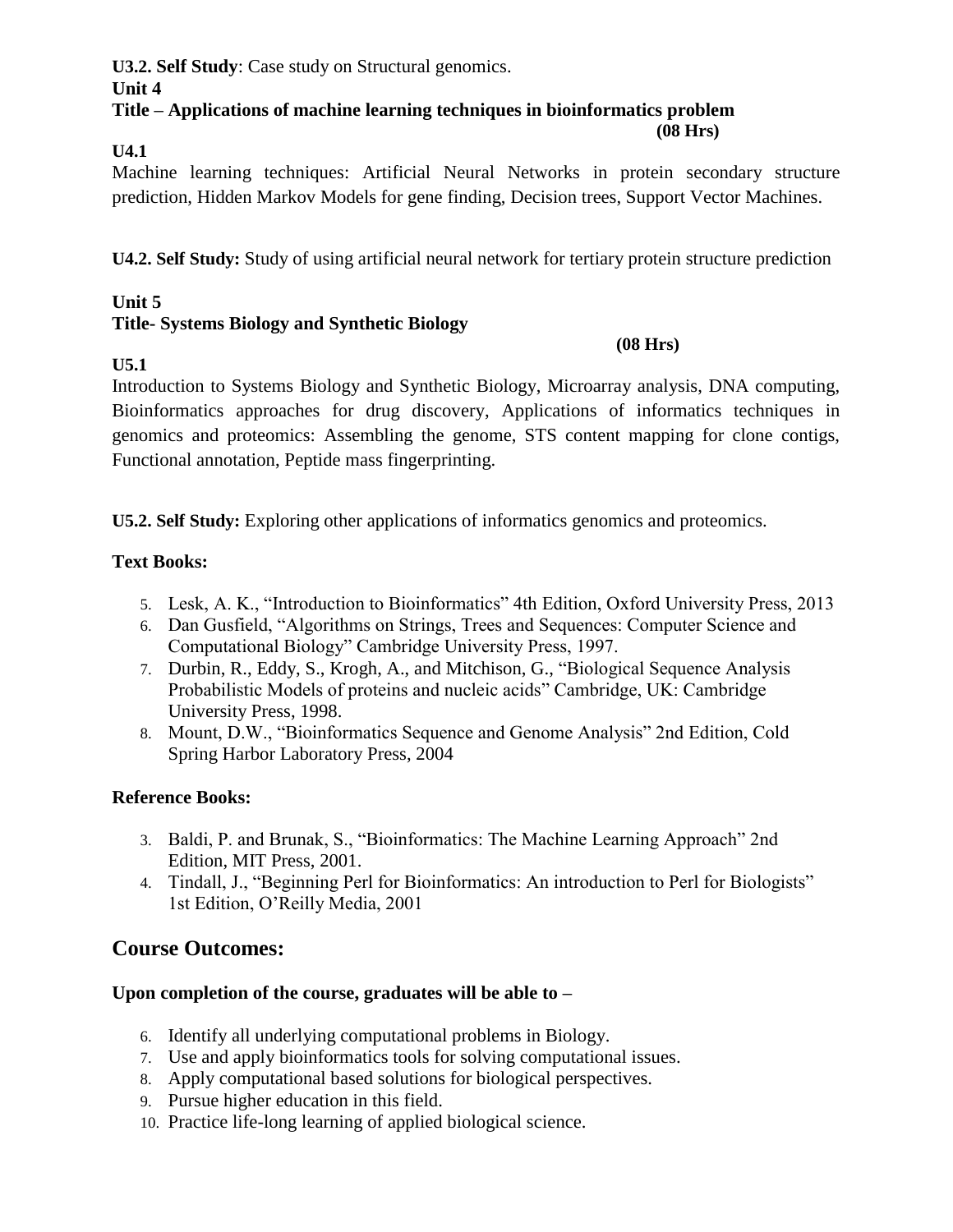# **Distributed Operating System**

**Credits:** 3 **Teaching Scheme: -** Theory 3 Hrs/Week

### **Prerequisites**:

1. Operating System.

### **Objectives:**

- To gain knowledge on Distributed operating system concepts that includes architecture, Mutual exclusion algorithms, Deadlock detection algorithms and agreement protocols
- To gain insight on to the distributed resource management components. The algorithms for implementation of distributed shared memory, recovery and commit protocols

### **Course Details: Unit 1 Title- Process Synchronization: (06 Hrs)**

### **U1.1.**

Concept of processes, Concurrent processes, Threads, Overview of different classical synchronization problems, Monitors, Communicating sequential processes (CSP)

PROCESS DEADLOCKS: Introduction causes of deadlocks, Deadlock handling strategies Models of deadlock. Distributed deadlock algorithms for Avoidance, Prevention, and Detection.

RPC: RPC Model, Transparencies in RPC, Implementation, Stub Generation, RPC Messages, Server Management, Call Semantics, Communication Protocols

**U1.2. Self Study:** Classification of distributed deadlock detection algorithms, Distributed Objects: Remote Method Invocation, Case studies of existing RPC implementation.

### **Unit 2**

### **Title – Basics of Distributed Operating System: (08 Hrs)**

### **U2.1.**

Architectures, Issues in Distributed operating systems, Limitations of Distributed Systems, Temporal ordering of events, Lamport's logical clock, Global states, Chandy-Lamport's global state recording algorithm.

Co-ordination: Election Algorithm: Bully Algorithm, Ring Algorithm

Basic concepts of Distributed Mutual Exclusion, Lamport's Algorithm, Ricat-Agrawala Algorithm: Basic concepts of Distributed deadlock detection

**U2.2. Self Study:** Network operating system: Design issues, working principles and characteristic features, case study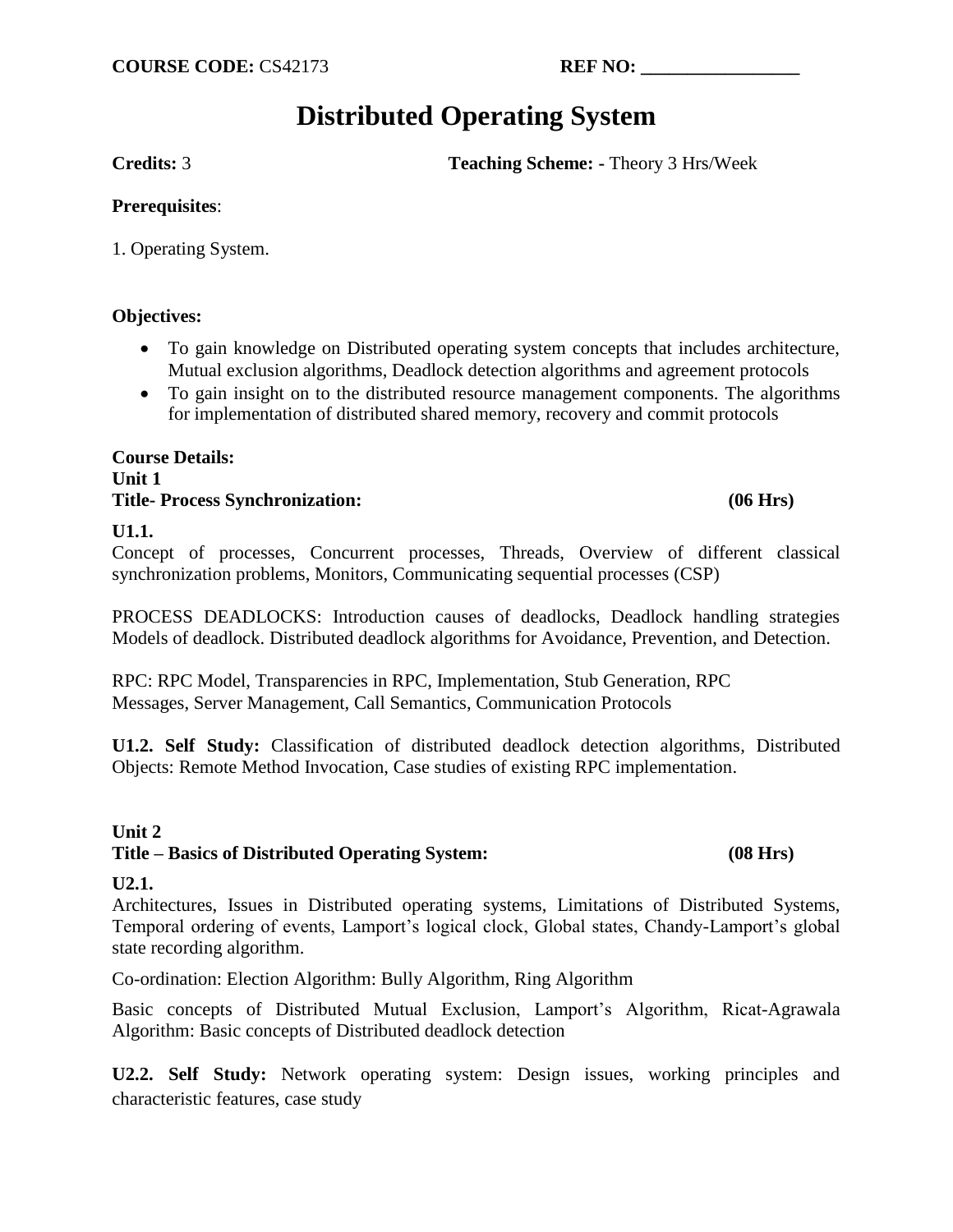# **Unit 3 Title – Distributed Resource Management (08 Hrs)**

DISTRIBUTED FILE SYSTEMS – Introduction, Distributed File System Design (The File Service Interface, The Directory Server Interface, Semantics of File Sharing), Distributed File System Implementation (File Usage, System Structure, Caching, Replication- Distributed Shared Memory – Algorithms for Implementing

DISTRIBUTED SHARED MEMORY– Introduction, general architecture of DSM systems, design and implementation issues of DSM, granularity, structure of shared memory space, consistency models, replacement strategy, thrashing,

LOAD BALACNING and FAULT TOLERENCE: Issues in Load Distributing – Scheduling Algorithms – Synchronous and Asynchronous Check Pointing and Recovery – Fault Tolerance – Two-Phase Commit Protocol – Non-blocking Commit Protocol – Security and Protection.

**U3.2. Self Study**: Design and Implementation Issues of DSM.

# **Unit 4 Title – Database Operating System: (06 Hrs) U4.1**

Introduction, Requirements of Database Operating System, Concurrency Control: Database System, Concurrency Model, Problem of Concurrency Control, Serializability Theory, Distributed Database System Concurrency Control Algorithm: Basic Synchronization Primitives, Lock Based Algorithm, Timestamp Based Algorithms

**U4.2**. Self Study: Optimistic Algorithm, Data Replication

### **Unit 5 Title- Security and Protection (06 Hrs)**

### **U5.1.**

Security and Protection: Security-threats & goals. Penetration attempts, Security Policies & mechanisms, Authentication. Protections & access control Formal models of protection Cryptography, worms & viruses.

**U5.2. Self Study:** Threats, Attacks, Assets, Intruders, Overview of Malicious Software

**Note:** Five assignments to be given to the students on self study, comprising of one assignment from each unit.

### **Text Books:**

T1. Advanced Concepts in operating Systems, Mukesh singhal and Niranjan G. Shivaratri, TMH T2. Operating System, H.M. Beitel, Pearsons,

**U3.1.**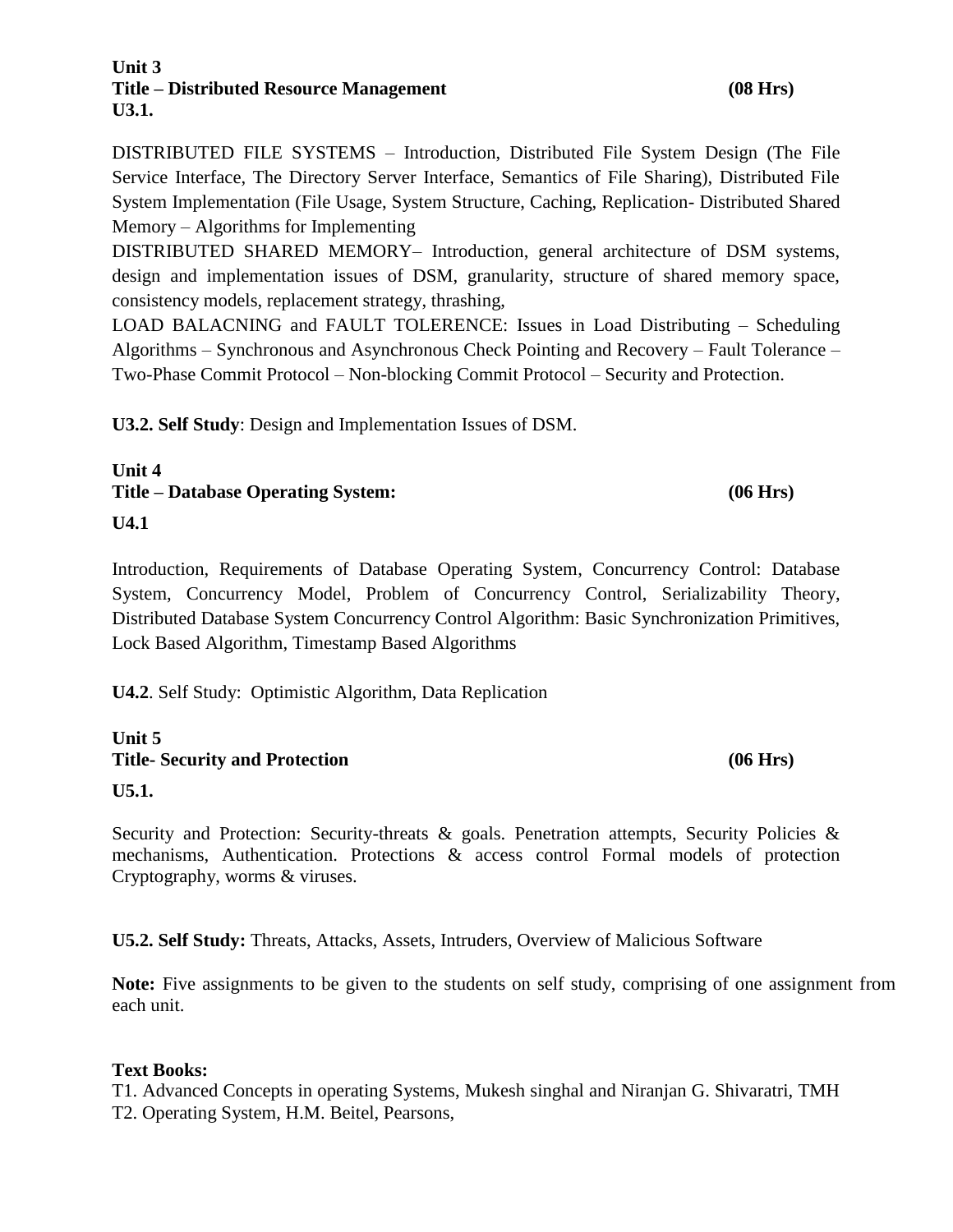T3. Operating System Concepts & Design, Milan Milenkovic, McGraw Hill Higher Education,1987.

## **Reference Books:**

R1. Applied Operating System Concepts, Wiley, 2000,A. Silberschatz

R2. G. Coulororis, J. Dollimore & T. Kindberg, Distributed Systems: Concepts and Design, Addison-Wesley.

R3. Operating System Principles, Lubemir F Bic and Alan C. Shaw Pearson Education, 2003

## **Course Outcome**:

## **Upon completion of the course, graduates will be able to –**

- 1. Ability to solve various synchronization and deadlock problems.
- 2. Analyze the design issues of distributed system and demonstrate the mutual exclusion problems.
- 3. Identify the different features of distributed resource management protocols.
- 4. Evaluate the design issues of distributed operating system.
- 5. Identify security and protection issues of distributed operating system.

# **COURSE CODE:** CS42173 **REF NO:**

# **Distributed Operating System**

**Credits:** 01 **Teaching Scheme: -** Tutorial 01 Hrs/Week

# **Prerequisites**:

1. Operating System.

### **Objectives:**

- To gain knowledge on Distributed operating system concepts that includes architecture, Mutual exclusion algorithms, Deadlock detection algorithms and agreement protocols
- To gain insight on to the distributed resource management components. The algorithms for implementation of distributed shared memory, recovery and commit protocols

# **Course Details:**

# **List of Contents**

**Tutorial No. 1:** Basics of Process synchronization

**Tutorial No. 2**: Deadlock in Distributed system.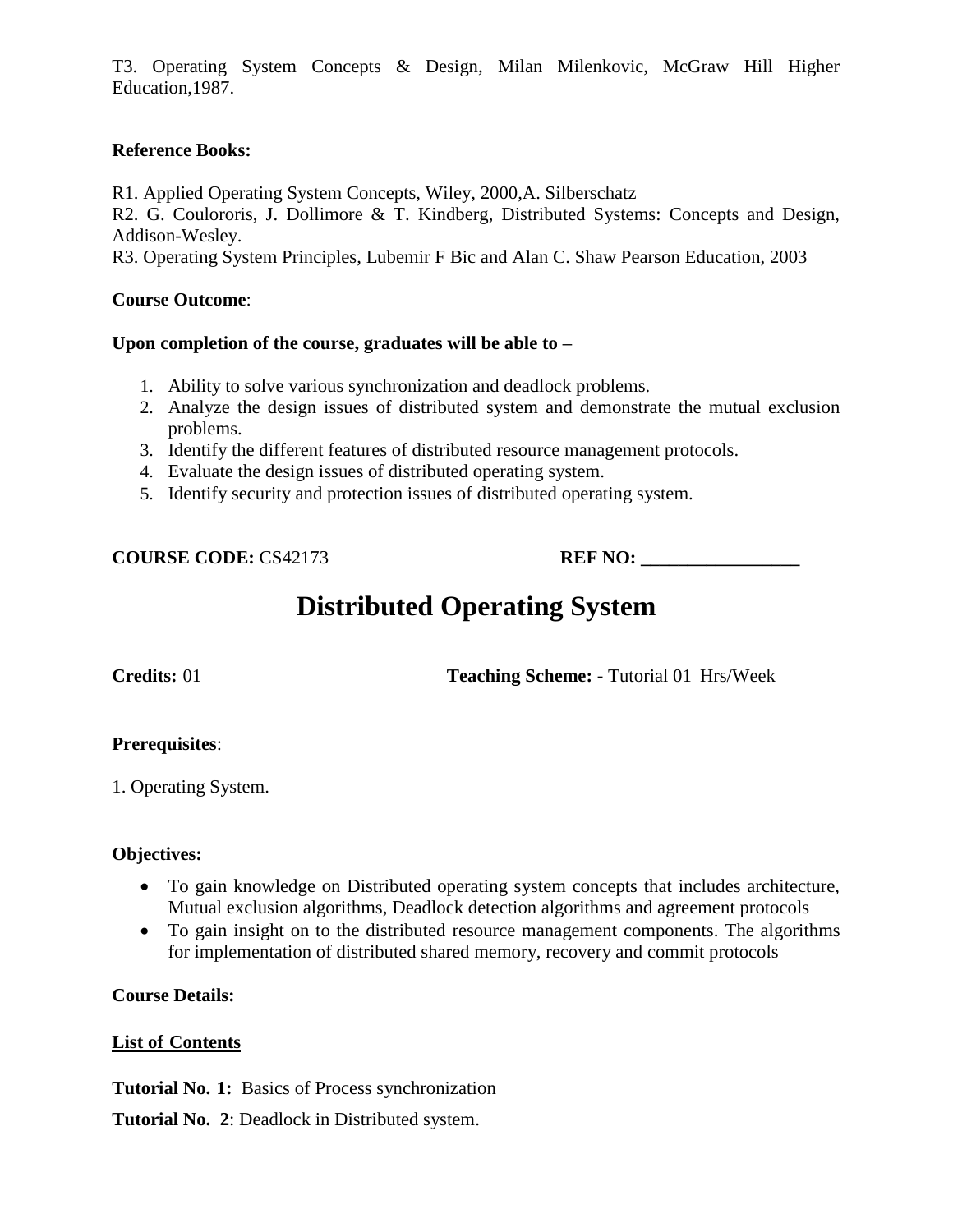**Tutorial No. 3:** Basics of distributed Mutual exclusion.

**Tutorial No. 4:** Election Algorithm.

**Tutorial No. 5:** Understanding of Distributed File System Design.

**Tutorial No. 6:** Overview of Distributed Shared memory.

**Tutorial No. 7:** Concepts of Load balancing algorithm and fault tolerance.

**Tutorial No. 8:** Understanding of Database Operating System and distributed Concurrency Control.

**Tutorial No. 9:** Understanding Security-threats and possible protection mechanism

**Tutorial No. 10:** Overview of cryptography.

### **Text Books:**

T1. Advanced Concepts in operating Systems, Mukesh singhal and Niranjan G. Shivaratri, TMH T2. Operating System, H.M. Beitel, Pearsons,

T3. Operating System Concepts & Design, Milan Milenkovic, McGraw Hill Higher Education,1987.

### **Reference Books:**

R1. Applied Operating System Concepts, Wiley, 2000,A. Silberschatz

R2. G. Coulororis, J. Dollimore & T. Kindberg, Distributed Systems: Concepts and Design, Addison-Wesley.

R3. Operating System Principles, Lubemir F Bic and Alan C. Shaw Pearson Education, 2003

### **Course Outcome**:

### **Upon completion of the course, graduates will be able to –**

- 1. Ability to solve various synchronization and deadlock problems.
- 2. Analyze the design issues of distributed system and demonstrate the mutual exclusion problems.
- 3. Identify the different features of distributed resource management protocols.
- 4. Evaluate the design issues of distributed operating system.
- 5. Identify security and protection issues of distributed operating system.

### **COURSE CODE: CS40111 REF NO: To be filled by CD office**

# **Embedded System**

Hrs/Week

**Credits: 3 Teaching Scheme: -** Theory 3

**Prerequisites**: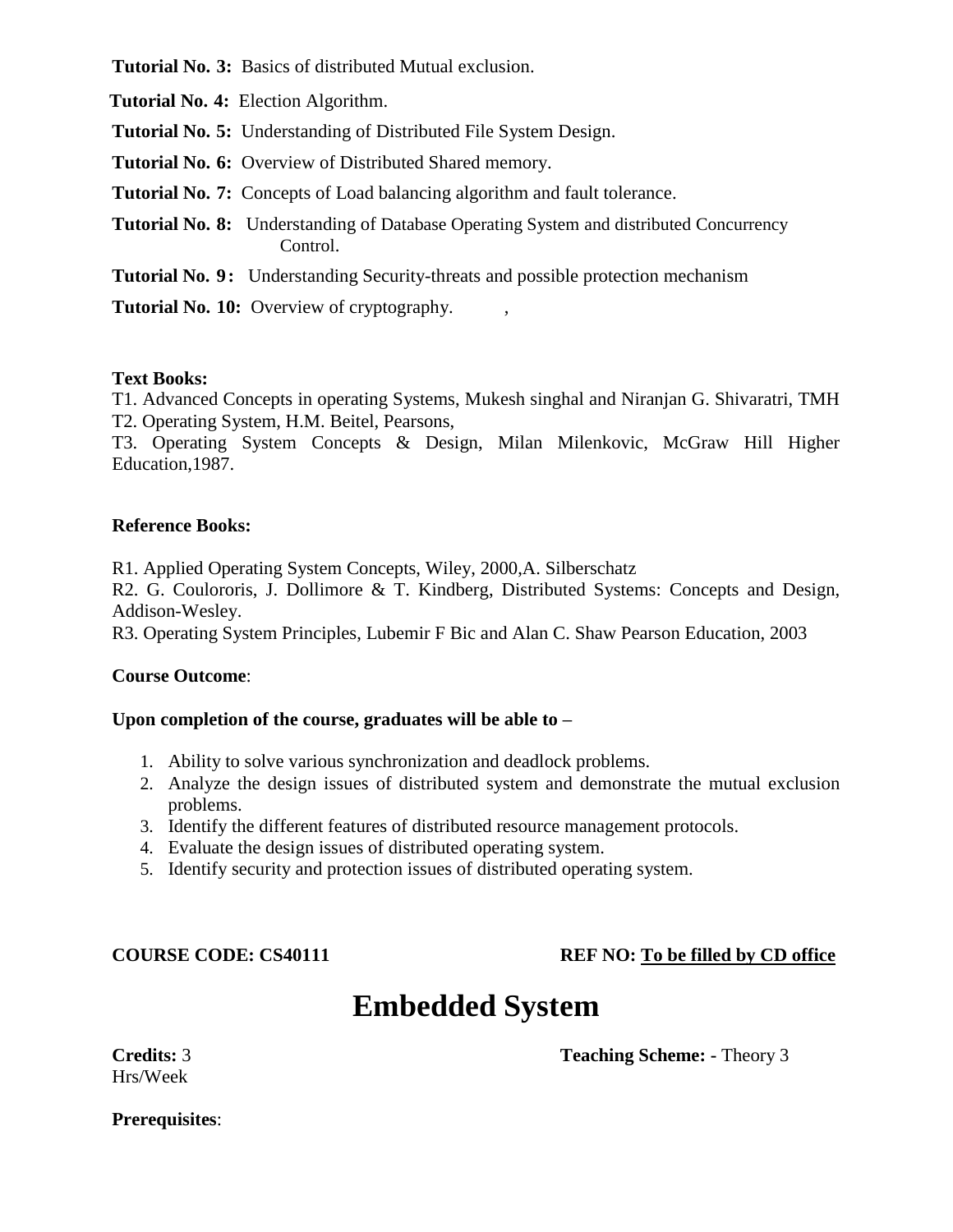- 1. Computer Organization
- 2. Operating Systems
- 3. Computer Programming

# **Objectives:**

- 1. To expose the students to the fundamentals of embedded systems
- 2. To demonstrate in-depth knowledge in hardware and software used in embedded systems
- 3. To analyze the various scheduling aspects of real time systems
- 4. To understand the design procedure of embedded firmware
- 5. To know about the embedded software development procedure and testing methods.

| <b>Course Details:</b>                                                              |                    |
|-------------------------------------------------------------------------------------|--------------------|
| Unit 1                                                                              |                    |
| Title – Introduction to Embedded System:                                            | $(06 \text{ Hrs})$ |
| U1.1.                                                                               |                    |
| Definition of Embedded System, Embedded Systems Vs General Computing Systems, Histo |                    |

Definition of Embedded System, Embedded Systems Vs General Computing Systems, History of Embedded Systems, Classification, Major Application Areas, Purpose of Embedded Systems, Basic Characteristics of an Embedded System.

**U1.2. Self Study:** Operational and non-operational quality attributes

# **Unit 2**

### **Title – Overview of Processors and Hardware Concepts: (9 Hrs) U2.1.**

General purpose processors and Domain Specific Processors, Microcontrollers, ARM-based Systems on a Chip (SoC), Application-Specific Circuits (ASICs), VHDL, Sensors, A/D-D/A converters, Actuators, Interfacing using UART, USB, CAN bus, SRAM and DRAM, Flash memory.

**U2.2. Self Study:** Microprocessor Vs Microcontroller, Levels of hardware modelling

# **Unit 3**

### **Title - Real Time Task Scheduling: (9 Hrs) U3.1.**

Basic Concepts and Terminologies, Classification of Real Time Task Scheduling Algorithms, Clock Driven Scheduling, Event Driven Scheduling, Earliest Deadline First (EDF) Scheduling, Rate Monotonic Algorithm (RMA) Scheduling, Issues Associated with RMA, Hybrid schedulers.

**U3.2. Self-Study:** Case studies on Commercial Real Time Operating Systems: General Concepts, Unix and Windows as RTOS.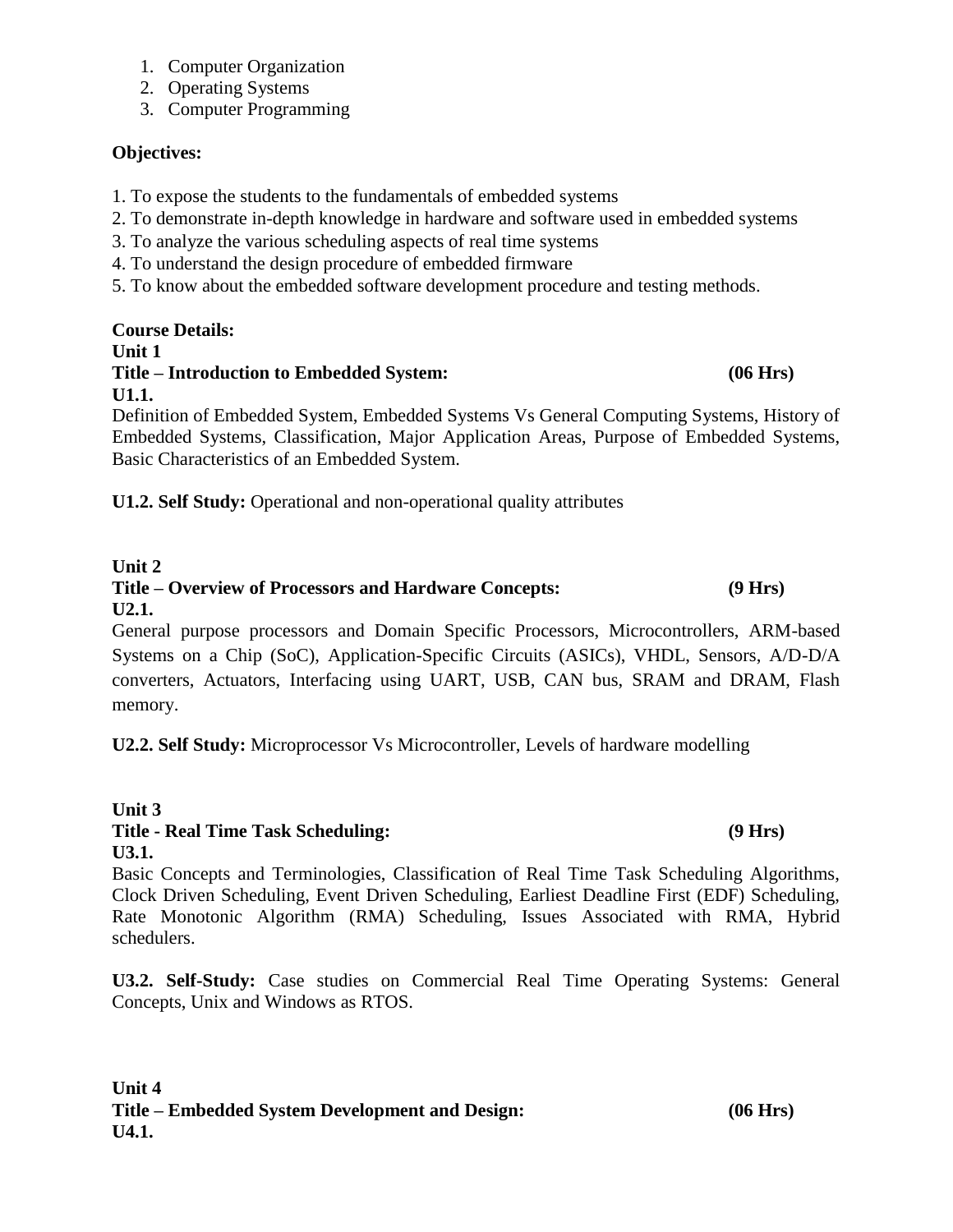Embedded system development life cycle, General language characteristics , Features of MISRA C for embedded programming, Hardware/Software Co-design, Hardware/software partitioning.

**U4.2. Self Study:** State charts, Trends in embedded industry

# **Unit 5 Title – Testing Embedded Systems: (06 Hrs) U5.1.**

Software Tools, Host and Target Machines, Linkers/Locators for Embedded Software, Getting Software into the Target System, Embedded systems Testing, Design for testability and Self-test.

**U5.2. Self Study:** Simulation and Debugging Tools and Techniques

### **Text Books:**

T1. Rajkamal, "Embedded Systems Architecture, Programming and Design", TATA McGraw-Hill

T2. Frank Vahid and Tony Givargis," Embedded Systems Design – A unified Hardware /Software Introduction", John Wiley, 2002

T3. Rajib Mall, "Real-Time Systems Theory and Practice", PearsonEducation

### **Reference Books:**

R1. Shibu KV, "Introduction to Embedded Systems", TMH

R2. S. Chattopadhyay, "Embedded System Design", PHI

R3. David E.Simon," An Embedded Software Primer", Pearson Education Asia, First Indian Reprint 2000

### **Upon completion of the course the graduates will be able-**

### **Course Outcomes:**

**CO1.** To understand the basics and importance of embedded systems

**CO2.** To understand the selection procedure of processors in the embedded domain

**CO3.** To visualize the role of real time operating systems in embedded systems

**CO4.** To contributepositively in developing solutions with embedded systems for multidisciplinary scientific problems with open mindedness, objectivity and rational approach

**CO5.**To analyze the various techniques and tools used for testing and debugging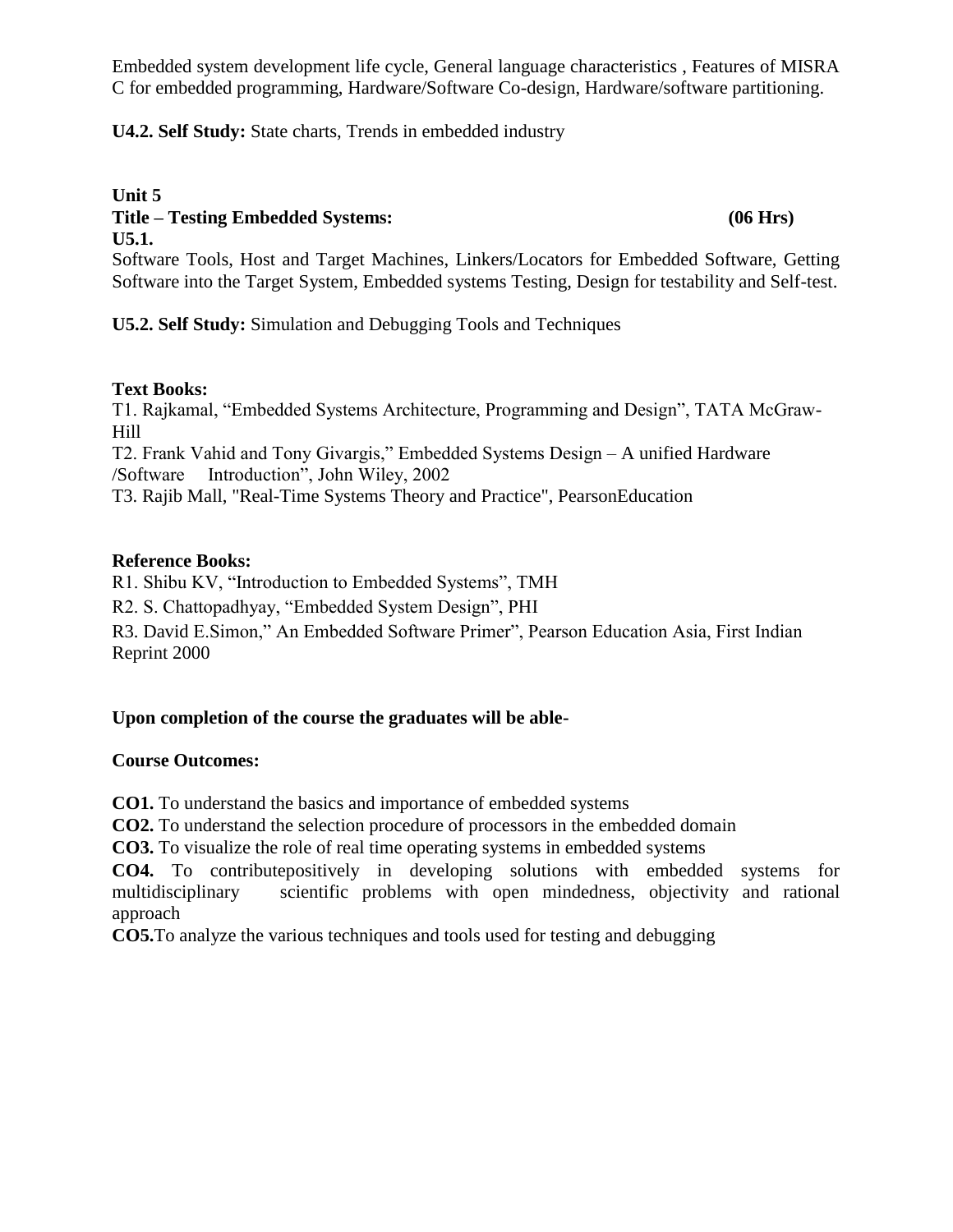# **Embedded System (Tutorial)**

Hrs/Week

**Credits: 1 Teaching Scheme: -** Tutorial 01

### **Prerequisites**:

- 1. Computer Organization
- 2. Operating Systems
- 3. Computer Programming

### **Objectives:**

- 1. To expose the students to the fundamentals of embedded systems
- 2. To demonstrate in-depth knowledge in hardware and software used in embedded systems
- 3. To analyze the various scheduling aspects of real time systems
- 4. To understand the design procedure of embedded firmware
- 5. To know about various development tools and programming concepts

### **Course Details:**

### **List of Contents**

**Tutorial No. 1:** Understanding the basic characteristics of an Embedded System

**Tutorial No. 2:** Study on the classification of embedded systems and their application areas.

**Tutorial No. 3:** Understanding the different types of processors used in Embedded System.

**Tutorial No. 4:** Study on the hardware and software used in Embedded System.

**Tutorial No. 5:** Understanding the basic concepts in Real Time Operating Systems.

**Tutorial No. 6:** Problem solving on clock driven and event driven scheduling algorithms.

**Tutorial No. 7:** Understanding the Embedded System Development Lifecycle.

**Tutorial No. 8:** Study on the hardware / software partitioning.

**Tutorial No. 9:** Understanding the process of getting software into the target system.

**Tutorial No. 10:** Study on Embedded System Testing.

### **Text Books:**

T1. Rajkamal, "Embedded Systems Architecture, Programming and Design", TATA McGraw-Hill T2. Frank Vahid and Tony Givargis," Embedded Systems Design – A unified Hardware /Software Introduction", John Wiley, 2002

### **Reference Books:**

R1. Shibu KV, "Introduction to Embedded Systems", TMH

R2. S. Chattopadhyay, "Embedded System Design", PHI

R3. David E.Simon," An Embedded Software Primer", Pearson Education Asia, First Indian Reprint 2000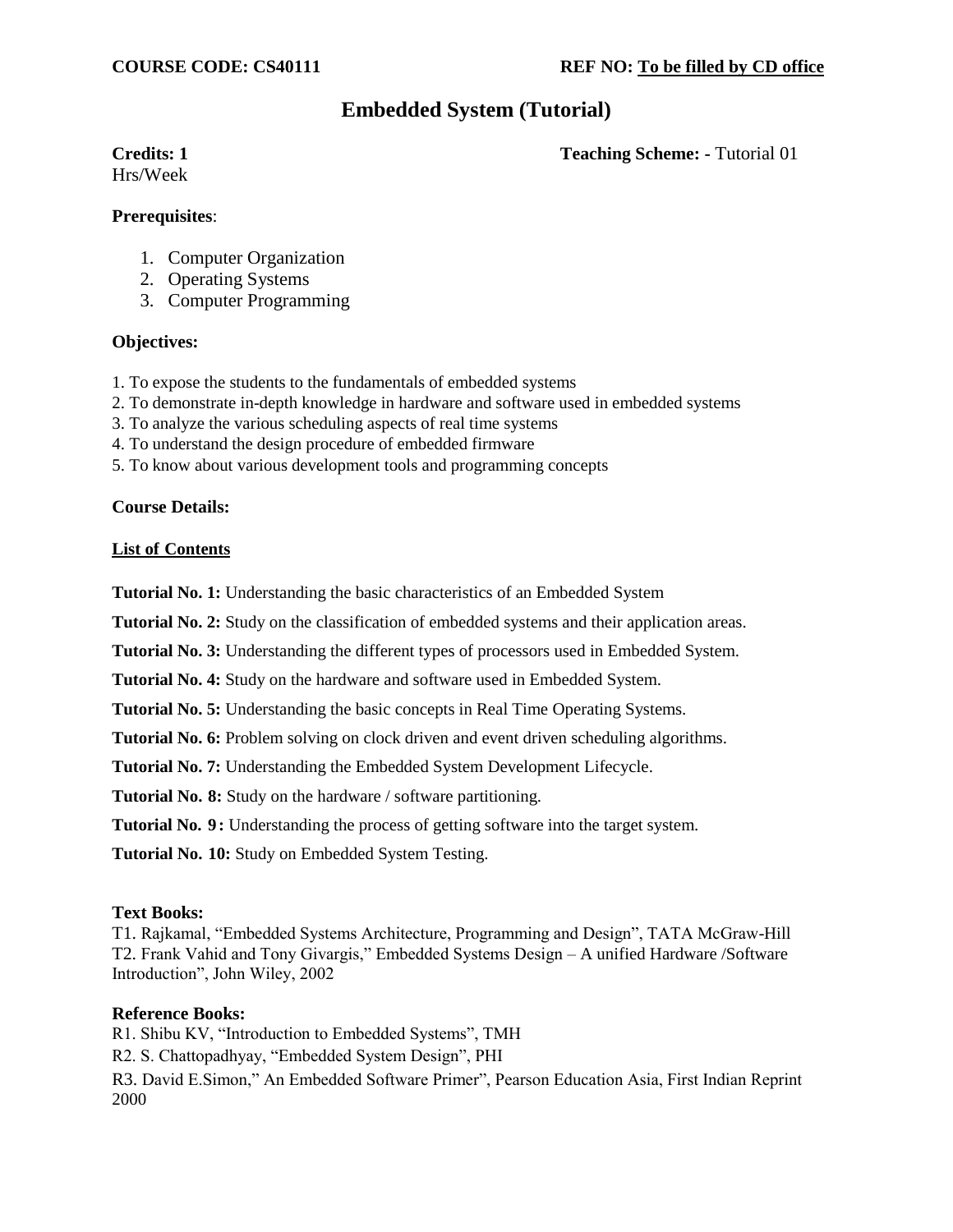### **Upon completion of the course the graduates will be able-**

### **Course Outcomes:**

**CO1.** To understand the basics and importance of embedded systems **CO2.** To understand the selection procedure of processors in the embedded domain **CO3.** To visualize the role of real time operating systems in embedded systems **CO4.** To contribute positively in developing solutions with embedded systems for multidisciplinary scientific problems with open mindedness, objectivity and rational approach **CO5.** To analyze the various techniques and tools used for testing and debugging

### **MB41301: Ethics for Engineers Lab**

**Credits: 0**1 **Teaching Scheme: -** Laboratory 2 Hrs/Week

### **Prerequisites**: Philosophy of Engineering

### **Course Objectives:**

- To create awareness on Professional Ethics and Human Values.
- To provide basic knowledge about Morality, Ethical Dilemmas, and Professional Virtues.
- To create awareness about code of ethics and industrial standards.
- To inculcate knowledge about social aspects of Business and Environment.

Lab 1: Introduction to Professional Ethics – Nature, Scope and Importance:  $Discussion & Case Study 1$  (2hrs) Lab 2: Ethical Dilemma and Problems: Discussion & Case Study 2 (2hrs) Lab 3: Ethics in Marketing (Pricing and Advertising): Discussion & Case Study 3 (2hrs)

Lab 4: Ethics in Finance (Insider Trading, Green Mail, Golden Parachute): Discussion & Case Study 4 (2hrs)

Lab 5: Ethics in Human Resource Management (Worker Rights and Duties, Workplace Safety, Sexual Harassment and Whistle Blowing): Discussion & Case Study 5 (2hrs)

Lab 6: Ethics in Engineering and Technology (Accuracy, Privacy, Property, Accessibility):  $Discussion & Case Study 6$  (2hrs)

Lab 7: Ethical Issues in Society (Black Marketing, Bribery and Corruption): Discussion & Case Study 7 (2hrs)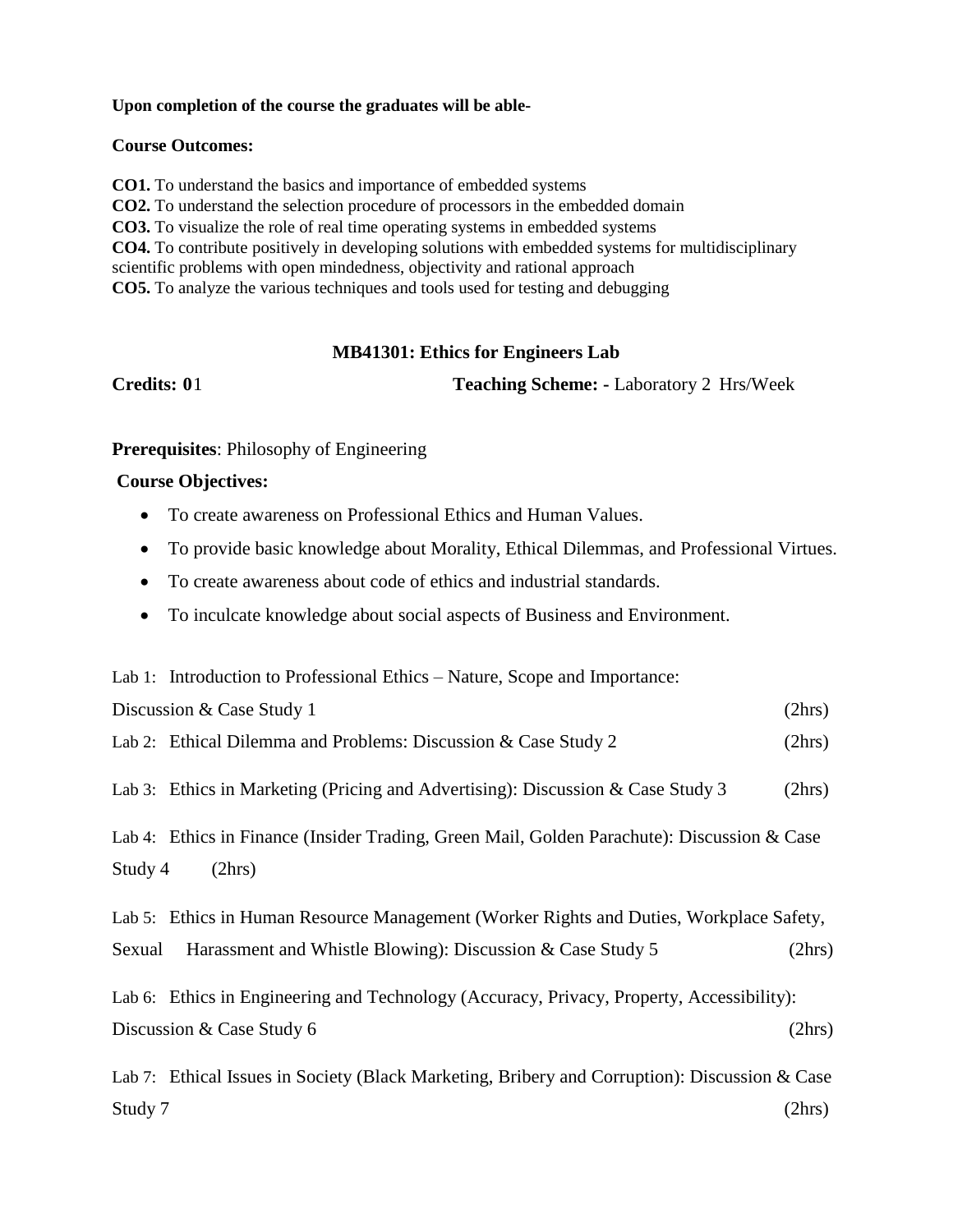|  | Lab 8: Ethics in Corporate Social Responsibility: Discussion & Case Study 8 |  |  | (2hrs) |
|--|-----------------------------------------------------------------------------|--|--|--------|
|--|-----------------------------------------------------------------------------|--|--|--------|

Lab 9: Role of Ethical Codes and their implementation: Discussion & Case Study 9 (2hrs)

Lab 10: Ethical Practices in different organizations: Discussion & Case Study 10 (2hrs)

### **Course Outcome:**

After completion of the course the students will:

- CO1. Understand various social issues, industrial standards and importance of ethics in the engineering domain.
- CO2. Aware of ethical responsibilities of an engineer.
- CO3. Acquire professional behavior that requires adherence to the highest principles of ethical conduct.

### **Text Book:**

- 1. Business Ethics Text & Cases, C.S.V. Murthy,  $1<sup>st</sup>$  Edition, HPH, 2017.
- 2. Ethics in Engineering, M.W. Martin,  $4<sup>th</sup>$  Edition, McGraw Hill

### **Reference Book:**

1. Professional Ethics, R. Subramanian, 2<sup>nd</sup> Edition, Oxford

**COURSE CODE:CS42170 REF NO:** 

# **Computer Graphics**

**Credits:** 3 **Teaching Scheme: -** Theory 3 Hrs/Week

- 1. Computer Programming.
- 2. Design & Analysis of Algorithms.

### **Objectives:**

1. Estimate hardware issues related to computer graphics in order to determine the significant software interfaces to realize graphical solutions.

2. Utilize algorithms to implement graphics primitives to perform geometric transformations.

3. Interpret graphical objects hierarchies in the design of graphics applications.

4. Defend the formulized solutions incorporating graphical algorithms in order to judge the complexity levels.

5. Derive interpretations from the animations generated for the identified problem.

6. Devise and frame new set of algorithmic principles so as to envisage scientific solutions useful to computing community.

### **Course Details:**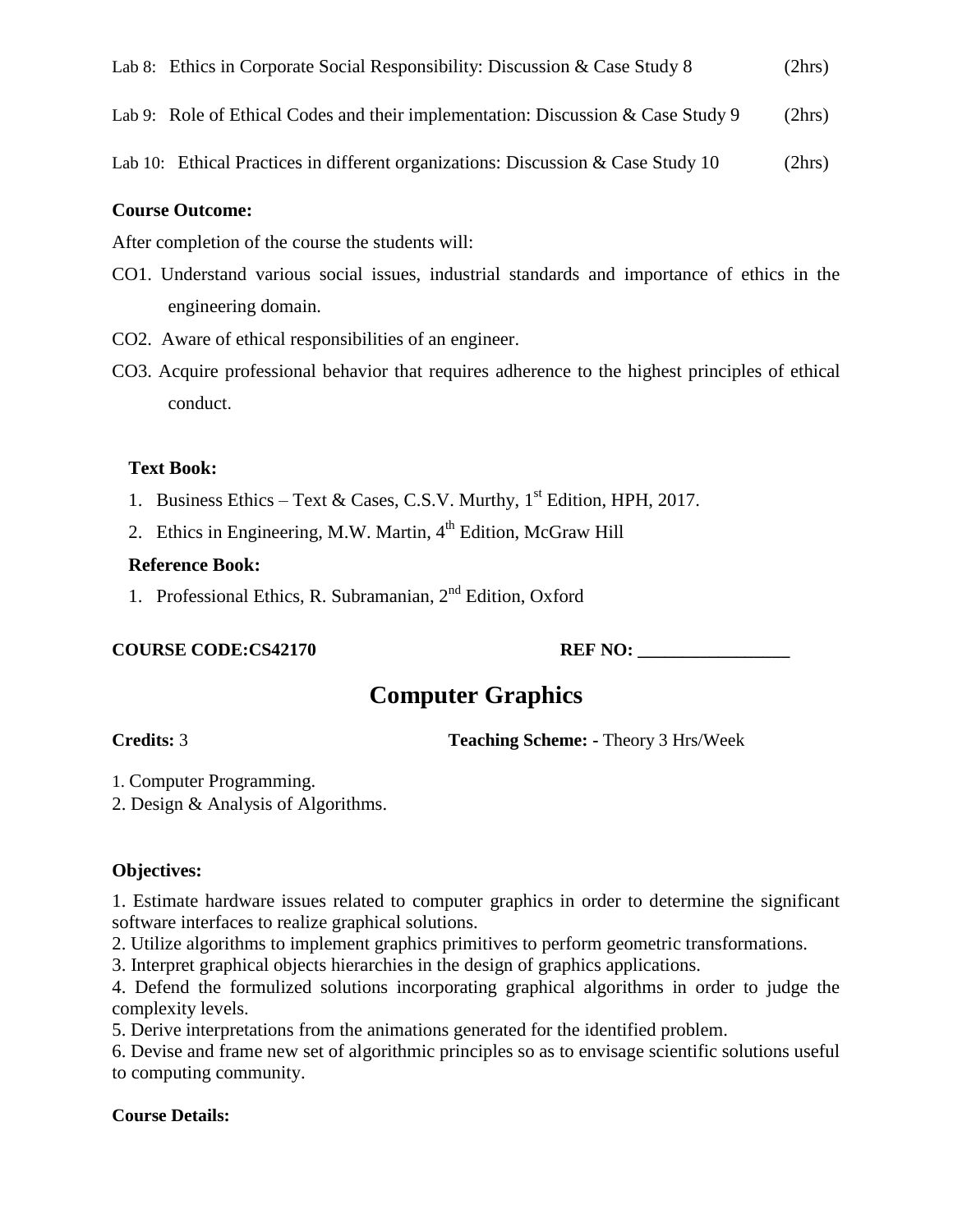# **Unit 1 Title- Basic Concepts (06 Hrs)**

**U1.1.** 

Graphics Primitives: Introduction to computer graphics, Display adapters, Display modes, Pixel, Frame Buffer, Display file structure, Display file interpreter, Raster scan & random scan displays, Aspect Ratio. Mathematical foundations: Lines and line representations, Vectors, Intersection of lines, Normalized Device Coordinates.Scan conversions: DDA and Bresenham"s line drawing algorithms and Bresenham and Midpoint circle drawing algorithms.Introduction to OpenGL and its benefits.

**U1.2. Self Study:** Bresenham"s line drawing algorithm using OpenGL.Display devices, Interactive devices.

**Unit 2** 

### **Title – Polygons and 2D Transformation (06Hrs)**

**U2.1.** 

Polygons: Introduction, Types of polygons, Inside-outside test of polygon, Polygon filling: Flood fill, Boundary fill, Edge fill, Scan line fill algorithm.2D Transformations: Introduction, Basic transformations such as- Scaling, Rotation, Translation, Homogeneous coordinates for transformations, Other transformations like – Reflection, Shearing Transformations, Transformations about an arbitrary point, Inverse transformations.

**U2.2. Self Study:**Numerical problems on transformation, Problems on 2D transformation.

**Unit 3**

### **Title – Clipping, Animation and Aliasing (06 Hrs)**

**U3.1**

Windowing and Clipping: Introduction, viewing transformation, Line clipping: CohenSutherland algorithm, Mid-point line clipping algorithm, Polygon clipping: Sutherland, Hodgeman algorithm, Weiler Atherton algorithm, Text clipping. Aliasing and Antialiasing, Character Generation techniques. Halftoning and dithering.

Computer Animation: Types of Animation, Key frame Vs. Procedural Animation, methods of controlling Animation, Morphing.

**U3.2.Self Study**: Liang-Barsky algorithm,Interior and Exterior clipping.

**Unit 4** 

### **Title – 3D Transformations and Projections (06 Hrs)**

**U4.1**

3D Transformations: Introduction, 3D point representation, Left handed system, Right handed system, Basic 3D transformations- Scaling, Rotation, Translation, Matrix representation, Derivation of Rotation matrices along the main axis, Rotation about anarbitrary axis, Reflection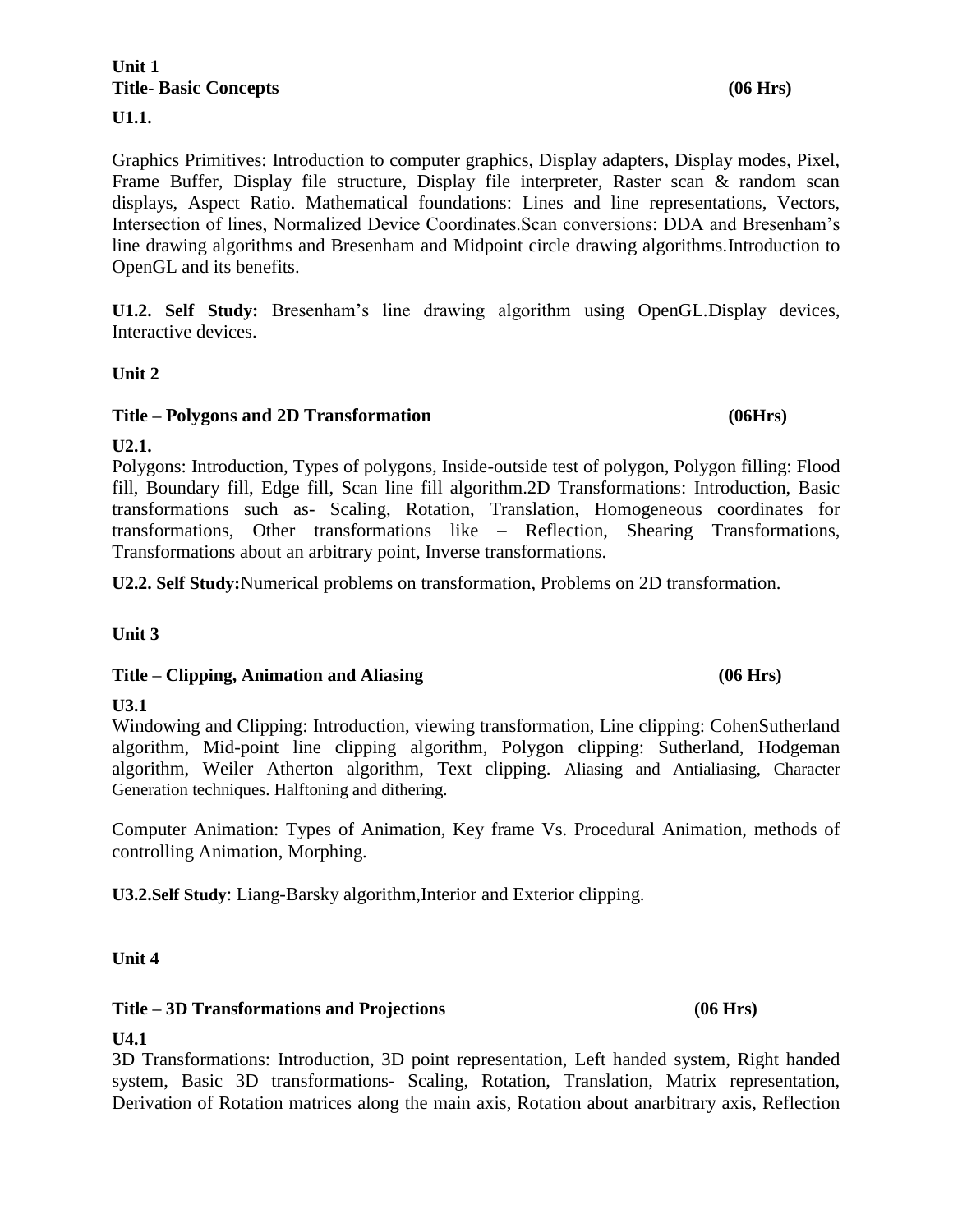transformation with respect to main axes. Projection: Projection concept, parallel and perspective projections, Viewing parameters, 3D windowing and clipping.

**U4.2. Self Study:** Problems based on 3D transformations

**Unit 5** 

### **Title- Hidden Surfaces, Curves and Fractals (06 Hrs)**

**U5.1**

Introduction, Back-face removal algorithm, Z buffers, Painters algorithm, Scan line algorithm for Depth Comparison, Curve generation, Curve continuity, Interpolation, Spline curve representation, B Spline Curves, Bezier Curves, Fractals, Fractal lines.

Introduction to light, Light Illumination models (Diffuse, Ambient, Specular), Point source illumination, Shading Algorithms (Phong, Gourad), Color, RGB Color Model.

### **U5.2**

**Self Study:** Fractal surfaces, CMY and HSV color

Note: Five assignments to be given to the students on self study, comprising of one assignment from each unit.

### **Text Books:**

1. "Computer Graphics with Open GL" (*4th Edition*) D. Hearn, M. Baker, Warren Carithers, Pearson Education, 2013,ISBN 81-7808-794-4.

2. "Procedural Elements for Computer Graphics", D. Rogers, 5<sup>th</sup> Edition, Tata McGraw-Hill Publication, 2001, ISBN 0-07-047371-4.

### **Reference Books:**

1. "Computer Graphics", S. Harrington, 2nd Edition, McGraw-Hill Publications, ISBN 0 - 07 -100472 -6.

2. "Computer Graphics Principles and Practice", J. Foley, V. Dam, S. Feiner, J. Hughes, 2nd Edition, Pearson Education, 2003, ISBN 81-7808-038-9.

### **Course Outcomes:**

### **Upon completion of the course, graduates will be able to –**

- 1. Review basics of computer graphics, different graphics systems and applications of computer graphics.
- 2. Analyze various algorithms for scan conversion and filling of basic objects, analysis and use of geometric transformations on variouscomposite objects.
- 3. Extract scene with different clipping methods and its transformation to graphics display device, by applying different antialiasing methods.
- 4. Explore projections and visible surface detection techniques for display of 3D scene on 2D screen.
- 5. Render projected objects to naturalize the scene in 2D view and use of illumination models for this.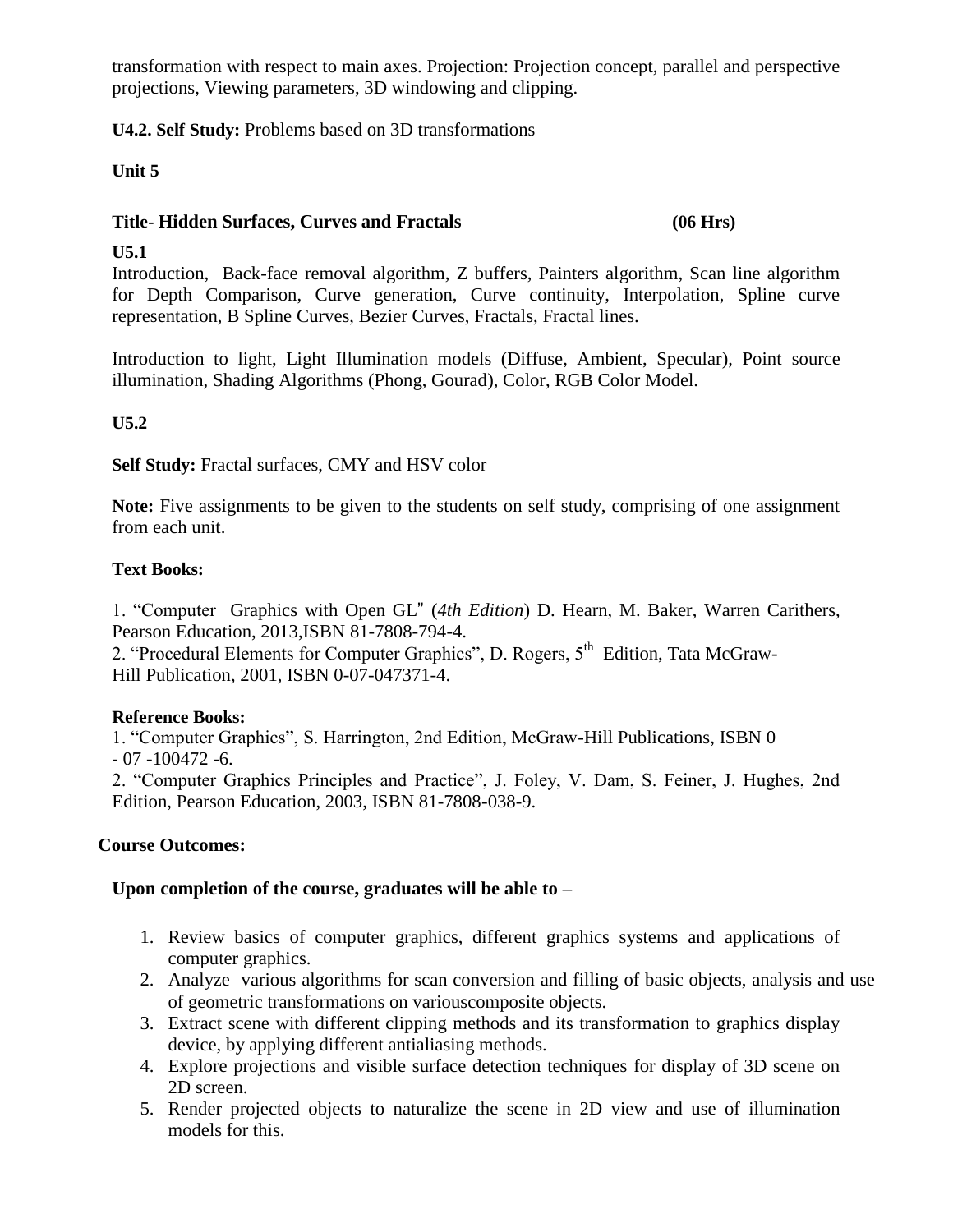# **Computer Graphics Lab**

**Credits:**01 **Teaching Scheme: -** Laboratory 02Hrs/Week

### **Prerequisites**:

1) Computer Programming. 2) Linux OS.

### **Objectives:**

- To understand basics of computer graphics.
- To give more emphasis on implementation aspect of Computer Graphics Algorithm.
- To prepare the student for advance courses like multimedia / Image Processing.

### **Course Details:**

### **List of Practicals**

- 1. Write a Program to implement DDA and Bresenham Line drawing algorithm.
- 2. Write a Program to implement Bresenham"s Circle drawing algorithm.
- 3. Write a Program to implement Polygon fill algorithm.
- 4. Write a Program to implement Scaling, rotation and translation of a 2D object.
- 5. Write a program to achieve animation by using segmentation.
- 6. Write a Program to implement Cohen Sutherland line clipping algorithm.
- 7. Write a Program to implement Polygon clipping algorithm.
- 8. Write a Program to implement Scaling, reflection about planesand axes of a 3Dobject.
- 9. Write a Program to draw a Bezier curve.
- 10. Implementation of Fractal line and Surface Algorithm and familier with OpenGL.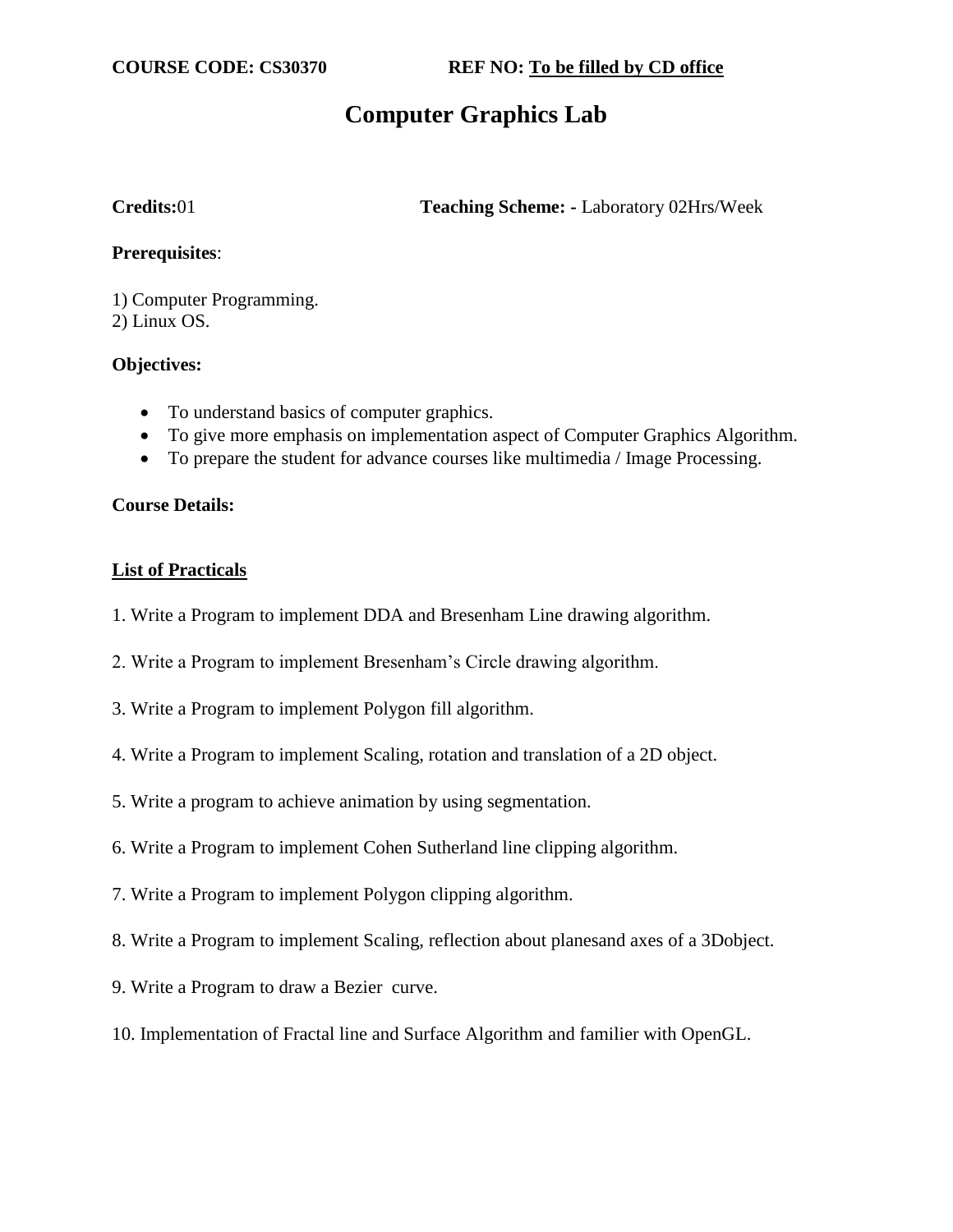### **Text Books:**

1. "Computer Graphics with Open GL" (*4th Edition*) D. Hearn, M. Baker, Warren Carithers, Pearson Education, 2013,ISBN 81-7808-794-4.

2. "Procedural Elements for Computer Graphics", D. Rogers,  $5<sup>th</sup>$  Edition, Tata McGraw-Hill Publication, 2001, ISBN 0-07-047371-4.

### **Reference Books:**

1. "Computer Graphics", S. Harrington, 2nd Edition, McGraw-Hill Publications, ISBN 0 - 07 -100472 -6.

2. "Computer Graphics Principles and Practice", J. Foley, V. Dam, S. Feiner, J. Hughes, 2nd Edition, Pearson Education, 2003, ISBN 81-7808-038-9.

## **Course Outcomes:**

### **Upon completion of the course, graduates will be able to –**

- 1. Review basics of computer graphics, different graphics systems and applications of computer graphics.
- 2. Analyze various algorithms for scan conversion and filling of basic objects, analysis and use of geometric transformations on variouscomposite objects.
- 3. Extract scene with different clipping methods and its transformation to graphics display device, by applying different antialiasing methods.
- 4. Explore projections and visible surface detection techniques for display of 3D scene on 2D screen.
- 5. Render projected objects to naturalize the scene in 2D view and use of illumination models for this

### **COURSE CODE: CS42175** R**EF NO:**

# **Mobile Computing**

**Credits:3 Teaching Scheme: -** Theory 3 Hrs/Week

### **Prerequisites**:

- 1. Java Programming
- 2. HTML and XML scripting language
- 3. Data Communication and Computer Networks

### **Objectives:**

- 1. To develop the skills required to create applications for mobile phone
- 2. To learn how to effectively use application architectures to build a variety of Mobile Apps.
- 3. To develop skills for processes for mobile software engineering

### **Course Details: Unit 1 (8 Hrs) Title- Fundamentals of Mobile Technology**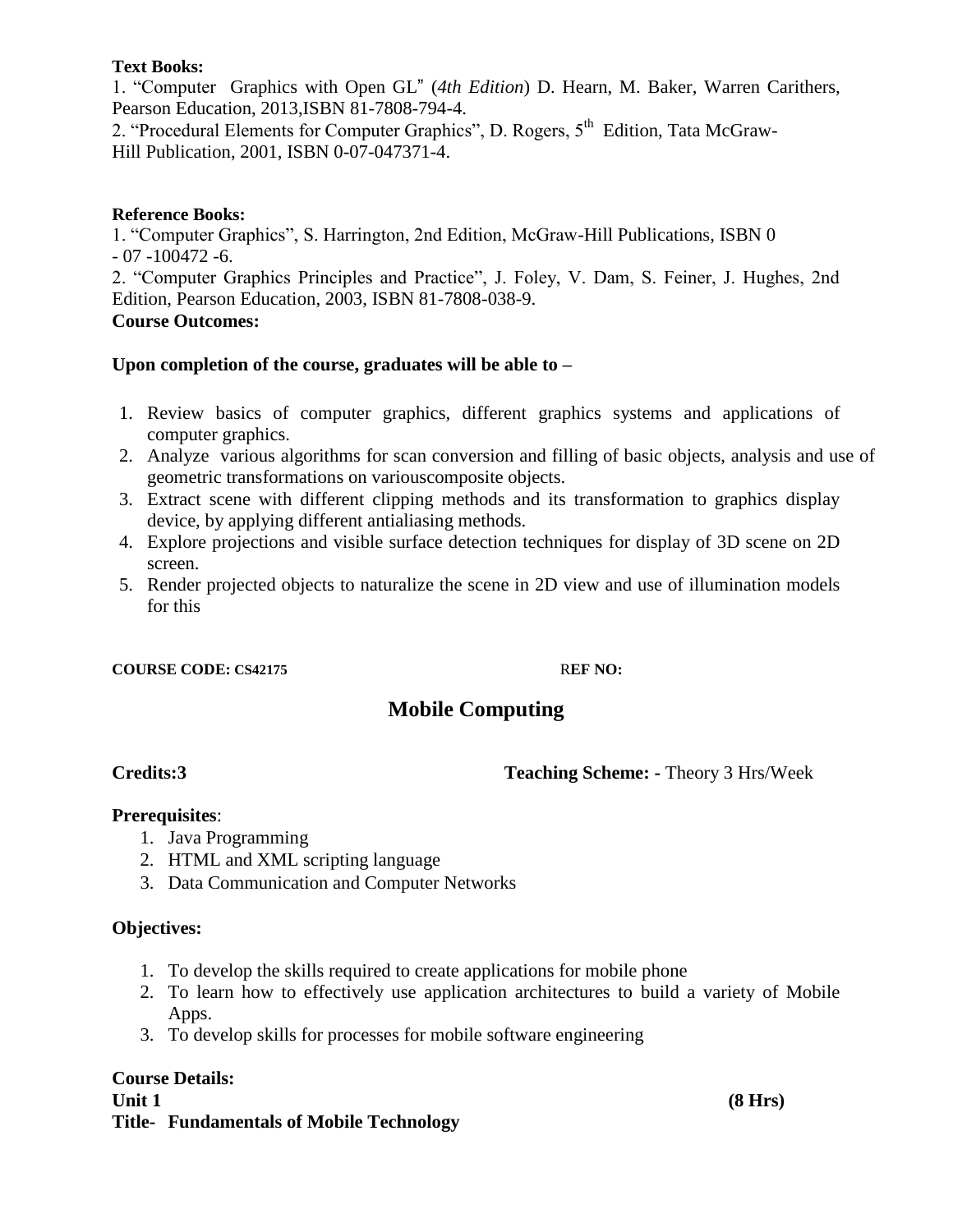# **U1.1**

Basic wireless technology, overview of cellular communications, components of cellular system (BTS,BSC,MSC), protocol stack and information flow (call processing, MOC and MTC), SMS concept, Network Architeture, message processing, Overview of CDMA (Concept, network components, architecture), Digital techniques using spread spectrum, advantages and disadvantages. Overview of 2.5G and 3.0G, Need,concepts, architecture and applications (GPRS,UMTS, 3GPP, WCDMA, HSCSD), Introduction to GSM, standards, services offered,architecture, functionalities of components, mobile registration process, Handover,GSM channels, traffic, control channel, Radio frequency power levels, Timimg in advance and power control, burst structure (normal and random access),

# **U1.2**

**Self Study:** frequency correction and synchronization, frame structures (traffic channel, signaling frame), different call scenarios along with traffic and control channels.

### **Unit II**

### **Title- Mobile Communication and Management:**

### **U2.1**

Mobile originated voice call, terminated voice call, location update procedure, sending and receiving SMS, speech and channel coding, control channel / logic channels, BCCH,CCCH,RACH,SDCCH,AGCH,PCH,SAACH,FACCH, 2.5G /3G system, evolution of GPRS, Its network elements, applications, architecture, QOS, mobility management, comparison with HSCSD, spread spectrum for 3G, network elements, data speeds, applications,WLAN (standard a/b/g), security, applications, IAPP, mobile IP, VOIP (Functionality, shortcomings, legal issues), NFC.

### **U2.2**

**Self Study:** Introduction to QoS, integration with GPRS, Bluetooth and 3G

Unit III (7 Hrs)

# **Title- Android, Its Applications and Services**

### **U3.1**

Introduction to android, why android, activities and tasks, android SDK features,development environment of SDK, creating android activities, fundamental android UI design, Intent, adapter, dialog, android technique for saving data, data base in android, data storage and contents providers, maps, Geocoding, location based services, Toast, alarms, instant messaging using Bluetooth, telephony using Bluetooth, introduction to sensor manager, managing network and wi-fi connection, advanced android development.

### **(8 Hrs)**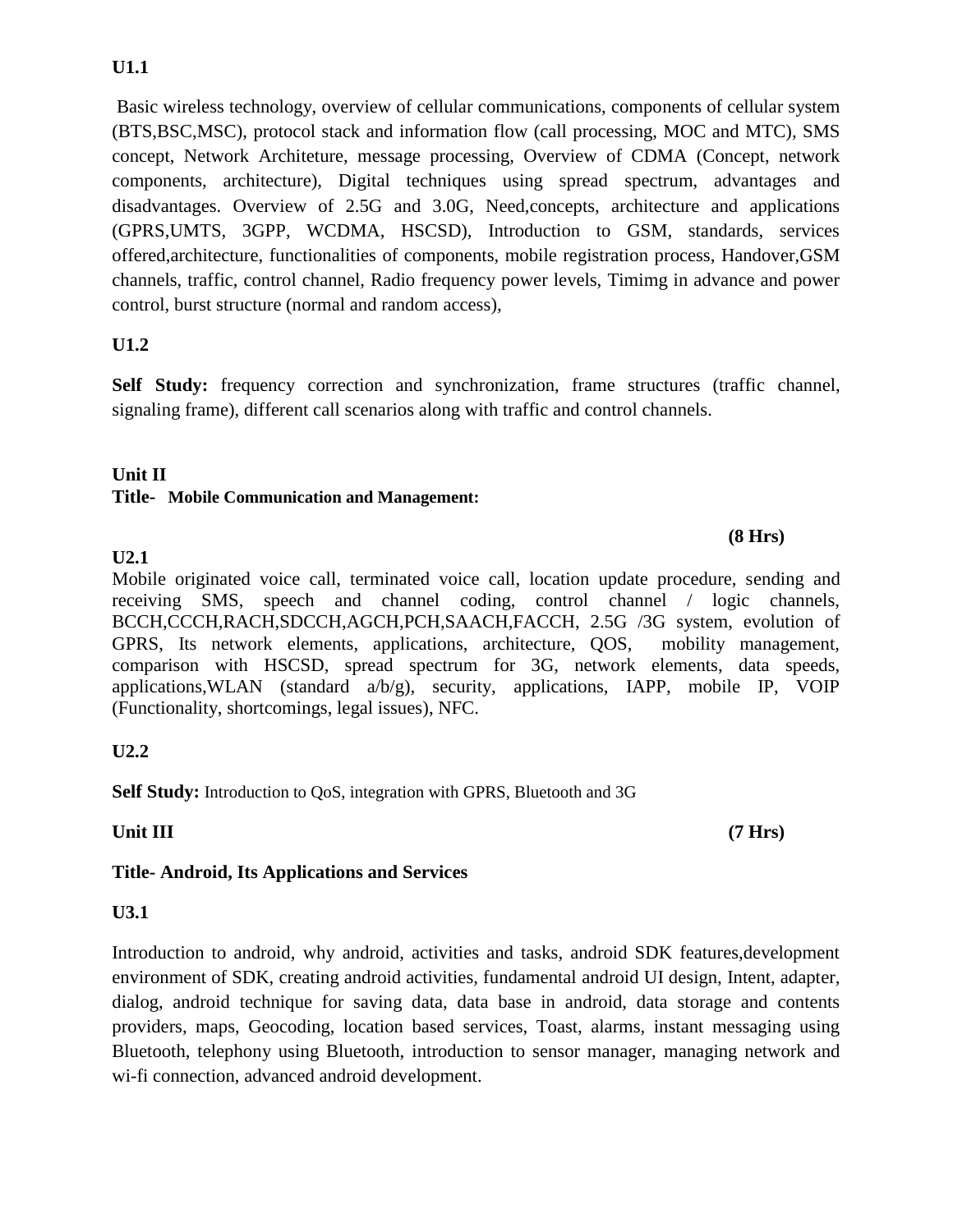### **U3.2**

**Self Study:** UI based design (chat, and mail application).

## Unit IV (7 Hrs)

# **Title- Application Development using Android**

# **U4.1**

Linux kernel security, implement AIDL interface, play audio and video, playing from raw resource, file or stream, audio capture, simple graphics inside a view, Gaming development-: introduction to OpenGL, scalable 2D / 3D graphics API, drawables, shape drawable, web services API(JSR-172), creating from resource images, resource XML, Nine-patch,tween animation, frame animation

## **U4.2**

**Self Study:** web services API its applications and usability

Unit V (6 Hrs)

# **Title- Activity,Process and service**

## **U5.1**

Activity lifecycle, configuration changes, starting activity and getting results, saving persistent state, permissions,process lifecycle,process to set default actions for activities,passing information between activities, content provider basics,modifying data in a provider, creating a content provider, content URI summary, receiver lifecycle,permissions, introduction to service, service lifecycle, permissions, local service sample, remote messenger service sample. **U5.2**

**Self Study:** Augmented reality of application, integration with social networking website

# **Text Books**

T1."Android Application Developmet"Rick Roger, O"reilly, 2009

T2. "Mobile and wireless Design Essential", Martyn Mallick, John, Wiley & Sons 3rd Edition.

### **Reference Books**

R1. Introduction to Android Application Development Joseph Annuzzi, Jr. Lauren Darcey

Shane Conder, Addison-Wesley  $4<sup>th</sup>$  Edition.

R2. Fundamentals of mobile computing, Prasant Kumar Pattnaik and Rajib Mall, PHI.

R3. Wireless Communications & Networks, William Stallings, Pearson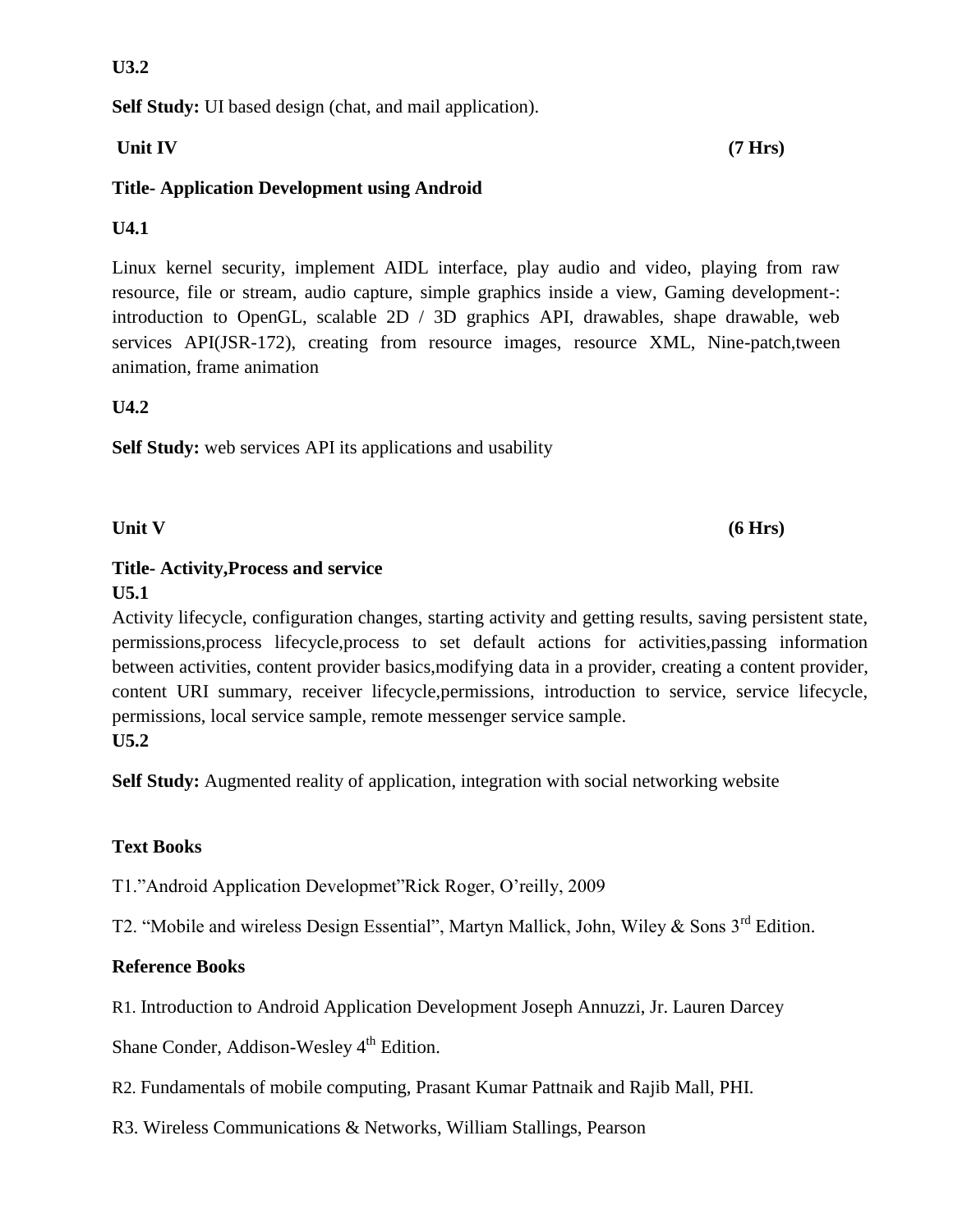### **Course Outcomes:**

### **Upon completion of the course, graduates will be able –**

**CO1**: Interpreting the fundamental technology of mobile technology and its enhancement

**CO2**:Differentiating the mobile communication and its management by techniques and methods

**CO3**: Exemplifying and Summarizing the functionality and services of android for mobile application development.

**CO4**: Implementing and Executing advanced application developments.

**CO5**: Attributing and Organizing activity, process and services of reality of applications

# **NATURAL LANGUAGE PROCESSING**

### PREREQUISITES

- 1. A previous course on Artificial Intelligence will help.
- 2. Courses of Data Structures and Algorithms should have been done.
- 3. Exposure to Linguistics is useful, though not mandatory.

### Course Overview

1. The intent of the course is to present a fairly broad graduate-level introduction to Natural Language Processing, the study of computing systems that can process, understand, or communicate in human language. The primary focus of the course will be on understanding various NLP tasks as listed on the course syllabus, algorithms for effectively solving these problems, and methods for evaluating their performance.

### **Unit - 1**

### **Introduction and Overview**

What is Natural Language Processing? Ambiguity and uncertainty in language. The Turing test. Phases in natural language processing, applications.

### **Regular Expressions**

Chomsky hierarchy, regular languages, and their limitations. Finite-state automata. Practical regular expressions for finding and counting language phenomena. A little morphology.

### **Context Free Grammars**

Constituency, CFG definition, use and limitations. Chomsky Normal Form. Top-down parsing, bottom-up parsing, and the problems with each. The desirability of combining evidence from both directions.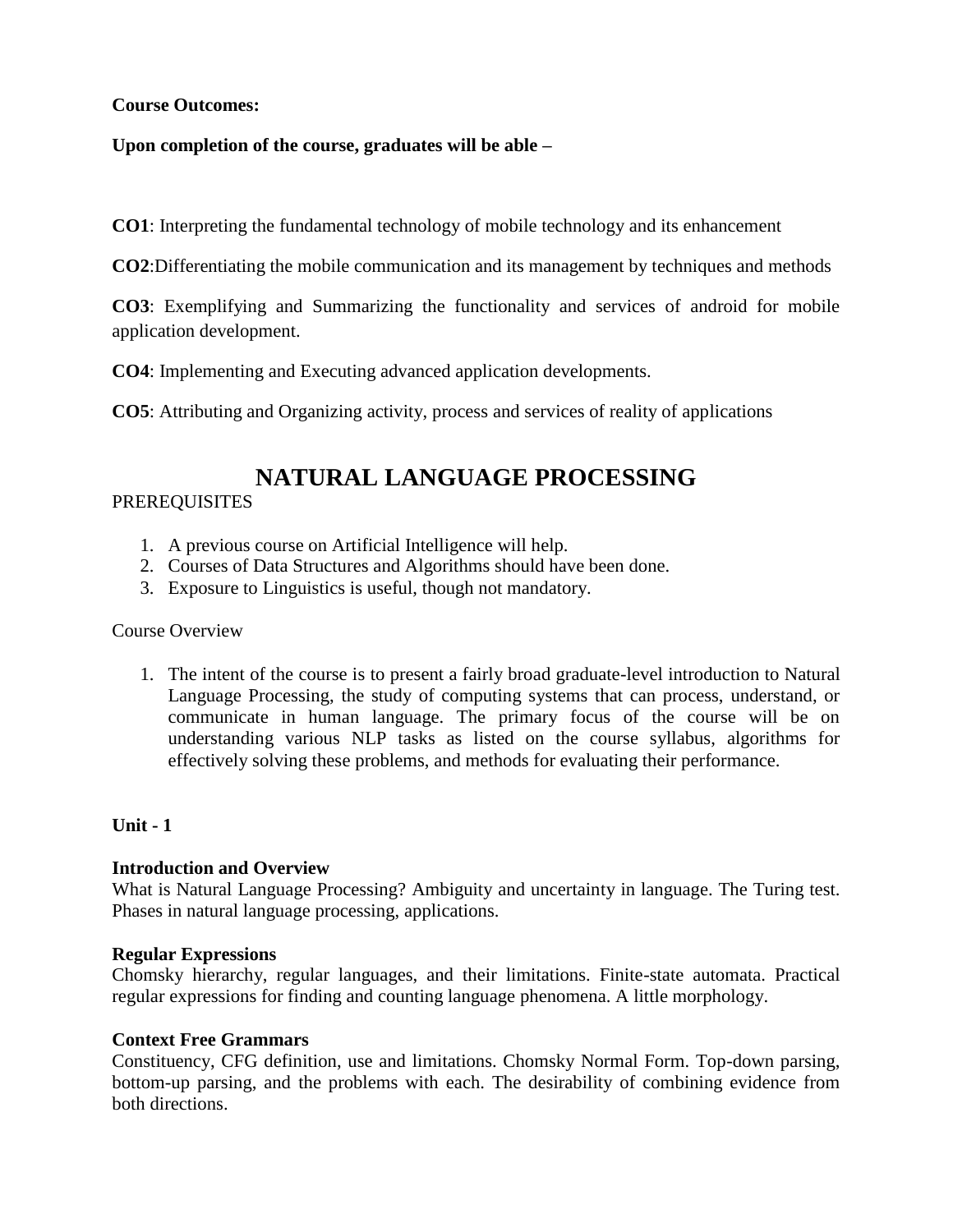### **Unit - 2**

### **Non-probabilistic Parsing**

Efficient CFG parsing with CYK, another dynamic programming algorithm. Also, perhaps, the Earley parser. Designing a little grammar, and parsing with it on some test data.

### **Probability**

Introduction to probability theory--the backbone of modern natural language processing. Events, and counting. Joint and conditonal probability, marginals, independence, Bayes rule, combining evidence. Examples of applications in natural language.

### **Language modeling and Naive Bayes**

Probabilistic language modeling and its applications. Markov models. N-grams. Estimating the probability of a word, and smoothing. Generative models of language. Their application to building an automatically-trained email spam filter, and automatically determining the language (English, French, German, Dutch, Finnish, Klingon?).

### **Unit – 3**

### **Part of Speech Tagging**

The concept of parts-of-speech, examples, usage. The Penn Treebank and Brown Corpus. Probabilistic (weighted) finite state automata.

### **Applications of NLP and Machine Translation**

Spell-checking, Summarization Information Retrieval- Vector space model, term weighting, homonymy, polysemy, synonymy, improving user queries. Machine Translation– Overview.

### **Textbook:**

1. Daniel Jurafsky and James H Martin. Speech and Language Processing, 2e, Pearson Education, 2009

### **Reference Books:**

- 2. Allen, James, Natural Language Understanding, Second Edition, Benjamin/Cumming, 1995.
- 3. Charniack, Eugene, Statistical Language Learning, MIT Press, 1993.
- 4. Jurafsky, Dan and Martin, James, Speech and Language Processing, Second Edition, Prentice Hall, 2008.
- 5. Manning, Christopher and Heinrich, Schutze, Foundations of Statistical Natural Language Processing, MIT Press, 1999.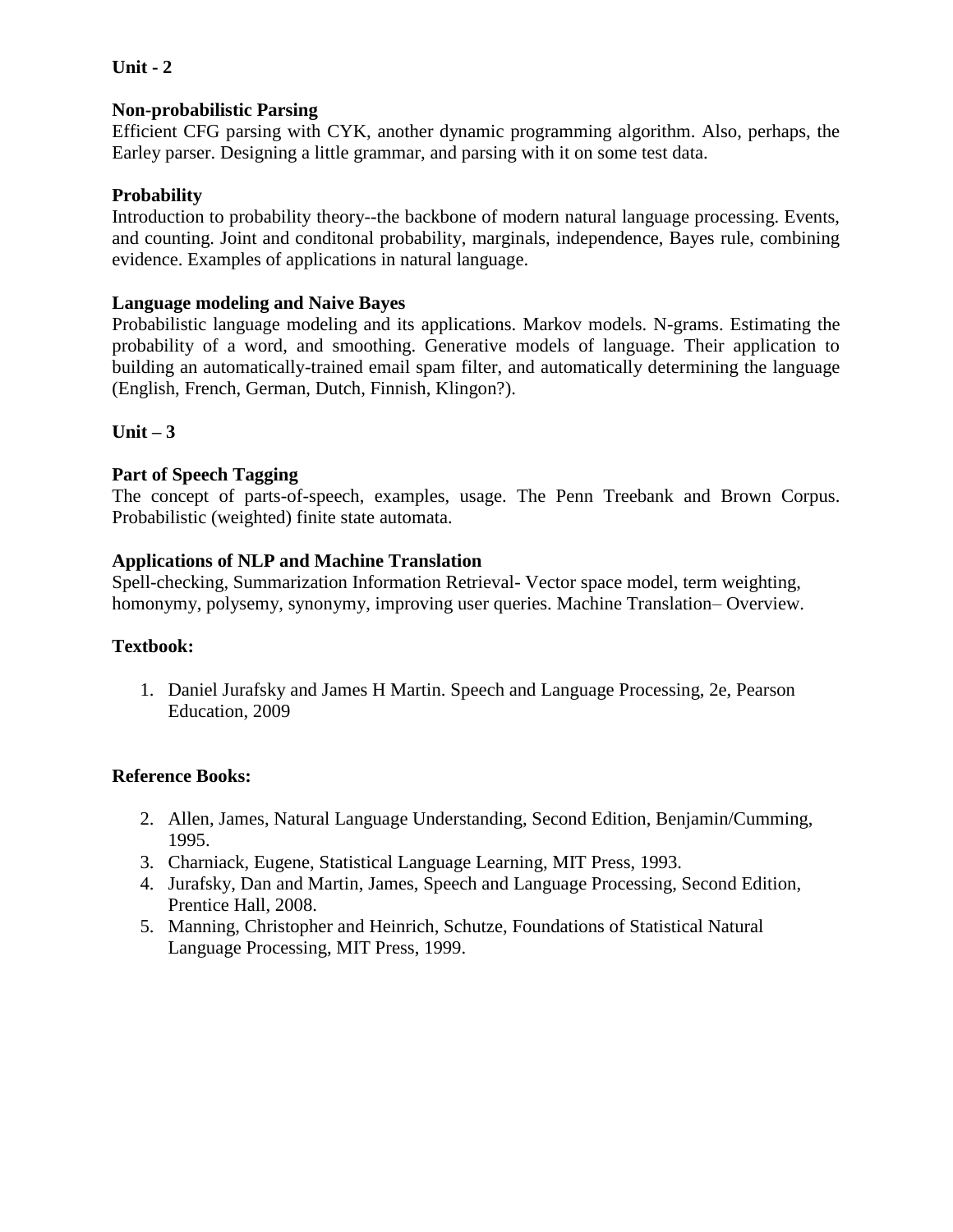### **Unit – 1**

### **Introduction**

NLP tasks in syntax, semantics, and pragmatics. Applications such as information extraction, question answering, and machine translation. The problem of ambiguity. The role of machine learning. Brief history of the field.

### **N-gram Language Models**

The role of language models. Simple N-gram models. Estimating parameters and smoothing. Evaluating language models.

### **Part Of Speech Tagging and Sequence Labeling**

Lexical syntax. Hidden Markov Models (Forward and Viterbi algorithms and EM training).

### **Unit - 2**

### **Basic Neural Networks**

Any basic introduction to perceptron and backpropagation such as section 18.7 in [Artificial Intelligence: A Modern Approach \(3rd ed\),](http://aima.cs.berkeley.edu/) Chapter 4 of *[Machine Learning](http://www.cs.cmu.edu/afs/cs.cmu.edu/user/mitchell/ftp/mlbook.html)*, or sections 5.0 - 5.3.3 of [Pattern Recognition and Machine Learning.](http://www.springer.com/us/book/9780387310732)

### **LSTM Recurrent Neural Networks**

["Understanding LSTM Networks" blog post,](http://colah.github.io/posts/2015-08-Understanding-LSTMs/) optionally the original paper [Long Short](http://dl.acm.org/citation.cfm?id=1246450)  [Term Memory.](http://dl.acm.org/citation.cfm?id=1246450)

### **Syntactic parsing**

Grammar formalisms and treebanks. Efficient parsing for context-free grammars (CFGs). Statistical parsing and probabilistic CFGs (PCFGs). Lexicalized PCFGs. Neural shiftreduce dependency parsing (see [this paper\)](http://cs.stanford.edu/~danqi/papers/emnlp2014.pdf).

### **Unit - 3**

### **Semantic Analysis**

Lexical semantics and word-sense disambiguation. Compositional semantics. Semantic Role Labeling and Semantic Parsing.

### **Information Extraction (IE)**

Named entity recognition and relation extraction. IE using sequence labeling.

### **Machine Translation (MT)**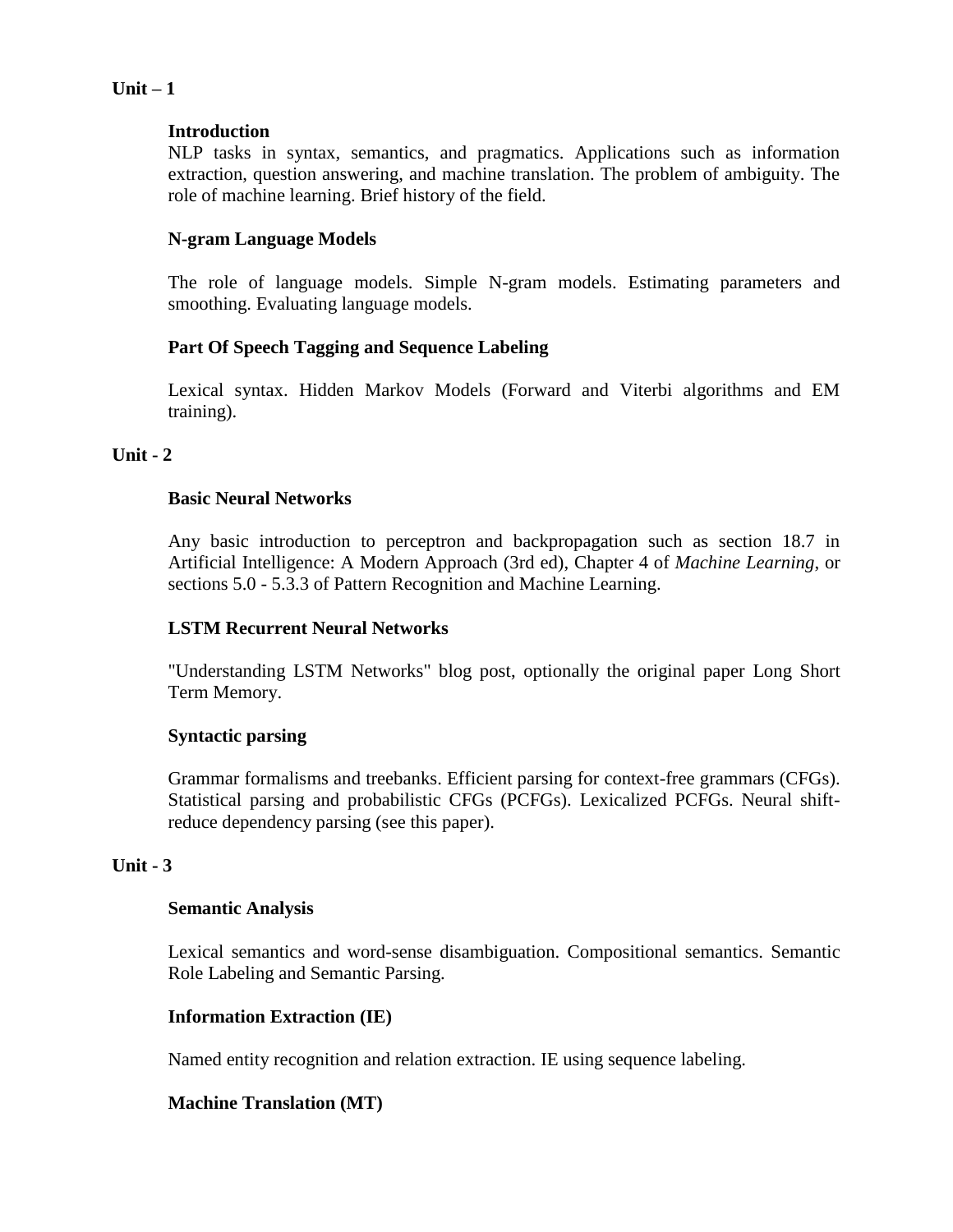Basic issues in MT. Statistical translation, word alignment, phrase-based translation, and synchronous grammars.

## **Textbook:**

1. Daniel Jurafsky and James H Martin. Speech and Language Processing, 2e, Pearson Education, 2009

# **Reference Books:**

- 2. Allen, James, Natural Language Understanding, Second Edition, Benjamin/Cumming, 1995.
- 3. Charniack, Eugene, Statistical Language Learning, MIT Press, 1993.
- 4. Jurafsky, Dan and Martin, James, Speech and Language Processing, Second Edition, Prentice Hall, 2008.
- 5. Manning, Christopher and Heinrich, Schutze, Foundations of Statistical Natural Language Processing, MIT Press, 1999.

# **COURSE CODE: IT 42177 REF NO: To be filled by CD office**

# **Parallel and Distributed Systems**

**Credits:** 3 **Teaching Scheme: -** Theory 3 Hrs/Week

### **Prerequisites**:

- 1. Computer Organization
- 2. Data Communications and Computer Networks
- 3. Operating Systems
- 4. Computer Programming

### **Objectives:**

- 1. To develop and apply knowledge of parallel and distributed computing techniques and methodologies.
- 2. To gain experience in the design, development, and performance analysis of parallel and distributed applications.
- 3. To gain experience in the application of fundamental Computer Science methods and algorithms in the development of parallel applications.
- 4. To understand the design, testing, and performance analysis of a software system, and to be able to communicate that design to others.

### **Course Details:**

**Unit 1 Title- Introduction to Parallel Computing: (06 Hrs) U1.1.**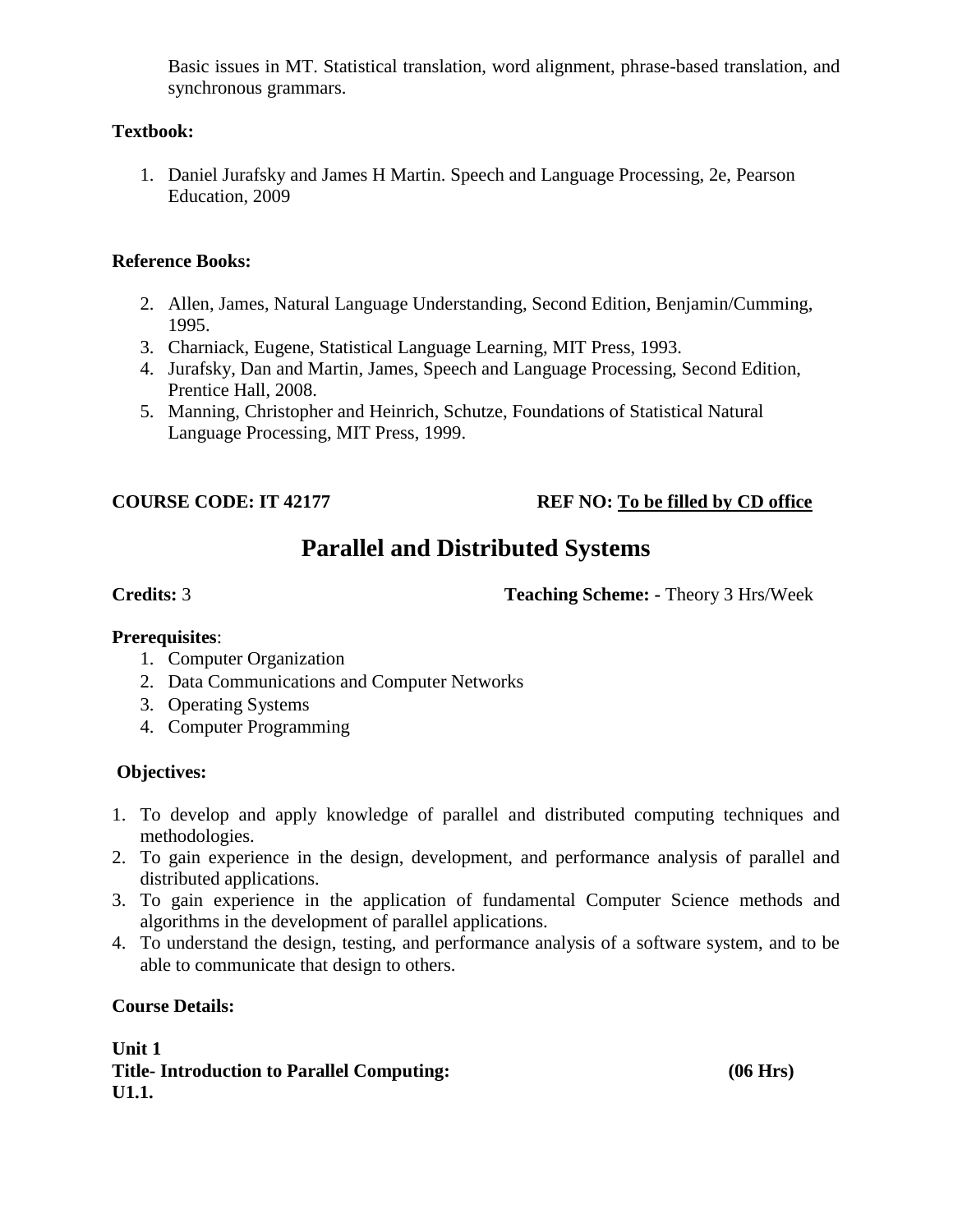Parallel programming platforms: Trends in microprocessor architectures, Limitations of memory system performance, Dichotomy of parallel computing platforms, physical organization of parallel platforms, communication costs in parallel machines.

Routing mechanisms for interconnection network, Impact of process processors mapping and mapping techniques.

**U1.2. Self Study:** Pipelining and Superscalar Architecture. Flynn"s Classification. Cache coherence problem.

# **Unit 2 Title – Parallel Algorithm Design: (06Hrs)**

# **U2.1.**

Principles of parallel algorithm design: Decomposition techniques, Characteristics of tasks and interactions, mapping techniques for load balancing, parallel algorithm- models like, Data parallel model, Task graph model, Work pool model, Master slave model , Producer consumer or pipeline model, Hybrid model.

**U2.2. Self Study:** Methods for containing interactions overheads.

# **Unit 3**

### **Title – Basic communication operations (08 Hrs) U3.1**

Introduction, One-to-All Broadcast and All-to-One Reduction, All-to-All broadcast and reduction, All-Reduce and prefix sum operations, scatter and gather, All-to-All personalized communication, circular shift.

**U3.2. Self Study**: Methods of improving the speed of some communication operations.

### **Unit 4 Title – Analytical modeling of parallel programs: (06 Hrs) U4.1**

Performance metrics for parallel systems, Effect of granularity of performance, Scalability of parallel system, Minimum execution time and minimum cost-optimal execution time, asymptotic analysis of parallel programs, other scalability metrics.

**U4.2. Self Study:** Comparison between best known sequential algorithm and parallel algorithm in terms of different performance metrics.

### **Unit 5 Title- Message Passing Paradigm (08 Hrs) U5.1.**

Principle of message – Passing programming, send and receive operations, The Message Passing Interface, Topologies and embedding, Overlapping communication with computation, collective communication and computation operations, Groups and communicators. Dense matrix algorithm: Matrix-vector multiplication, Matrix-matrix algorithm: DNS Algorithm, Canon"s Algorithm.

**U5.2. Self Study:** Sorting Algorithms.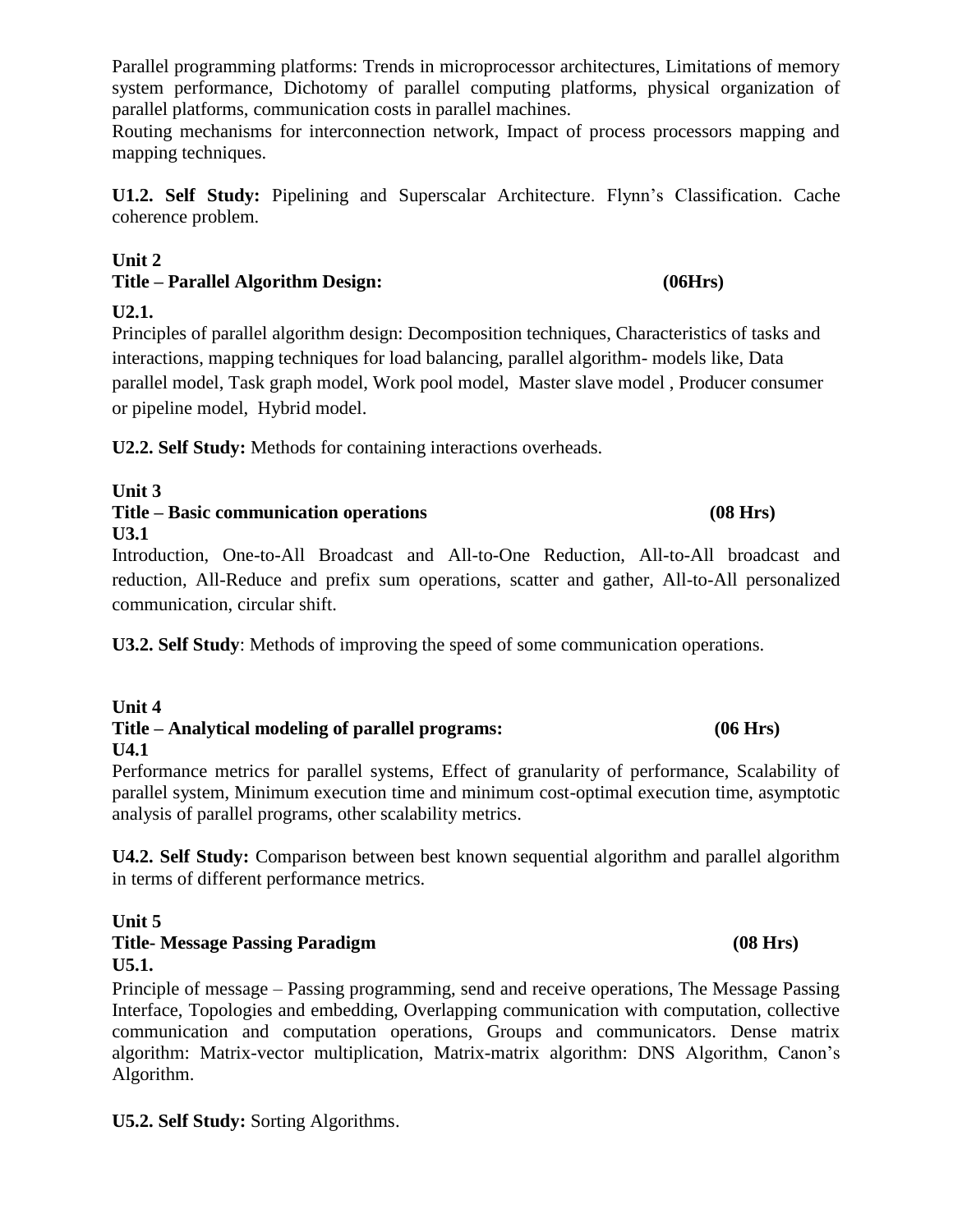### **Text Books:**

T1. "Introduction to Parallel Computing", Second Edition, Ananth Gram, Anshul Gupta, George Karypis, Vipin Kumar, Pearson Education.

T2. "Parallel computing Theory and Practice", Second Edition, Michael J. Quinn, TMH. T3. "programming Massively Parallel Processors A Hands on Approach", David B. Kirk and Wen-mei W. Hwu , Morgan Keifmann, Elsevier.

### **Reference Books:**

R1. "Parallel and Distributed Systems", [Arun Kulkarni,](http://www.amazon.in/s/ref=dp_byline_sr_book_1?ie=UTF8&field-author=Arun+Kulkarni&search-alias=stripbooks) [Nupur Prasad Giri,](http://www.amazon.in/s/ref=dp_byline_sr_book_2?ie=UTF8&field-author=Nupur+Prasad+Giri&search-alias=stripbooks) [Nikhilesh Joshi,](http://www.amazon.in/s/ref=dp_byline_sr_book_3?ie=UTF8&field-author=Nikhilesh+Joshi&search-alias=stripbooks) [Bhushan Jadhav,](http://www.amazon.in/s/ref=dp_byline_sr_book_4?ie=UTF8&field-author=Bhushan+Jadhav&search-alias=stripbooks) Wiley India Private Limited.

R2. "Using MPI: Portable Parallel Programming with the Message-Passing Interface", William Gropp, Ewing Lusk, Anthony Skjellum, 3rd Edition, MIT Press.

### **Course Outcomes:**

### **Upon completion of the course, graduates will be able to –**

- 1. Design and analyze parallel computing architecture.
- 2. Describe the various design issues in a parallel algorithms.
- 3. Evaluate the impact of interconnection network on parallel/distributed algorithms.
- 4. Analyze parallel and distributed algorithms in problem solving and apply performance metrics.
- 5. Describe the different principles of message passing programming, and study the behavior of parallel programs.

### **COURSE CODE: IT42177 REF NO: To be filled by CD office**

# **Parallel and Distributed Systems(Tutorial)**

**Credits:** 1 **Teaching Scheme: -** Tutorial 01 Hrs/Week

### **Prerequisites**:

- 1. Computer Organization
- 2. Data Communications and Computer Networks
- 3. Operating Systems
- 4. Computer Programming

### **Objectives:**

- 1. To develop and apply knowledge of parallel and distributed computing techniques and methodologies.
- 2. To gain experience in the design, development, and performance analysis of parallel and distributed applications.
- 3. To gain experience in the application of fundamental Computer Science methods and algorithms in the development of parallel applications.
- 4. To understand the design, testing, and performance analysis of a software system, and to be able to communicate that design to others.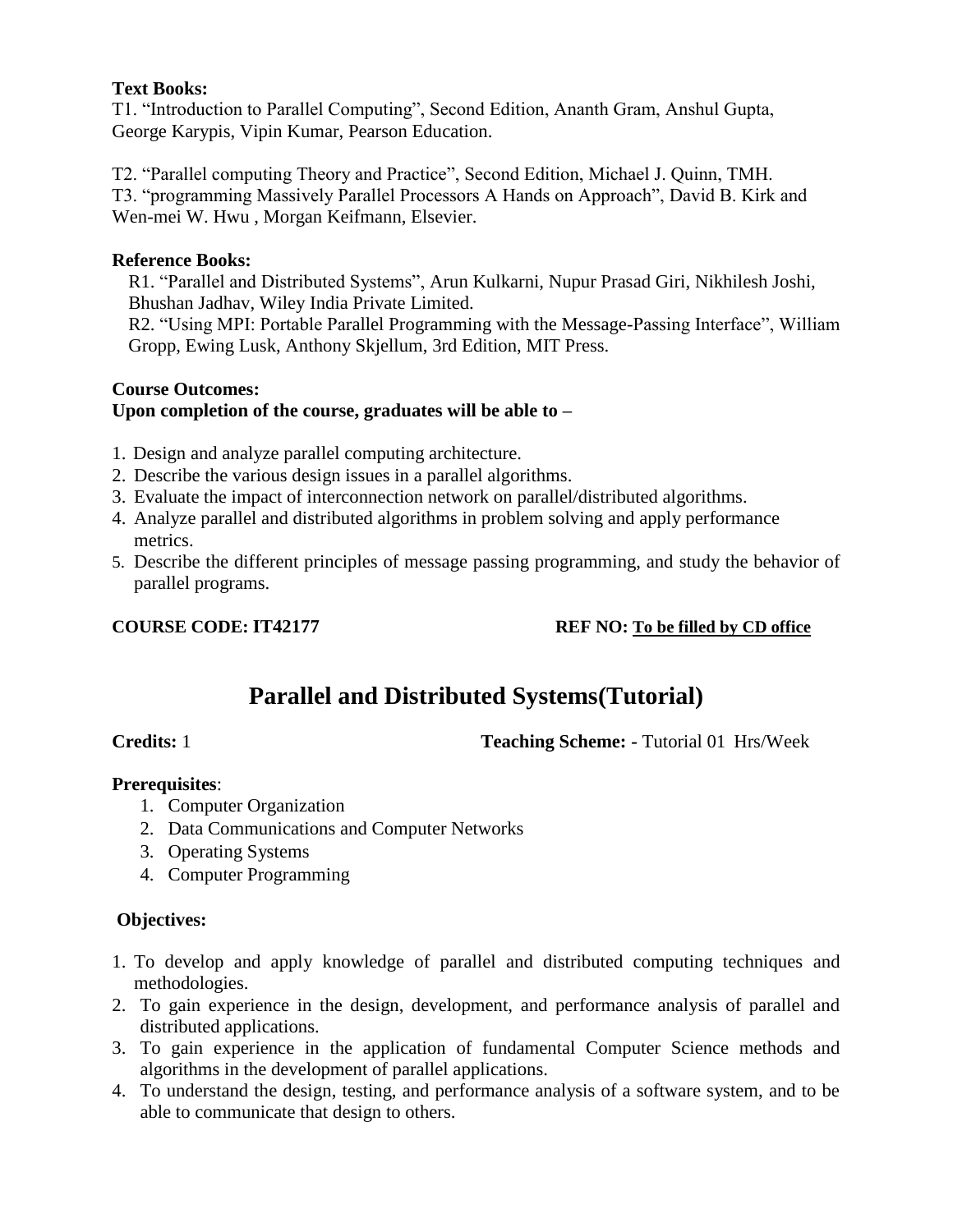# **Course Details:**

## **List of Contents**

**Tutorial No. 1:** Understanding Parallel programming platforms

**Tutorial No. 2:** Problem solving on physical organization of parallel platforms

**Tutorial No. 3:** Understanding the principles of parallel algorithm design

**Tutorial No. 4:** Problem solving on task dependency & decomposition

**Tutorial No. 5:** Understanding basic communication operations i.e. broadcast & reduction

**Tutorial No. 6:** Problem solving based on different communication operations applied on different networks such as ring, mesh or hypercube.

**Tutorial No. 7:** Understanding asymptotic analysis of Parallel Programs

**Tutorial No. 8:** Problem solving on speed up (Amdahl's law, super linear speed up)

**Tutorial No. 9:** Understanding message passing paradigm

**Tutorial No. 10:** Problem solving on message transfer protocols and other communication operations.

### **Text Books:**

T1. "Introduction to Parallel Computing", Second Edition, Ananth Gram, Anshul Gupta, George Karypis, Vipin Kumar, Pearson Education.

T2. "Parallel computing Theory and Practice", Second Edition, Michael J. Quinn, TMH. T3. "programming Massively Parallel Processors A Hands on Approach", David B. Kirk and Wen-mei W. Hwu , Morgan Keifmann, Elsevier.

# **Reference Books:**

R1. "Parallel and Distributed Systems", [Arun Kulkarni,](http://www.amazon.in/s/ref=dp_byline_sr_book_1?ie=UTF8&field-author=Arun+Kulkarni&search-alias=stripbooks) [Nupur Prasad Giri,](http://www.amazon.in/s/ref=dp_byline_sr_book_2?ie=UTF8&field-author=Nupur+Prasad+Giri&search-alias=stripbooks) [Nikhilesh Joshi,](http://www.amazon.in/s/ref=dp_byline_sr_book_3?ie=UTF8&field-author=Nikhilesh+Joshi&search-alias=stripbooks) [Bhushan Jadhav,](http://www.amazon.in/s/ref=dp_byline_sr_book_4?ie=UTF8&field-author=Bhushan+Jadhav&search-alias=stripbooks) Wiley India Private Limited.

R2. "Using MPI: Portable Parallel Programming with the Message-Passing Interface", William Gropp, Ewing Lusk, Anthony Skjellum, 3rd Edition, MIT Press.

### **Course Outcomes: Upon completion of the course, graduates will be able to –**

- 1. Design and analyze parallel computing architecture.
- 2. Describe the various design issues in a parallel algorithms.
- 3. Evaluate the impact of interconnection network on parallel/distributed algorithms.
- 4. Analyze parallel and distributed algorithms in problem solving and apply performance metrics.
- 5. Describe the different principles of message passing programming, and study the behavior of parallel programs.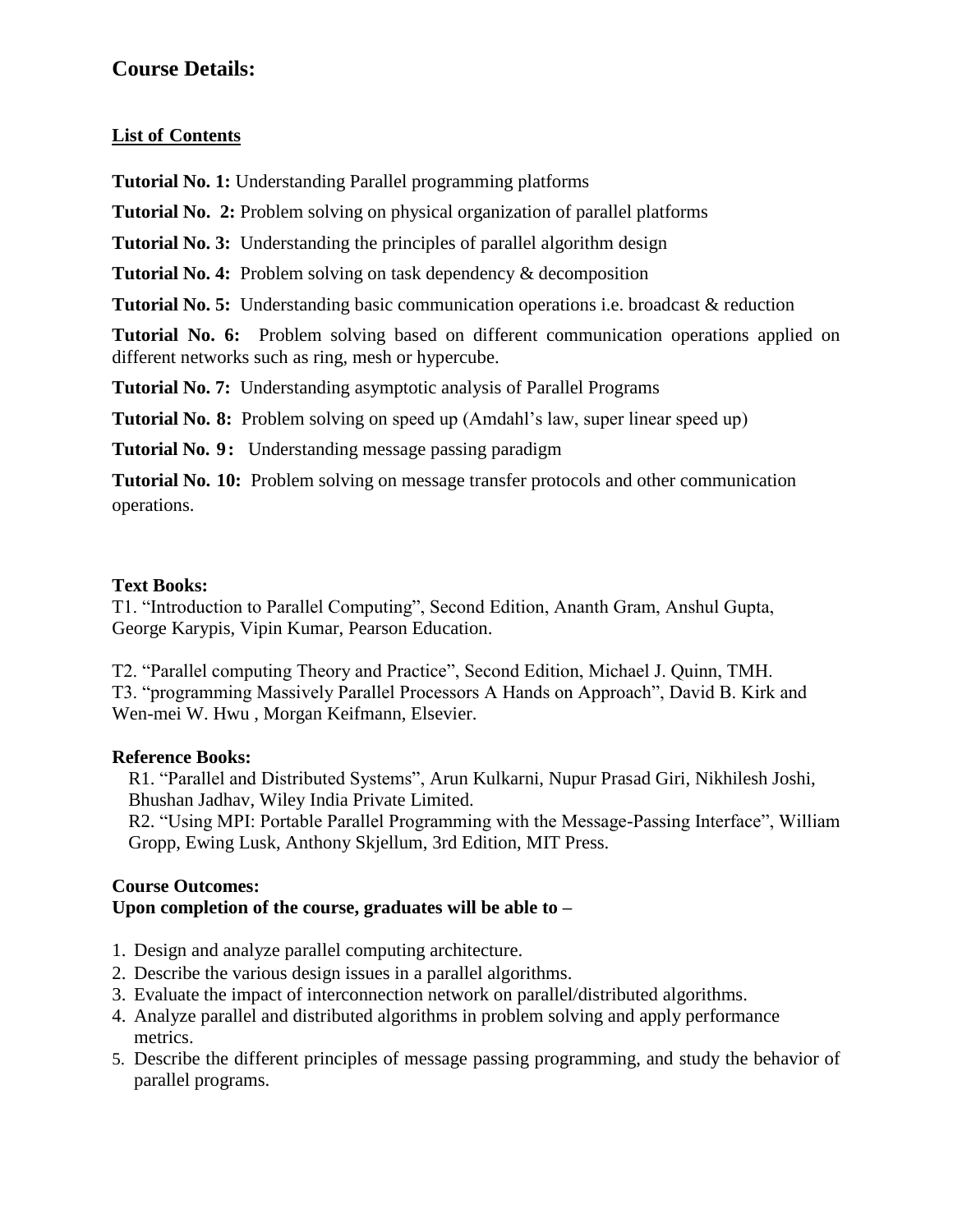# **Parallel Computing Lab**

**Credits: 1 Teaching Scheme: Laboratory (2Hrs /Week)**

### **Prerequisites**:

- 1. Computer Organization
- 2. Data Communications and Computer Networks
- 3. Operating Systems
- 4. Computer programming

### **Objectives:**

- 1. To provide students with contemporary knowledge in parallel computing.
- 2. To equip students with skills to design and analyze parallel algorithms in different applications.
- 3. To understand, appreciate and apply parallel algorithms in problem solving.
- 4. To gain knowledge on how to improve performance metrics using parallel programs.

### **Laboratory Experiments:**

**Experiment** 1. Parallel GPU implementation of addition up to 'n' numbers, vector-vector operations, vector-Matrix operations

**Experiment** 2. Parallel computation of binomial coefficient matrix, Matrix-Matrix operations

**Experiment** 3. Assignment focusing on optimization of data transfer between CPU and GPU: using page locked host memory and to avoid the data transfer

**Experiment** 4. Assignment focusing on memory optimization: use of GPU shared, constant and texture memory.

**Experiment** 5. Parallel GPU implementation involving kernel looping.

**Experiment** 6. Parallel computation of set of multi-indices on GPU.

**Experiment** 7. Parallel optimization of algorithms on OpenAcc.

**Experiment** 8. Parallel implementation using MPI, OpenMP

**Experiment** 9. Exercise using parallel compilers.

**Text books:**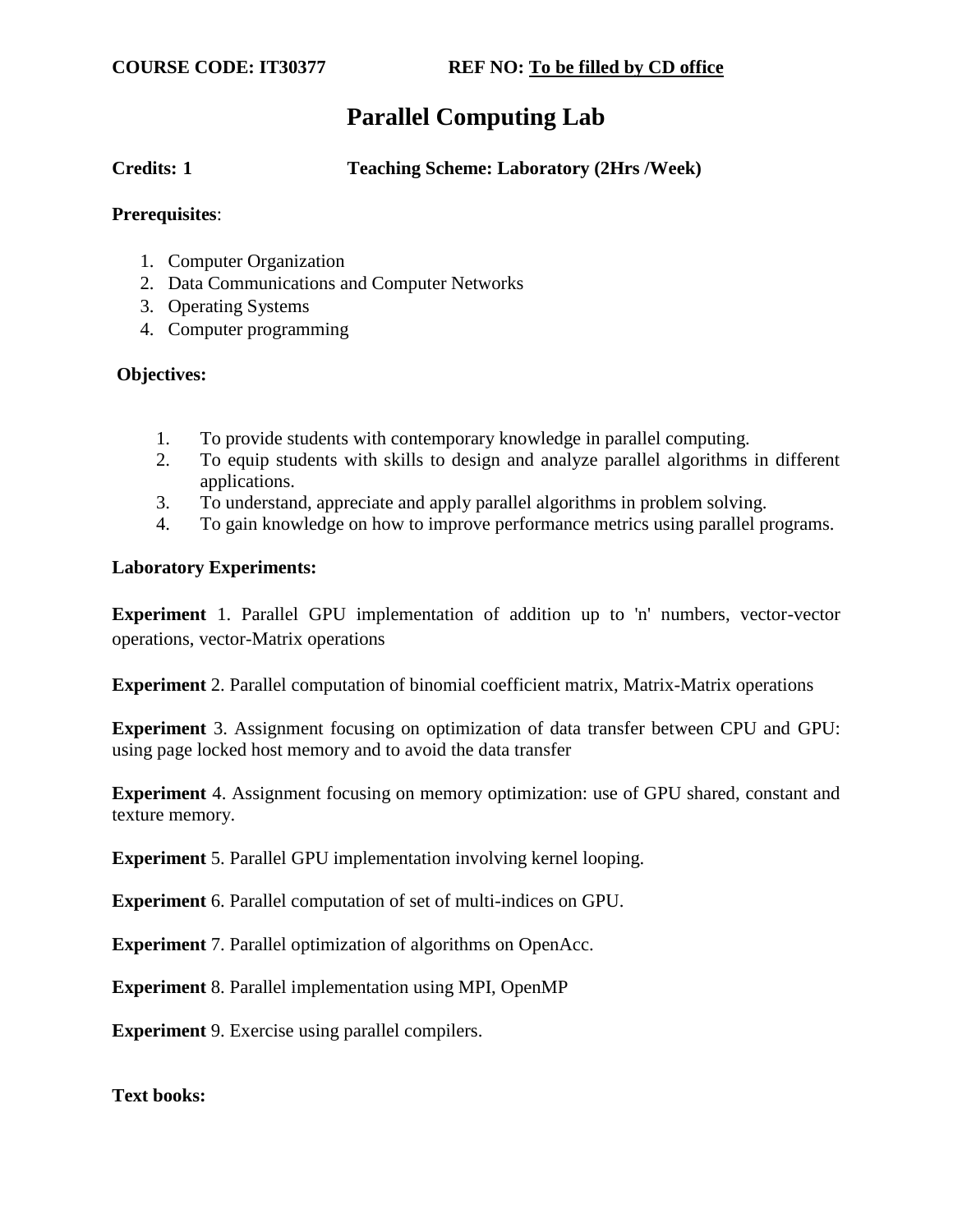T1. "Introduction to Parallel Computing", by [Ananth Grama,](http://www.amazon.in/s/ref=dp_byline_sr_book_1?ie=UTF8&field-author=Ananth+Grama&search-alias=stripbooks) [George Karypis](http://www.amazon.in/George-Karypis/e/B00P5J8OFE/ref=dp_byline_cont_book_2) , [Vipin](http://www.amazon.in/Vipin-Kumar/e/B00OPOLJQ6/ref=dp_byline_cont_book_3)  [Kumar,](http://www.amazon.in/Vipin-Kumar/e/B00OPOLJQ6/ref=dp_byline_cont_book_3) [Anshul Gupta](http://www.amazon.in/s/ref=dp_byline_sr_book_4?ie=UTF8&field-author=Anshul+Gupta&search-alias=stripbooks) , second edition, Addison Wesley, 2003, ISBN: 0201648652

T2. "CUDA by Example: An Introduction to General-Purpose GPU Programming", by Jason Sanders, Edward Kandrot

T3. "Programming Massively Parallel Processors", by Kirk & Hwu,2nd edition,ISBN:9780124159921

### **Reference Books:**

R1**.** " Introduction to Parallel Processing: Algorithms and Architectures", by [Behrooz](http://www.amazon.in/Behrooz-Parhami/e/B001HCXTGM/ref=dp_byline_cont_book_1)  [Parhami](http://www.amazon.in/Behrooz-Parhami/e/B001HCXTGM/ref=dp_byline_cont_book_1) **.**

R2. " Computer Architecture and Parallel Processing", by [Kai Hwang](http://www.amazon.in/s/ref=dp_byline_sr_book_1?ie=UTF8&field-author=Kai+Hwang&search-alias=stripbooks) , [Faye A. Briggs](http://www.amazon.in/s/ref=dp_byline_sr_book_2?ie=UTF8&field-author=Faye+A.+Briggs&search-alias=stripbooks)

### **Course Outcomes:**

### **Upon completion of the course, graduates will be able to –**

- 1. Explain large scale parallel systems and architectures
- 2. Write parallel programs for large scale parallel systems, shared address space platforms, and heterogeneous platforms.
- 3. Design efficient parallel algorithms and applications.
- 4. Analyze performance and model parallel programs.

**COURSE CODE:** IT42115 **REF NO: \_\_\_\_\_\_\_\_\_\_\_\_\_\_\_\_\_** 

# **Real Time Systems**

**Credits:** 3 **Teaching Scheme: -** Theory 3 Hrs/Week

### **Prerequisites**:

- 1. Operating Systems
- 2. Computer Organization
- 3. Data Communication & Computer Network
- 4. Computer Programming

### **Objectives:**

- 1. To expose the students to the fundamentals of real time systems
- 2. To analyze the various scheduling aspects of real time systems
- 3. To study about the resource access control and synchronization in real time systems
- 4. To introduce the fundamentals of real time communication
- 5. To study the data management system for real time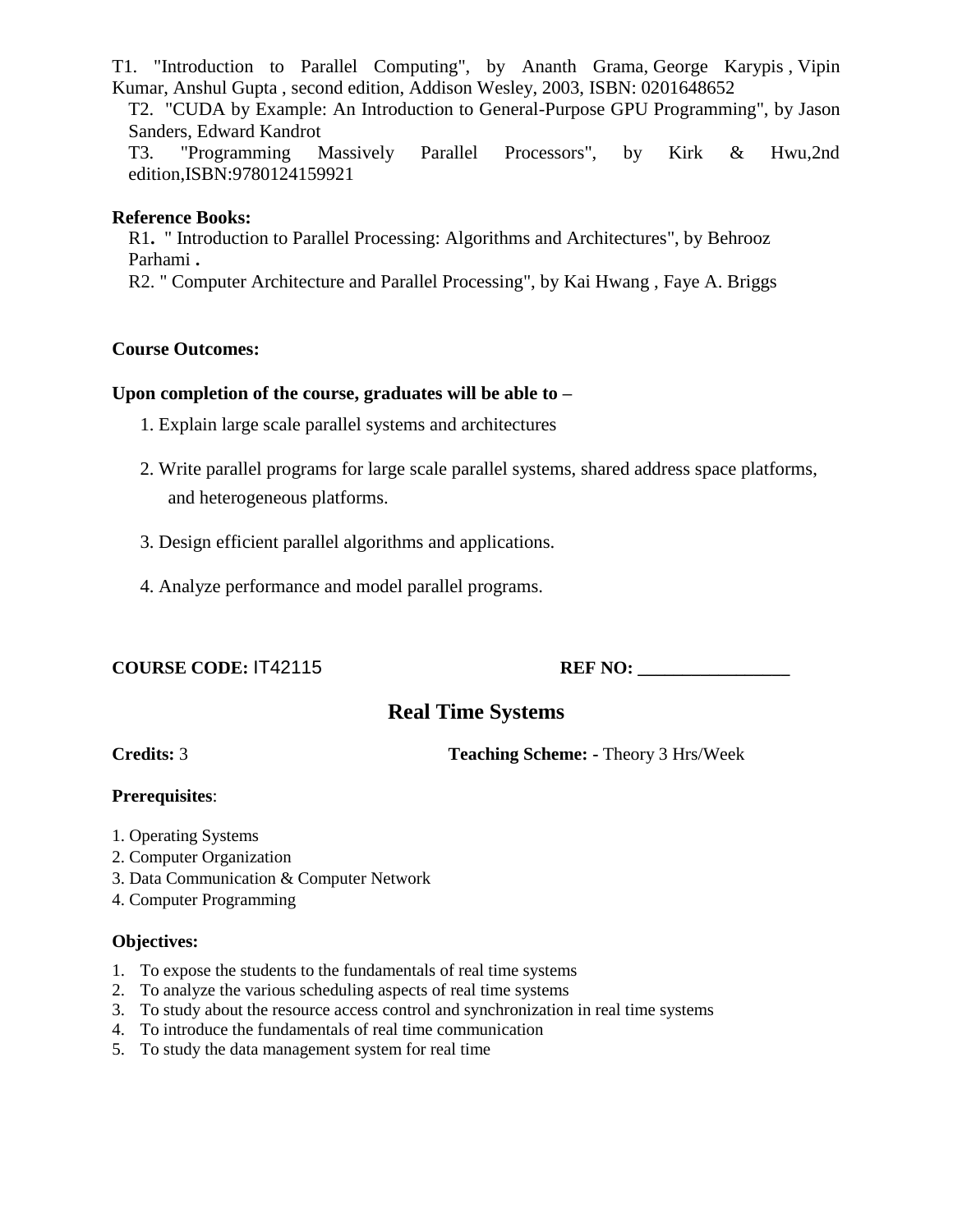### **Course Details: Unit 1 Title - Introduction: (08 Hrs)**

### **U1.1.**

Introduction to Real Time Systems, Characteristics of Real Time System, Applications of Real Time Systems, A Basic Model of a Real Time System, Types of Real Time Systems, Fault Tolerance Techniques in Real Time Systems: Hardware Fault Tolerance and Software Fault Tolerance, Timing Constraints: Classification and Examples of Different Types of Timing Constraints.

### **U1.2. Self Study:** Modelling of Timing Constraints

### **Unit 2**

### **Title - Real Time Task Scheduling: (8 Hrs)**

**U2.1.** 

Basic Concepts and Terminologies, Classification of Real Time Task Scheduling Algorithms, Clock Driven Scheduling, Event Driven Scheduling, Earliest Deadline First (EDF) Scheduling, Rate Monotonic Algorithm (RMA) Scheduling, Issues Associated with RMA. Commercial Real Time Operating Systems: General Concepts, Unix and Windows as RTOS.

**U2.2. Self Study:** Hybrid schedulers, Survey on Commercial Real Time Operating Systems

### **Unit 3**

# **Title - Resource Sharing and Multiprocessor Scheduling in RTOS: (8 Hrs)**

**U3.1.**

Resource Sharing Among Real Time Tasks, Priority Inversion, Priority Inheritance Protocol (PIP), Highest Locker Protocol (HLP), Priority Ceiling Protocol (PCP),Types of Priority Inversions Under PCP, Important Features of PCP.

Scheduling Real Time Tasks in Multiprocessor and Distributed Systems: Multiprocessor Task Allocation, Dynamic Allocation of Tasks, Clock Synchronization.

**U3.2. Self Study:** Handling Task Dependencies, Issues in Using a Resource Sharing Protocol

### **Unit 4**

### **Title - Real Time Communication: (06 Hrs)**

**U4.1.**

Basic Concepts, Real Time Communication in a LAN: Hard Real Time Communication and Soft Real Time Communication, Real Time Communication over Packet Switched Networks.

**U4.2. Self Study:** QoS Framework

### **Unit 5**

### **Title - Real Time Databases: (06 Hrs)**

**U5.1.**

Review of Basic Database Concepts, Real Time Databases, Concurrency Control in Real-Time Databases.

**U5.2. Self Study:** Characteristics of Temporal Data, Example Applications of Real-Time Databases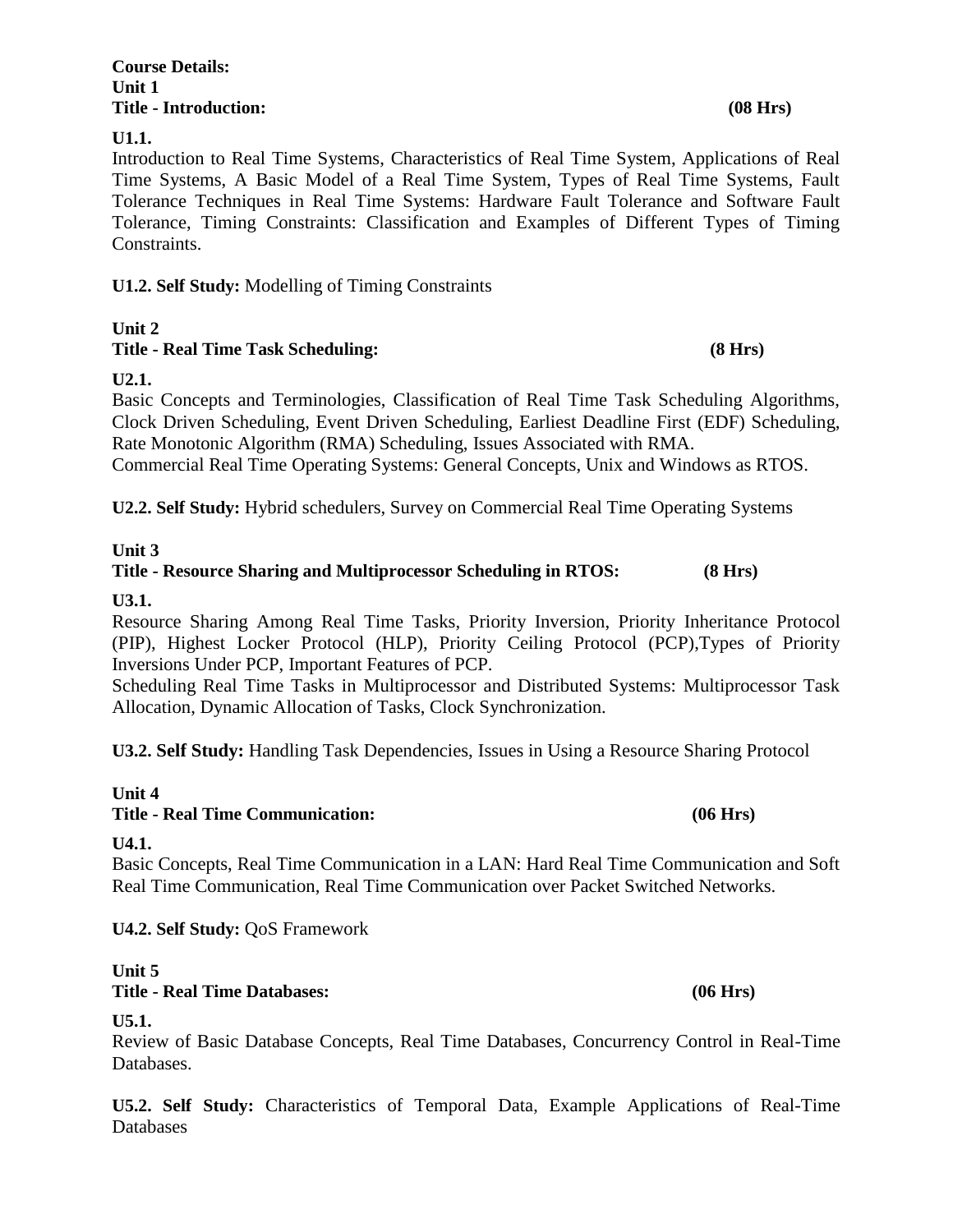**Note:** Five assignments to be given to the students on self study, comprising of one assignment from each unit.

### **Text Books:**

- 1. Rajib Mall, "Real Time Systems Theory and Practice", Pearson Publication, 2008
- 2. Jane W.S. Liu, "Real Time Systems", Pearson Education, 2000

### **Reference Books:**

- 1. C.M. Krishna and K.G. Shin, "Real-Time Systems", TMH
- 2. R.J.A Buhur, D.L Bailey, "An Introduction to Real Time Systems", Prentice Hall International, 1999
- 3. Phillip A. Laplante, "Real-Time Systems Design and Analysis", Wiley Publishers

### **Course Outcomes:**

- 1. Understand the basics and importance of real time systems
- 2. Develop real time algorithm for task scheduling
- 3. Apply formal methods to the analysis and design of real time systems
- 4. Explain the additional problems that arise in developing distributed and networked real-time systems
- 5. To work on design and development of protocols related to real time communication
- 6. To know the details of real time databases and applications

**COURSE CODE:** IT42115 **REF NO: REF NO: REF NO:** *REF* **NO:** *REF* **NO:** *REF* 

# **Real Time Systems Tutorial**

**Credits: 1 Teaching Scheme: -** Tutorial 01 Hrs/Week

### **Prerequisites**:

- 1. Operating Systems
- 2. Computer Organization
- 3. Data Communication & Computer Network
- 4. Computer Programming

### **Objectives:**

- 1. To expose the students to the fundamentals of real time systems
- 2. To analyze the various scheduling aspects of real time systems
- 3. To study about the resource access control and synchronization in real time systems
- 4. To introduce the fundamentals of real time communication
- 5. To study the data management system for real time

| <b>Tutorial No. 1:</b> | Development of different Timing Constraint Model. |  |  |
|------------------------|---------------------------------------------------|--|--|
|                        |                                                   |  |  |

- **Tutorial No. 2:** Concept of Clock-Driven Scheduling with numerical on Table-Driven Scheduling and Cyclic Scheduler.
- **Tutorial No. 3:** Understanding the concept of Event-Driven Schedulers using problematic approach: Earliest Deadline First (EDF) and Rate Monotonic Algorithm (RMA).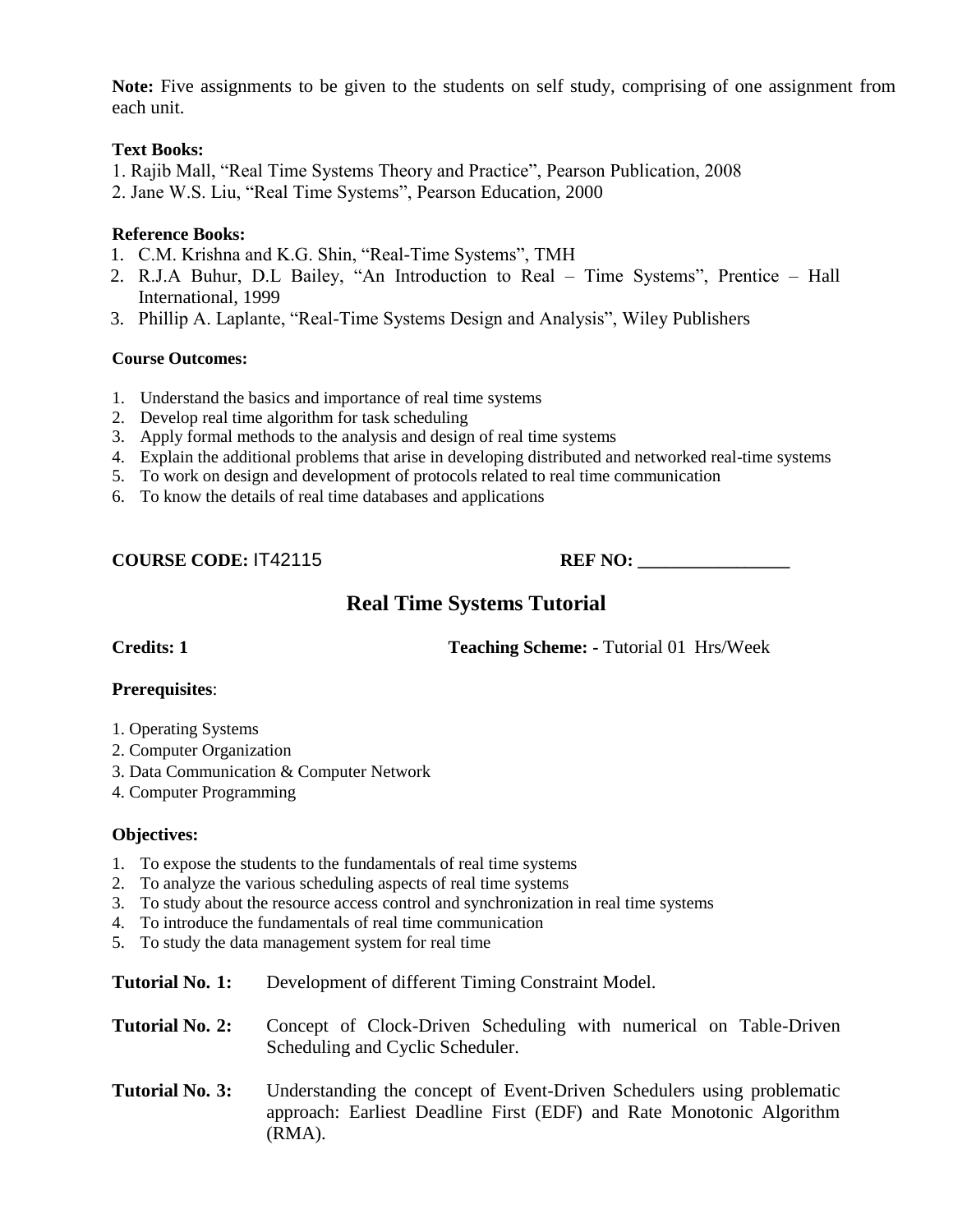- **Tutorial No. 4:** Understanding the need of DMA with/without using Context Switching Overhead and Self Suspension.
- **Tutorial No. 5:** Concept of resource sharing among real-time system using Priority Inversion, Priority Inheritance Protocol and Highest Locker Protocol.
- **Tutorial No. 6:** Understanding the concept of Priority Ceiling Protocol and Handling Task Dependencies.
- **Tutorial No. 7:** Developing the concept of Multiprocessor and Dynamic Allocation of Task in real time system.
- **Tutorial No. 8:** Working of Centralized and Distributed clock synchronization techniques.
- **Tutorial No. 9:** A Survey of Contemporary Real-Time Operating Systems.
- **Tutorial No. 10:** Understanding the concept of Centralized and Distributed clock synchronization techniques.
- **Tutorial No. 11:** Understanding soft and hard real time communication in a LAN.
- **Tutorial No. 12:** Understanding the application of real-time database using a commercial real-time database.

### **Text Books:**

1. Rajib Mall, "Real Time Systems Theory and Practice", Pearson Publication, 2008

2. Jane W.S. Liu, "Real Time Systems", Pearson Education, 2000

### **Reference Books:**

- 1. C.M. Krishna and K.G. Shin, "Real-Time Systems", TMH
- 2. R.J.A Buhur, D.L Bailey, "An Introduction to Real Time Systems", Prentice Hall International, 1999
- 3. Phillip A. Laplante, "Real-Time Systems Design and Analysis", Wiley Publishers

### **Course Outcomes:**

- 1. Understand the basics and importance of real time systems
- 2. Develop real time algorithm for task scheduling
- 3. Apply formal methods to the analysis and design of real time systems
- 4. Explain the additional problems that arise in developing distributed and networked real-time systems
- 5. To work on design and development of protocols related to real time communication
- 6. To know the details of real time databases and applications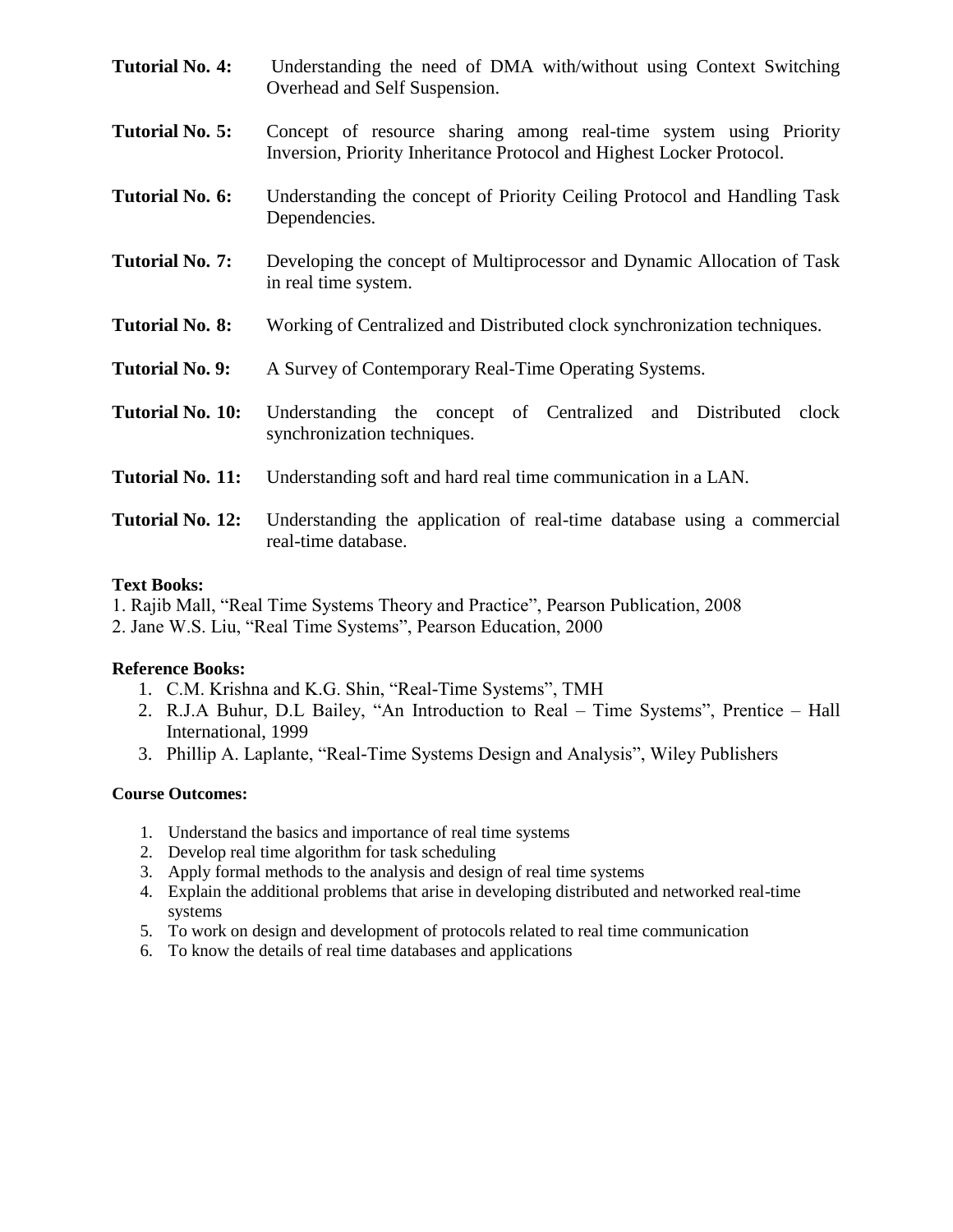# **Software Engineering (SE)**

**Credits:** 3 **Teaching Scheme: - Theory 3 Hrs/Week**

**Prerequisites**: Computer Programming, Object-Oriented Concepts, Concepts of Data Modeling

**Objectives:** This course helps to

- Apply basic principles and techniques of software development in actual problem domain
- Understand theories, methods, and technologies applied for professional software development.
- Model and test real world problems
- Gain knowledge on the emerging software engineering trends

### Unit 1: Software Development Life Cycle (10 **Hrs)** (10 **Hrs**)

**U1.1 Life Cycle Models**: Introduction to Information System and software Engineering, Software Processes, Software Development Life Cycle Models: Waterfall Model, Iterative Waterfall Model, Incremental Models, Evolutionary model, Prototyping Model, Agile process, XP and Scrum

**U1.2: Requirement Engineering:** Inception, Elicitation, Elaboration, Negotiation, Specification, Validation, management, Software project estimation: LOC and FP

**U1.2. Self Study:** V Model, DSDM, COCOMO method for estimation

### **Unit 2 Function-Oriented Analysis & Design (06 Hrs)**

**U2.1. Function-oriented Design**: Introduction to Structured Analysis, Data Flow Diagram, Process Specification, Structured Design Methodologies: Coupling and Cohesion, Structure Chart, Mapping DFD into Structure Chart, Metrics.

**U2.2. Self Study:** High Level Design Metrics, Component Level Design Metrics

### **Unit 3 Object-Oriented Analysis & Design (10 Hrs)**

**U3.1 Modelling Techniques using UML:** The Unified Approach to Modelling, Unified Modelling Language (UML) overview, Class and Object diagram, Class relationship: Association, Aggregation, Composition, Generalization, Activity diagram, State diagram, Interaction diagrams, Sequence diagram, Collaboration / Communication Diagram, Component Diagram, and Deployment Diagram.

**U3.2 Object-Oriented Analysis & Design:** Use-Case Modeling, Use-Case Realization, Types of Classes: Class Classification Approaches: Noun Phrase Approach, CRC Card Approach, Use-case Driven Approach Identification of Classes, Relationship, Attributes and Method, Design Patterns.

**U3.3 Self Study:** Booch OOD Model, Rumbaugh"s OMT model, Jacobson"s OOSE model, Timing diagrams, Design Patterns

### Unit 4: Implementation and Quality Assurance (06 **Hrs)**

- **U4.1. Implementation:** Coding standards and guidelines, Human computer interface, Code review and inspection.
- **U4.2. Quality Assurance:** Testing Fundamentals, Verification & Validation, Black Box Testing, White Box Testing, Test Case preparation, McCabe's complexity, Unit Testing, Integration Testing, System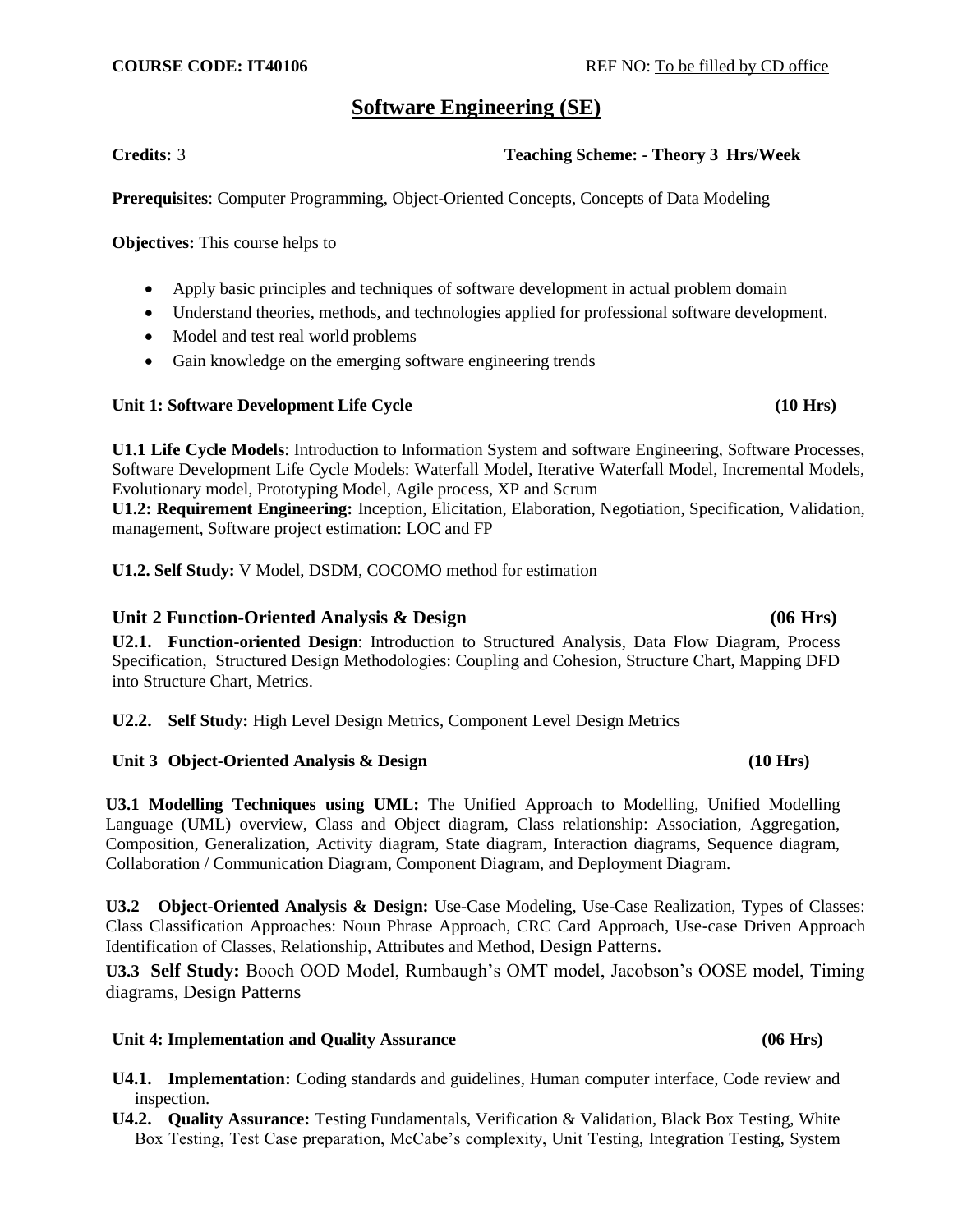Testing, Performance Testing. Quality management system.

**U4.3. Self Study:** Regression Testing, Object-Oriented Integration and System Testing.

### Unit **5** Software Architecture trend (04 **Hrs**)

**U5.1. Architecture Styles:** Repository, Layered, Pipe-Filter, Call-Return, Peer-Peer, Publish-Subscribe, Client-Server, Two-Tier, Three-Tier, N-Tier, and Heterogeneity in Architecture, CORBA, COM/DCOM.

**U5.3. Self Study:** Service Oriented Architecture (SOA), Software as a Service (SaaS), Model Driven Design (MDD).

**Note:** Five assignments to be given to the students on self study, comprising of one assignment from each unit.

### **Course Outcome:**

### **Upon completion of the course, graduates will be able to –**

- 1. Use suitable process model for software development, and carry out requirement engineering process.
- 2. Carry out Analysis and Design activities using function oriented analysis and design methodologies.
- 3. Carry out Analysis and Design activities using Object oriented modelling techniques.
- 4. Use the techniques, skills for software development and software testing.
- 5. Differentiate different architecture trends.

### **Text Books:**

- T1. "Software Engineering: A Practitioner's Approach", Roger S. Pressman, McGraw Hill, 6/e, 2005.
- T2. "Fundamentals of Software Engineering", Rajib Mall, PHI, 3<sup>rd</sup> Edition, 2009.
- T3. "Object-Oriented Modeling and Design with UML, Michael R Blaha, James R Rambaugh, Pearson, LPE

### **Reference Books:**

- R1. "Software Engineering", Ian Sommerville, Addison-Wesley, 9th Edition, 2010, ISBN- 13: 978- 0137035151.
- R2. "System Analysis, Design, and Development: Concepts, Principles, and Practices", Charles S. Wasson,, John Wiley & Sons, Inc.,ISBN-13 978-0-471-39333-7, 2006.
- R3. "Unified Modeling Language Users Guide", Grady Booch, James Rambaugh, Ivar Jacobson, 2nd Edition, Addison- Wesley, ISBN – 0321267974
- R4. "Unified Modeling Language Reference manual", Grady Booch, James Rambaugh, Ivar Jacobson, Pearson India, ISBN – 9788177581614
- R5. Scrum Essentials: Agile software Development for Project Managers, Scrum Masters, Product Owners, and Stakeholders", Troy Dimes, Create Space Independent publishing Platform, ISBN: 9781500970512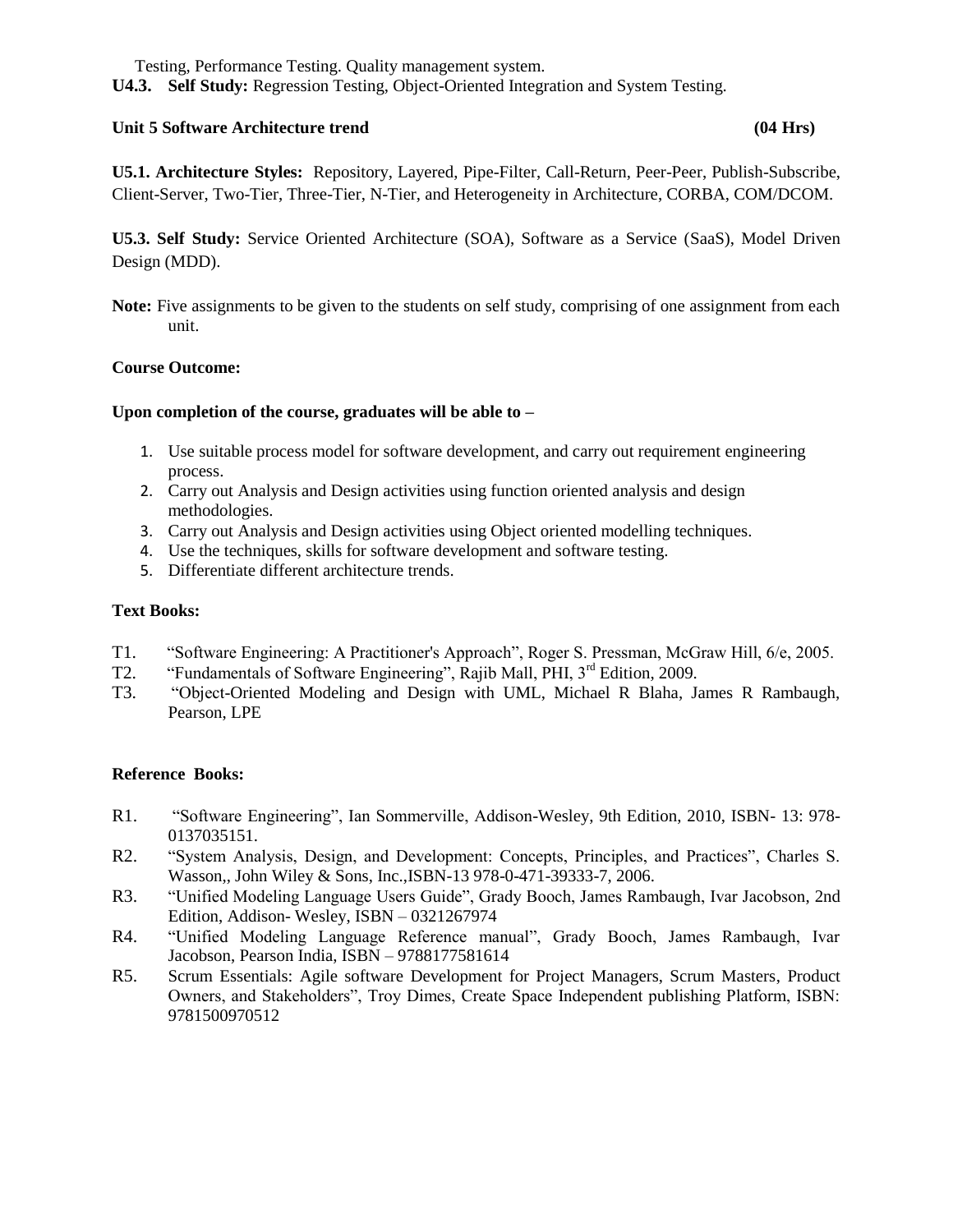### **SOFTWARE ENGINEERING-TUTORIALS**

### **Credits:** 01 **Teaching Scheme:** Tutorial 01 Hrs/Week

**Prerequisites**: Computer Programming, Object-Oriented Concepts, Concepts of Data Modeling

**Objectives:** This course helps to

- Apply basic principles and techniques of software development in actual problem domain
- Understand theories, methods, and technologies applied for professional software development.
- Model and test real world problems
- Gain knowledge on the emerging software engineering trends

### **List of Tutorials**

| <b>Tutorial No. 1:</b>  | Develop requirements specification for a given problem (The requirements<br>specification should include both functional and non-functional requirements. |  |  |  |
|-------------------------|-----------------------------------------------------------------------------------------------------------------------------------------------------------|--|--|--|
|                         | (For a set of about 20 sample problems, see the questions section of Chapter 6 of<br>Fundamentals of Software Engineering Book by Rajib Mall)             |  |  |  |
| <b>Tutorial No. 2:</b>  | Develop DFD Model (Level 0, Level 1 DFD and Data Dictionary) of the sample<br>problem                                                                     |  |  |  |
| <b>Tutorial No. 3:</b>  | Develop Structured Design for the DFD model developed                                                                                                     |  |  |  |
| <b>Tutorial No. 4:</b>  | Design test cases using Equivalence class partitioning and Boundary value analysis<br>technique for given problems                                        |  |  |  |
| <b>Tutorial No. 5:</b>  | Develop UML Use Case model for a problem                                                                                                                  |  |  |  |
| <b>Tutorial No. 6:</b>  | Develop Class diagrams                                                                                                                                    |  |  |  |
| <b>Tutorial No. 7:</b>  | Develop Sequence diagrams from the identified Class diagrams                                                                                              |  |  |  |
| <b>Tutorial No. 8:</b>  | Develop State Transition diagram for an object from a given class diagram                                                                                 |  |  |  |
| <b>Tutorial No. 9:</b>  | Develop the Activity diagram.                                                                                                                             |  |  |  |
| <b>Tutorial No. 10:</b> | Analysis of Architecture style                                                                                                                            |  |  |  |

### **Course Outcome:**

### **Upon completion of the course, graduates will be able to –**

1. Use suitable process model for software development, and carry out requirement engineering process.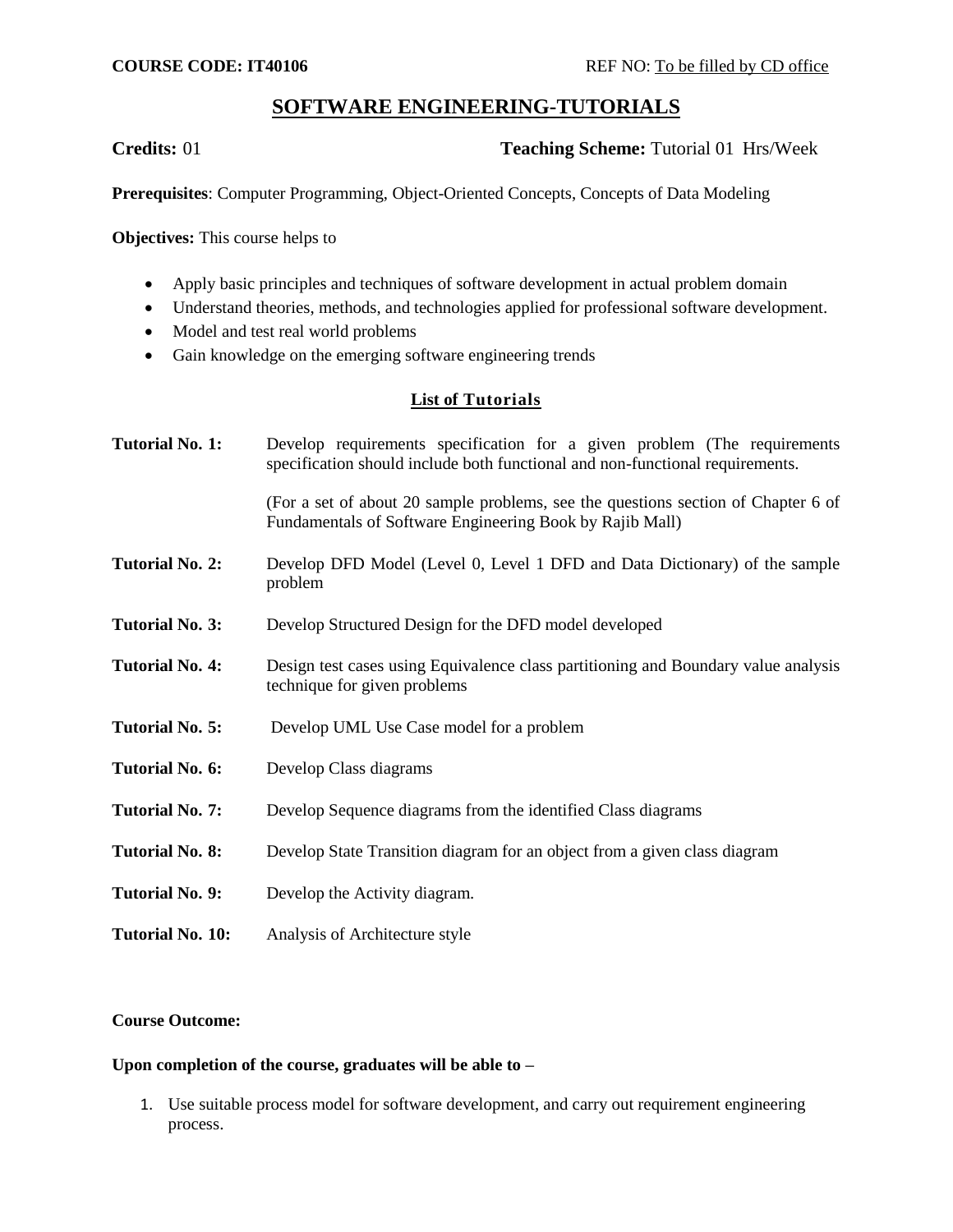- 2. Carry out Analysis and Design activities using function oriented analysis and design methodologies.
- 3. Carry out Analysis and Design activities using Object oriented modelling techniques.
- 4. Use the techniques, skills for software development and software testing.
- 5. Differentiate different architecture trends.

### **Text Books:**

- T1. "Software Engineering: A Practitioner's Approach", Roger S. Pressman, McGraw Hill, 6/e, 2005.
- T2. "Fundamentals of Software Engineering", Rajib Mall, PHI, 3<sup>rd</sup> Edition, 2009.
- T3. "Object-Oriented Modeling and Design with UML, Michael R Blaha, James R Rambaugh, Pearson, LPE

### **Reference Books:**

- R6. "Software Engineering", Ian Sommerville, Addison-Wesley, 9th Edition, 2010, ISBN- 13: 978- 0137035151.
- R7. "System Analysis, Design, and Development: Concepts, Principles, and Practices", Charles S. Wasson,, John Wiley & Sons, Inc.,ISBN-13 978-0-471-39333-7, 2006.
- R8. "Unified Modeling Language Users Guide", Grady Booch, James Rambaugh, Ivar Jacobson, 2nd Edition, Addison- Wesley, ISBN – 0321267974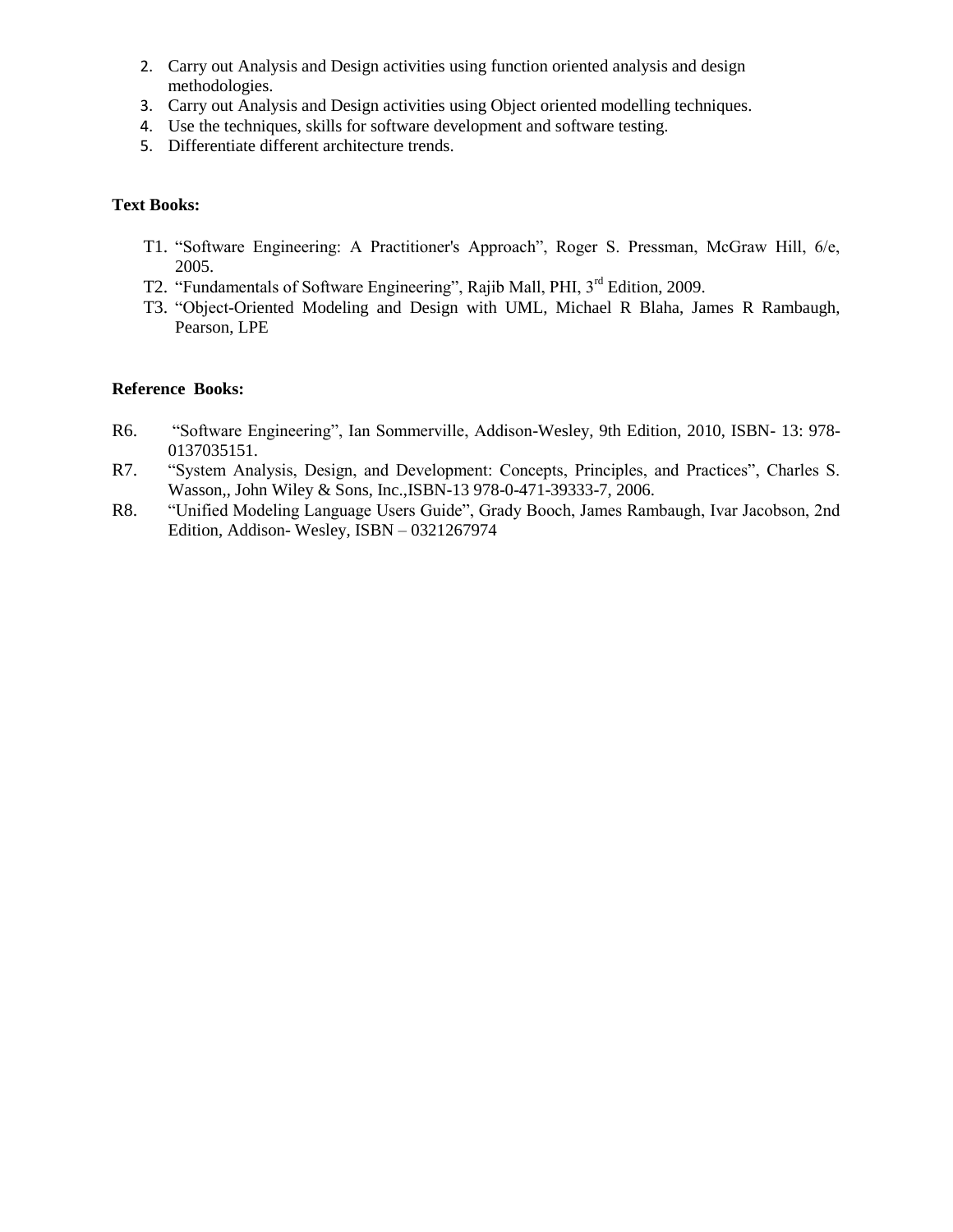## **SOFTWARE ENGINEERING-LAB**

### **Credits: 1 Teaching Scheme: - Laboratory**

**Prerequisites**: Object Oriented Concepts, Programming in C or Java

### **Objectives:**

- Apply basic principles and techniques of software engineering in actual problem domain
- Develop skills in modelling tools
- Develop design models for software solution to different problems

### **Course Details:**

### **List of Laboratory Exercises:**

*Following laboratory experiments will be done based on the case study or problem statement to be given by the teacher.*

**Experiment 1:** Study of specific problem case, prepare the system requirement specification, and the context diagram.

**Experiment 2**: Analyze the problem and create the Data Flow Diagram (at least up) to 2 levels). Write the data dictionary.

**Experiment 3**: Develop the module structure chart for the problem.

**Experiment 4**: Develop UML Use Case model for a problem

**Experiment 5**: Identify entity objects and classes and develop class diagram. Depict the class relationship using UML.

**Experiment 6**: To depict the dynamic behaviour using Activity diagram.

**Experiment 7:** To depict the dynamic behaviour of the target system using sequence diagram.

The Sequence diagram should be based on the Scenarios generated by the interobject Communication. The model should depict:

- a. Discrete, distinguishable entities (class).
- b. Controller classes as required
- c. Events (Individual stimulus from one object to another)
- d. Conditional events and relationship representation.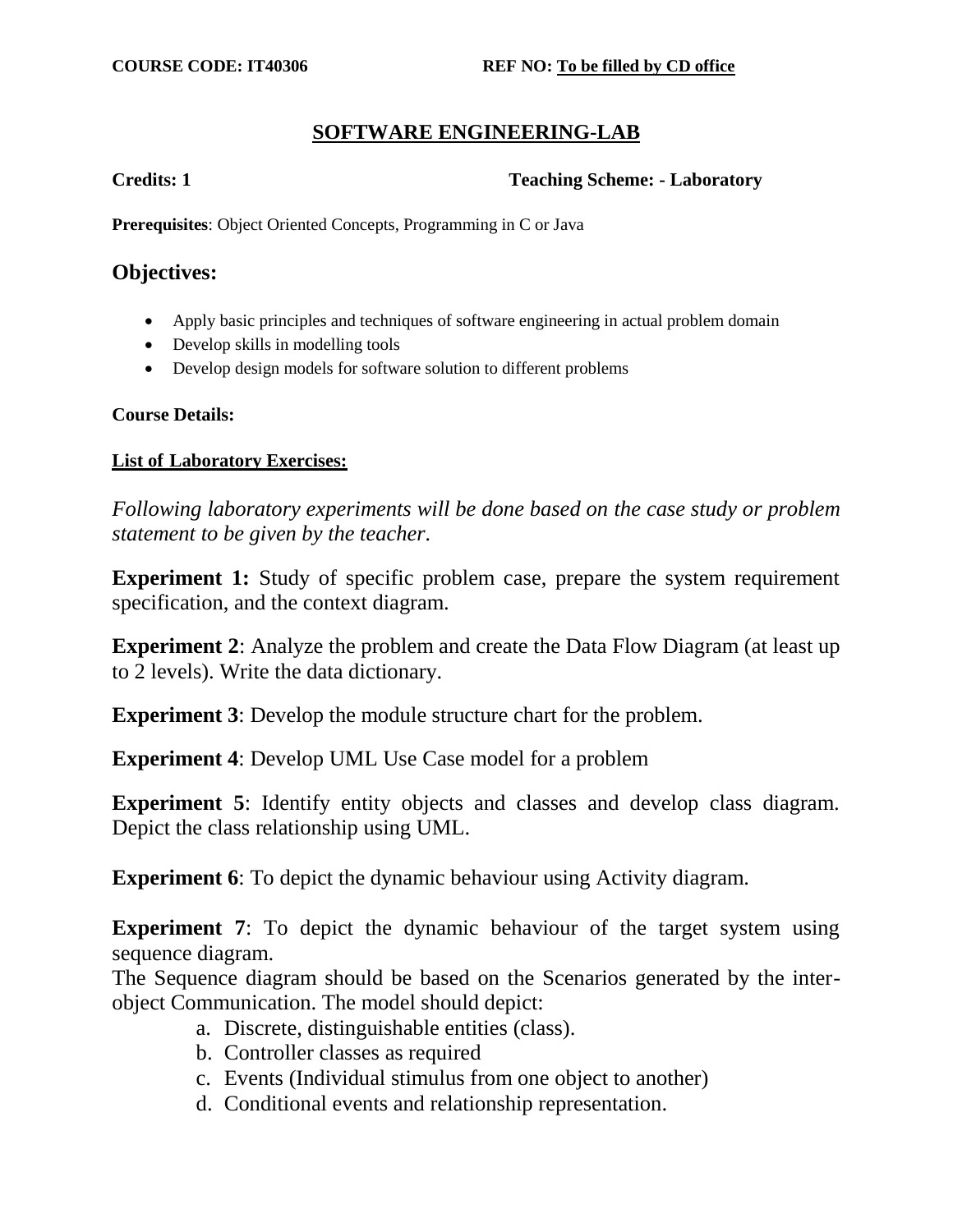**Experiment 9:** To depict the state transition with the life history of objects of a given class model. The model should depict:

- a. Possible ways the object can respond to events from other objects.
- b. Determine of start, end, and transition states.

**Experiment 10:** Develop test cases for the Java code and execute using JUnit.

(Model drawing tools like Magic Draw &Smart Draw etc. and open source graphics editing tools will be used)

## **Text Books:**

T1. Rajib Mall, "Fundamentals of Software Engineering", PHI, 4<sup>th</sup> Edition, 2014.

**T2.** Grady Booch, James Rambaugh, Ivar Jacobson, "Unified Modeling Language Users Guide", 2nd Edition, Addison- Wesley, ISBN – 0321267974

## **Reference Books:**

**R1**. Erich Gamma, Richard Helm, Ralph Johnson, John Vlissides, "Design Patterns: Elements of Reusable Object-Oriented Software" (Addison-Wesley Professional Computing Series), 1994.

**R2.** Steven Kelly, Juha-Pekka Tolvanen, Domain-Specific Modeling: Enabling Full Code Generation, John Wiley & Sons, Inc., ISBN 978-0-470-03666-2, 2008

**R3**. Mellor, Scott, Uhl, Weise, "MDA Distilled", Pearson Education, ISBN 81-297-0529X

**R4.** Jim Arlow, Ila Neustadt, "UML 2 and Unified Process: Practical Object Oriented Analysis and Design.", 2nd Edition, Addison- Wesley, ISBN – 0321321278.

**R5.** Tom Pender, "UML Bible", John Wiley & sons, ISBN – 0764526049

**Note:** At least one Text Book and one Reference Book must be from Foreign Author/Foreign Publisher.

## **Course Outcomes:**

## **Upon completion of the course, graduates will be able to –**

- 1. Identify the Requirements from a given problem
- 2. Design DFD model of a system
- 3. Develop different UML diagrams
- 4. Develop test cases for validation of requirement specification and design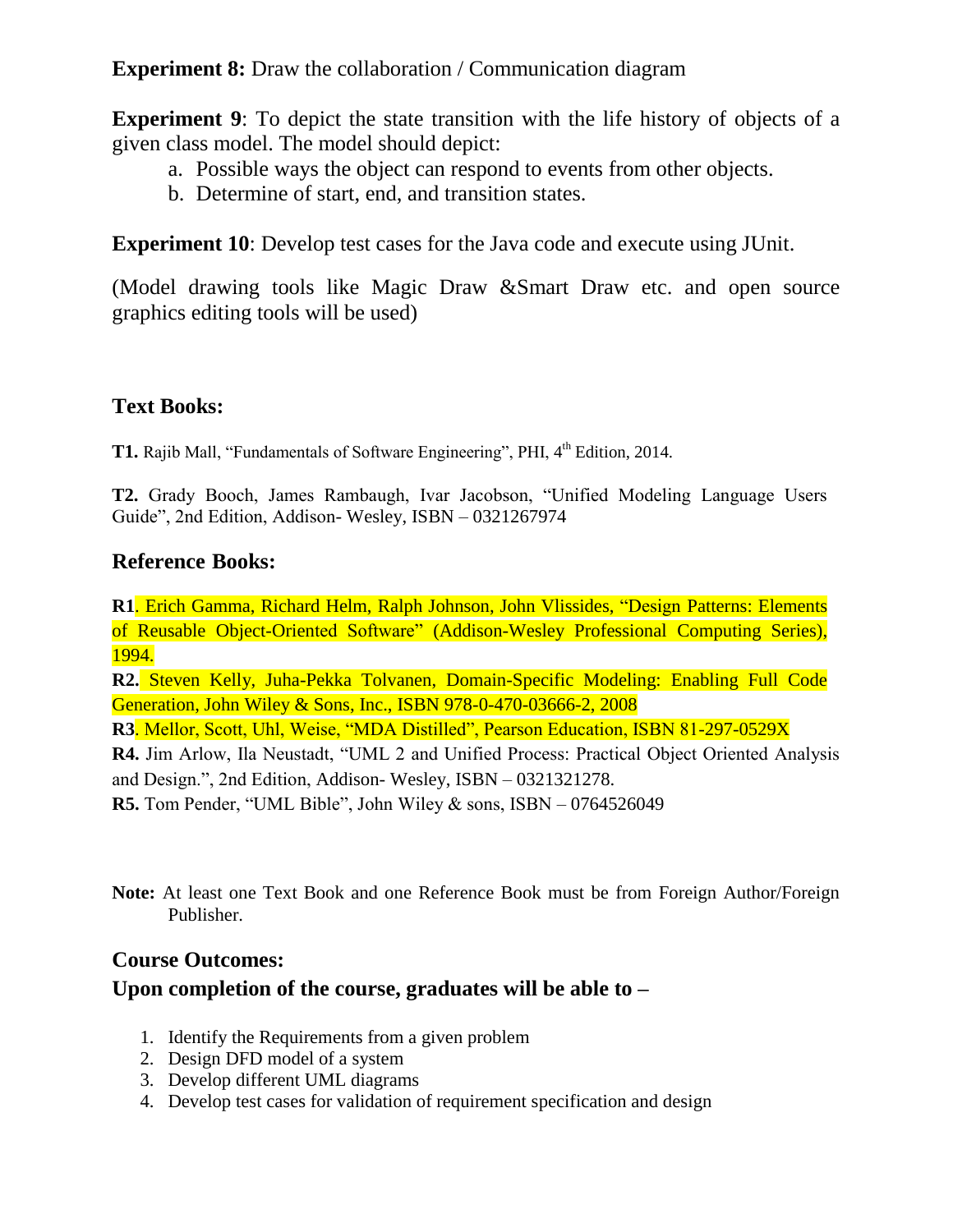## **WIRELESS SENSOR NETWORK**

**Credits:** 03 **Teaching Scheme: -** Theory 3 Hrs/Week

### **Prerequisites**:

- 1. Data Communication and Computer Networks
- 2. Computer Programming
- 3. Design & Analysis of Algorithms
- 4. Operating System

### **Objectives:**

A wireless sensor network (WSN) is a network of spatially distributed autonomous sensors those monitor physical or environmental conditions and cooperatively pass their data through the network to a main location. This course introduces the wireless sensor networks technology and discusses challenges in the design and management of wireless sensor networks.

### **Course Details:**

### **Unit 1 Title: Overview of WSN (6 Hrs)**

**U1.1 Introduction to WSN:** Introduction, Challenges of WSN, Advantages of WSN over Ad Hoc wireless Network, WSN applications - structural health monitoring, traffic control, healthcare, pipeline monitoring, precision agriculture, active volcano, underground mining, Wireless sensor node architecture: hardware and software components of a sensor node. Embedded operating systems structure and execution environments. Programming paradigms and application programming interfaces.

**U1.2 Self Study:** Sensor Node Hardware – Berkeley Motes, C Motes etc., Programming Challenges, Node-level, software platforms, Node-level Simulators, TinyOS and nesC.

### **Unit 2 Title: WSN Architecture (7 Hrs)**

**U2.1 WSN Architectural Framework**: Sensor network Senarios: types of sources and sinks, single-hop versus multi-hop networks, types of mobility (node, sink & event) and optimization goals, Physical layer transceiver design consideration in WSNs. Fundamentals of wireless MAC protocols, Low duty cycle protocols and wakeup concept, contention-based protocols, Schedulebased protocols. Network layer – routing metrics, flooding and gossiping, routing protocols. Transport Layer - Data-Centric and Contention-Based Networking, QoS in Wireless Sensor Networks – Congestion Control, QoS management: Basic functions, centralized solution, Topology control, Sensor mode selection.

**U2.2 Self Study:** Physical layer – Wireless channel and communication fundamentals: Channel models, wave propagation effects and noise, IEEE 802.15.4 MAC protocol,

### **Unit 3 Title: Time Synchronization and Localization in WSN (7 Hrs)**

**U3.1 Node and Network Management**: power management – local power management, dynamic power management, clock synchronization in WSN – challenges, design principle, classification and protocols (Lightweight Tree-Based Synchronization, Time-diffusion based synchronization, Asynchronous diffusion based). Localization – classification of localization,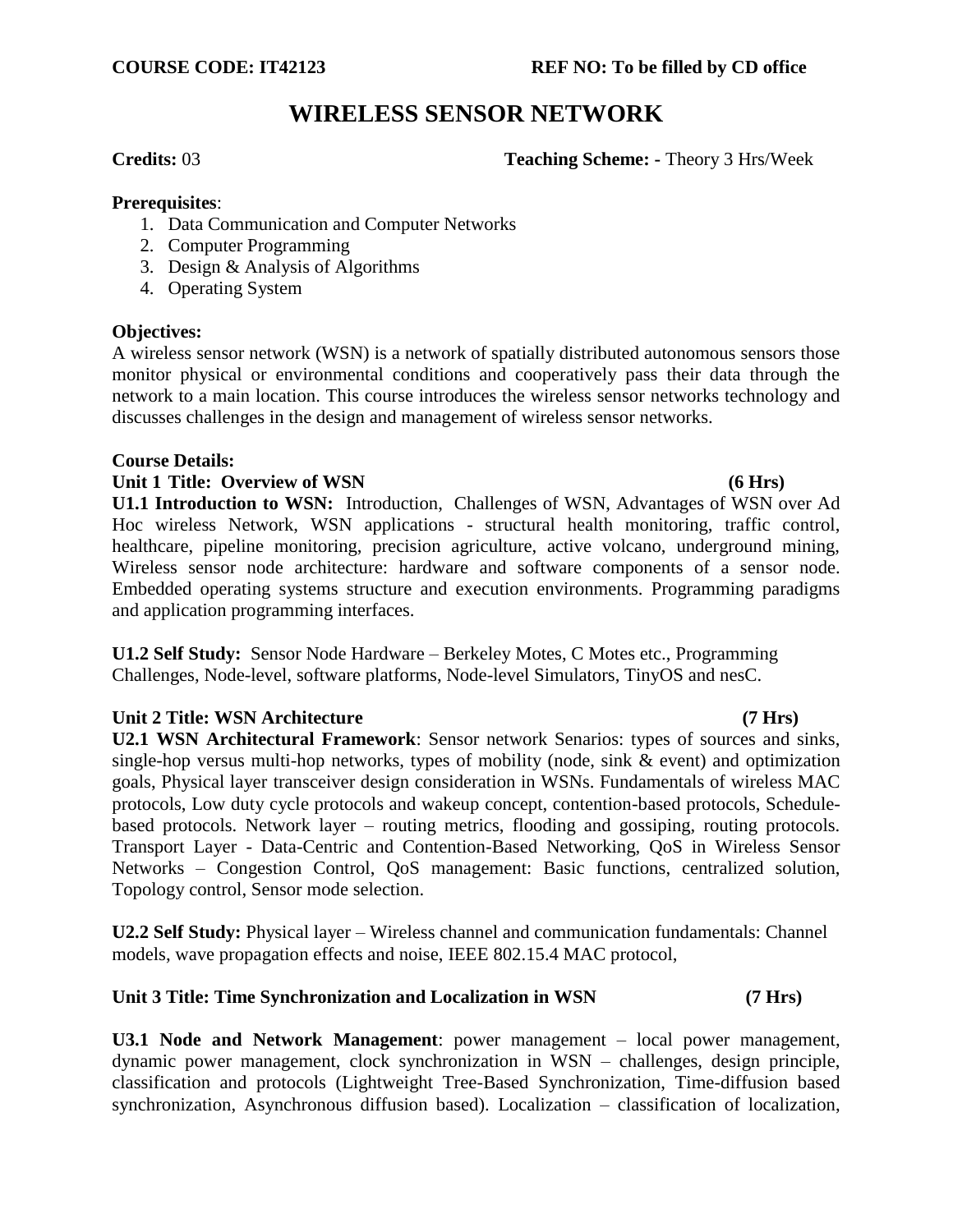localization algorithms: ranging techniques, range-based localization, range-free localization, event-driven localization.

**U3.2 Self Study:** Application of Clock synchronization and localization algorithms in WSN, Beacon based distributed localization

### **Unit 4 Title – Wireless Security (7 Hrs)**

**U4.1 WSN Security:** Security fundamentals and challenges, Static and dynamic key distribution**,**  security attacks, protocols and mechanisms for security. Different types of attacks in WSN, WPA-EAP, Attacking 802.11 Networks- Basic Types Of Attacks, Security Through Obscurity, Defeating WEP, WEP attacks, 802.11 Authentication Types, Attacking WPA Protected 802.11, Breaking WPA, LEAP, EAP-TLS, Tunnelling EAP Techniques, Hacking Attacking 802.11i wireless technologies- Hacking hotspots, client attacks resources, threats of Bluetooth.

**U4.2 Self Study:** Advanced attacks- layer 2 fragmentations breaking the silence, layer 2 and layer 3 resolutions.

### **Unit 5 Title – Programming in WSN (7 Hrs)**

**U5.1 Sensor network programming**: Radio basics, introduction to ZigBee – network topology, addressing basics, PAN addresses, channels, basic ZigBee chat, advanced ZigBee, introduction to Arduino, Embedded system programming concept and I/O interfacing using Arduino. Inter building WSN with Zigbee and Arduino. Important roles of Arduino based systems in smart cities.

**U5.2 Self Study:** Practical implementation of WSN on environment monitoring, Mobile Robot motion control using Arduino based system.

### **Text Books:**

1. Holger Karl & Andreas Willig, " Protocols And Architectures for Wireless Sensor Networks" , John Wiley, 2005.

2. Feng Zhao & Leonidas J. Guibas, "Wireless Sensor Networks- An Information Processing Approach", Elsevier, 2007.

### **Reference Books**

1. Ian F. Akyildiz, Mehmet Can Vuran, *Wireless Sensor Networks in Communications and Networking*, Wiley, 2011.

2. Robert Faludi , *Building Wireless Sensor Networks: with ZigBee, XBee, Arduino, and Processing*, O'Reilly Media, 2010.

3. Ibrahiem M. M. El Emary, S. Ramakrishnan, *Wireless Sensor Networks: From Theory to Applications*, CRC Press, 2013.

4. Waltenegus Dargie, Christian Poellabauer, *Fundamentals of Wireless Sensor Networks: Theory and Practice*, Wiley-Blackwell, 2010.

### **Course Outcomes:**

### **Upon completion of the course the student will be able to-**

**CO1 :** Identify the unique issues in sensor networks.

**CO2:** Implement and deploy current technology trends for wireless sensor networks.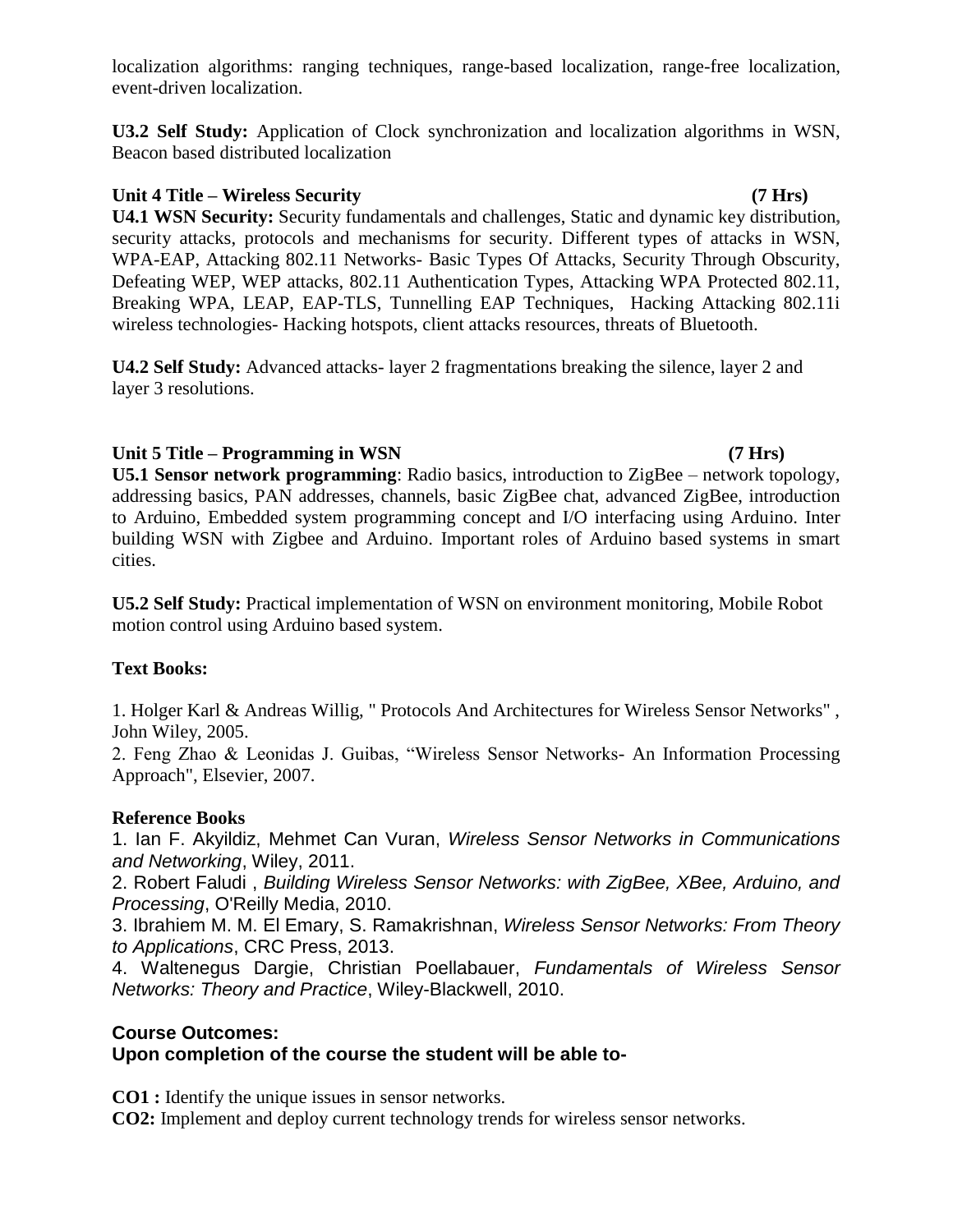**CO3:** Analyze the challenges in designing MAC, routing and transport protocols for wireless sensor networks.

**CO4:** Understand and apply various security issues pertaining to wireless sensor networks. **CO5:** Comprehend and exploit the various sensor network Platforms, tools and applications.

### **COURSE CODE: IT42323** REF NO: To be filled by CD office

## **WIRELESS SENSOR NETWORK LABORATORY**

**Credits: 01** Teaching Scheme: Laboratory 02Hrs/Week

### **Prerequisites**:

Data Communication and Computer Networks Computer Programming Design & Analysis of Algorithms Operating System

### **Objectives:**

- 1. To understand the fundamental principles of wireless sensor networks.
- 2. To create different topologies in wireless sensor network
- 3. To simulate different algorithms by using simulation software

### **List of Experiments: Experiment No. 1**

• Introduction to Sensor node: To study the various components of a sensor node and their functionalities.

### **Experiment No. 2 (NS2/NS3)**

• Introduction to Simulator: Study on various features of the simulator to design a sensor network.

### **Experiment No. 3 (NS2/NS3)**

Write the simple programs to create an arbitrary topology sensor network.

### **Experiment No. 4 (NS2/NS3)**

 Write a program to send data (Hello Message) among the sensor nodes using unicast, broadcast and multicast techniques.

### **Experiment No. 5**

 Write a program to implement the Ad-Hoc on Demand Distance Vector routing algorithm.

### **Experiment No. 6**

Write a program to implement various propagation loss models on the sensor network.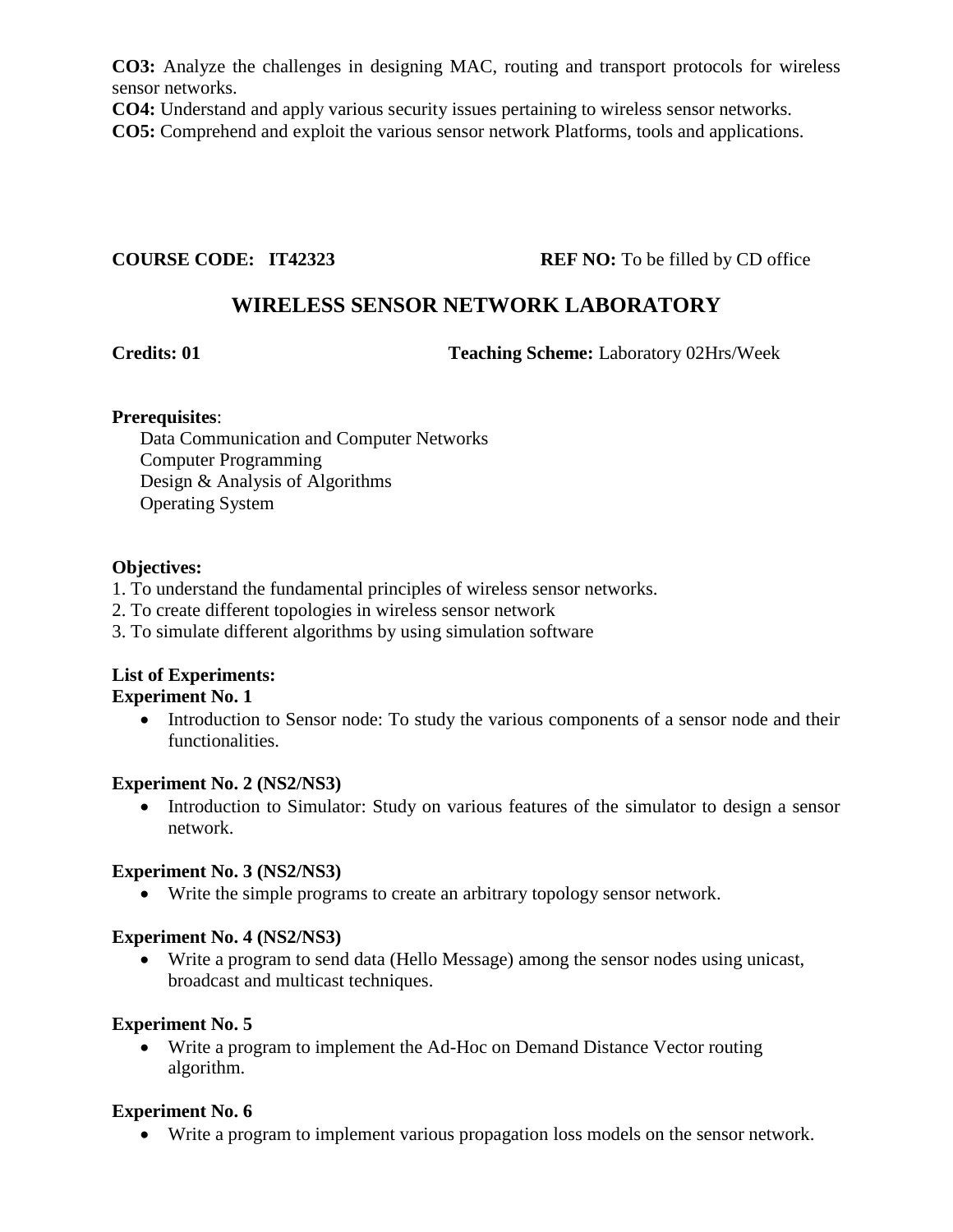### **Experiment No. 7**

 Write a program to calculate the energy of the sensor nodes after transmitting n number of messages.

### **Experiment No. 8**

 Write a program to measure the various network performance parameters ( such as delay, clock time of the sensor node, network life time, throughput etc.) of the sensor nodes after transmitting N number of messages.

### **Experiment No. 9**

• Design an arbitrary topology sensor network of N senor nodes using C Mote or IR sensor nodes.

### **Experiment No. 10**

 Write a program to collect the environment data ( such as temperature, pressure, humidity etc. ) from the sensor node and send it to the base station for further processing.

### **Text Books:**

T1. Holger Karl & Andreas Willig, " Protocols And Architectures for Wireless Sensor Networks" , John Wiley, 2005.

T2. https://www.nsnam.org /

### **Course Outcome:**

### **After taking this course the graduate students will be able to:**

- 1. Identify different features supported by the sensor networks.
- 2. Design and implementation of sensor network using simulation software.
- 3. Analyze and implement data communication and routing using socket programming concepts
- 4. Design and implementation of sensor network using sensor nodes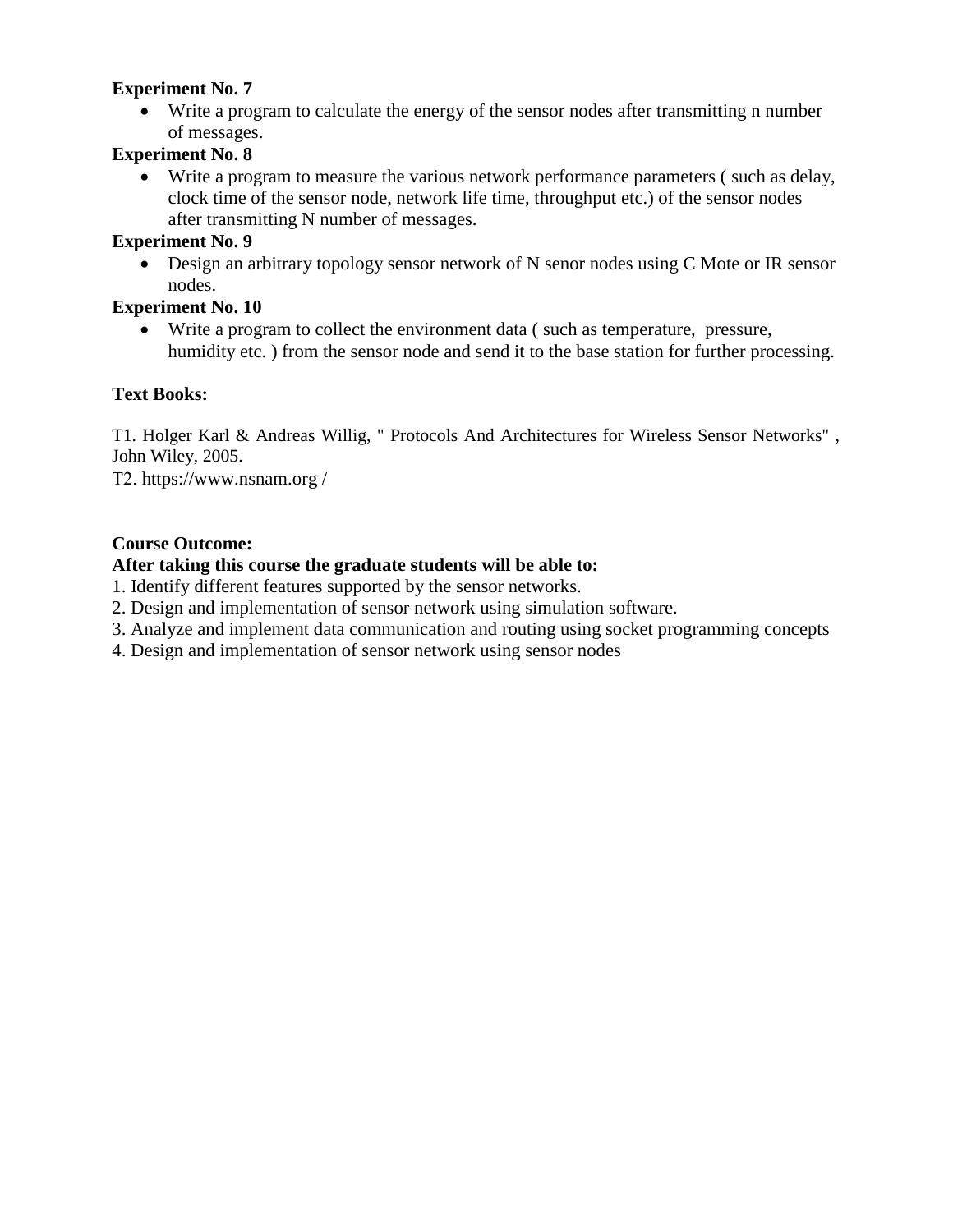# **DEPARTMENT OF CSE, C.V RAMAN COLLEGE OF ENGINEERING, BHUBANESWAR**

## **Fourth Year B. Tech Structure with effect from Academic Year 2015-16 Semester - VIII**

| SI.<br>No.     | Code           | <b>Subject</b>                               | <b>Type</b>     | <b>Teaching Scheme</b> |                |                          | <b>Credits</b> |
|----------------|----------------|----------------------------------------------|-----------------|------------------------|----------------|--------------------------|----------------|
|                |                |                                              |                 | L                      | ${\bf P}$      | T                        |                |
|                |                |                                              |                 |                        |                |                          |                |
| S1             | IT40108        | Computational Intelligence                   | $Theory - Core$ | 3                      | $\blacksquare$ | $\overline{\phantom{a}}$ | 3              |
| S <sub>2</sub> | IT40105        | <b>IT Service Management</b>                 | $Theory - Core$ | $\overline{3}$         | $\blacksquare$ | $\mathbf{1}$             | $\overline{4}$ |
| S <sub>3</sub> | IT42180        | <b>Software Testing</b><br>i.                | $Electric - I$  | $\overline{3}$         |                |                          | $\overline{3}$ |
|                | CS42176        | ii.<br><b>Pervasive Computing</b>            |                 |                        |                |                          |                |
|                | CS42172        | iii.<br><b>Digital Image Processing</b>      |                 |                        |                |                          |                |
|                | IT42110        | Software Project<br>iv.<br>Management        |                 |                        |                |                          |                |
| S <sub>4</sub> | <b>MB43102</b> | i.<br>Entrepreneurship<br>Development        | $Elective - II$ | $\overline{3}$         |                | $\mathbf{1}$             | $\overline{4}$ |
|                | MB43101        | $\overline{ii}$ .<br>Principle of Management |                 |                        |                |                          |                |
|                | MB43105        | iii.<br>Organizational Behaviour             |                 |                        |                |                          |                |
|                | MB43103        | <b>Marketing Management</b><br>iv.           |                 |                        |                |                          |                |
|                | EC43110        | Digital Signal<br>V.<br>Processing           |                 |                        |                |                          |                |
| P <sub>1</sub> | IT40308        | <b>Computational Intelligence</b><br>Lab     | $Lab - Core$    |                        | $\overline{2}$ |                          | 1              |
| P <sub>2</sub> | IT42180        | i.<br><b>Software Testing Lab</b>            | Lab-Elective-I  |                        | $\overline{2}$ |                          | $\mathbf{1}$   |
|                | CS42376        | ii.<br>Pervasive Computing<br>Lab            |                 |                        |                |                          |                |
|                | IT42315        | iii.<br>Digital Image<br>Processing Lab      |                 |                        |                |                          |                |
|                | IT42310        | iv.<br>Software Project<br>Management Lab    |                 |                        |                |                          |                |
| <b>MP</b>      | CS47398        | <b>Major Project Stage – III</b>             | Project         |                        | 8              |                          | 5              |
|                |                |                                              | Total:          | 12                     | 12             | $\overline{2}$           | 21             |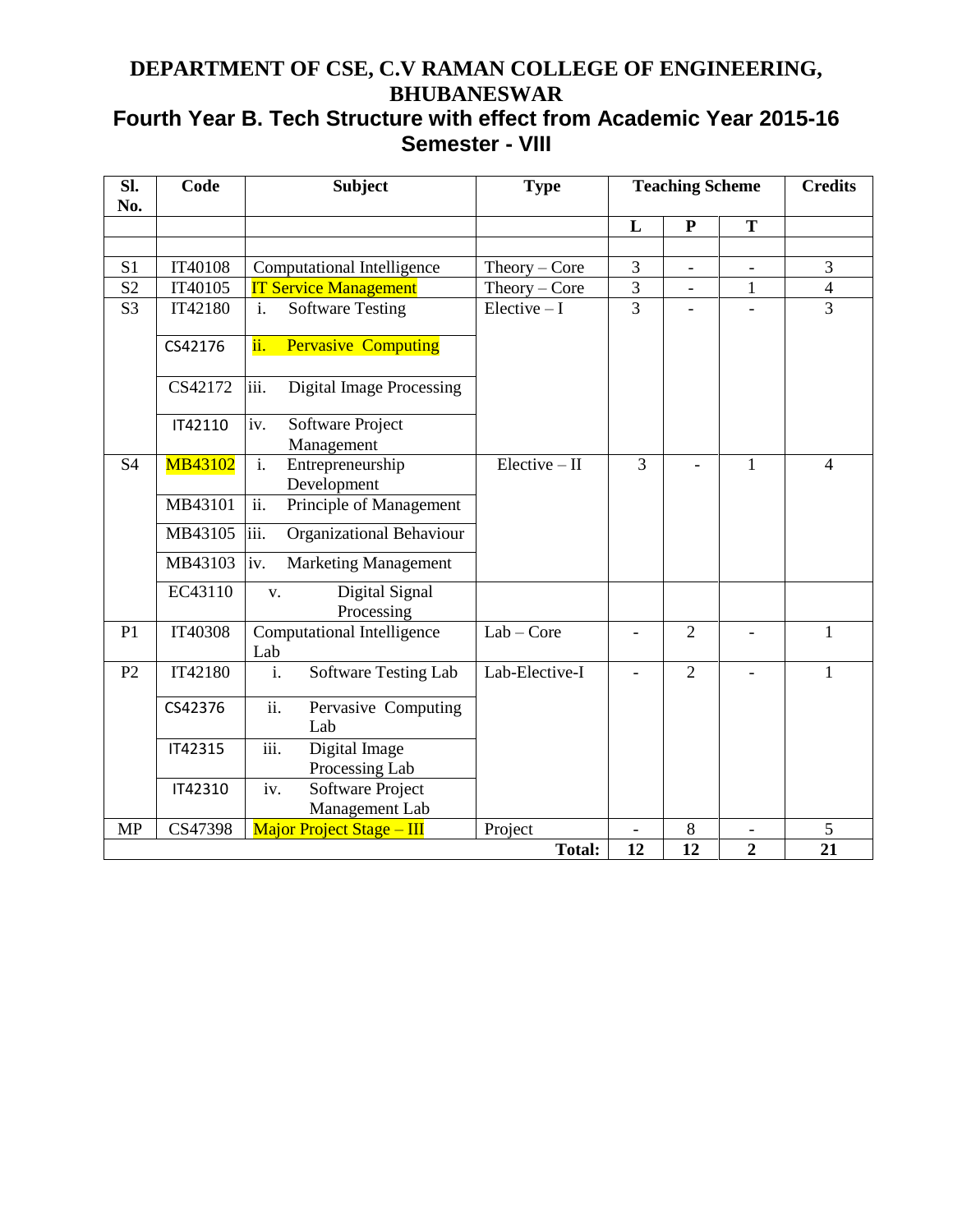# **Computational Intelligence**

**Credits: 3 Teaching Scheme: Theory** 3 Hrs/Week

### **Prerequisites**:

- 1. Design & Analysis of Algorithm
- 2. Discrete Mathematics
- 3. Probability & Statistics

### **Objectives:**

- 1. To make the students familiarize with fundamental understanding of Soft Computing principles.
- 2. To enable students, using Soft-Computing tools solve some real life problems.
- 3. To make students able to analyse and apply various hybrid soft computing methods in different problem domains and find their applications.
- 4. To evaluate the power and limitation of Swarm Intelligence in solving computational problems.

### **Course Details:**

### **Unit-1 Title- Neural Network (8 Hrs)**

**U 1.1 Introduction:** Introduction to Soft Computing(SC), Type of applications, Constituents of SC, Soft computing and hard computing

**U1.2: Artificial Neural Network(ANN):** Introduction and Role of Neural Network (NN), Basic Models of an artificial Neuron, Neural Network Architecture, Learning methods, Terminologies of ANN, Hebb network, Supervised Learning Networks: Perceptron, MLP, Architecture of a Back propagation Network : back propagation, Learning Effect of Tuning parameters of the Back propagation,

**U1.3 Self study:** Solving Problems based on Hebb Network, MLP & Back propagation algorithms.

### **Unit-2 Title- Fuzzy Logic (6 Hrs)**

**U 2.1 Fuzzy Set Theory:** crisp sets, fuzzy sets, crisp relations, fuzzy relations, **Fuzzy Systems:** Crisp logic predicate logic,fuzzy logic, fuzzy Rule based system, Defuzzification Methods, Fuzzy rule based reasoning

**U 2.2 Self study:** Different fuzzy Models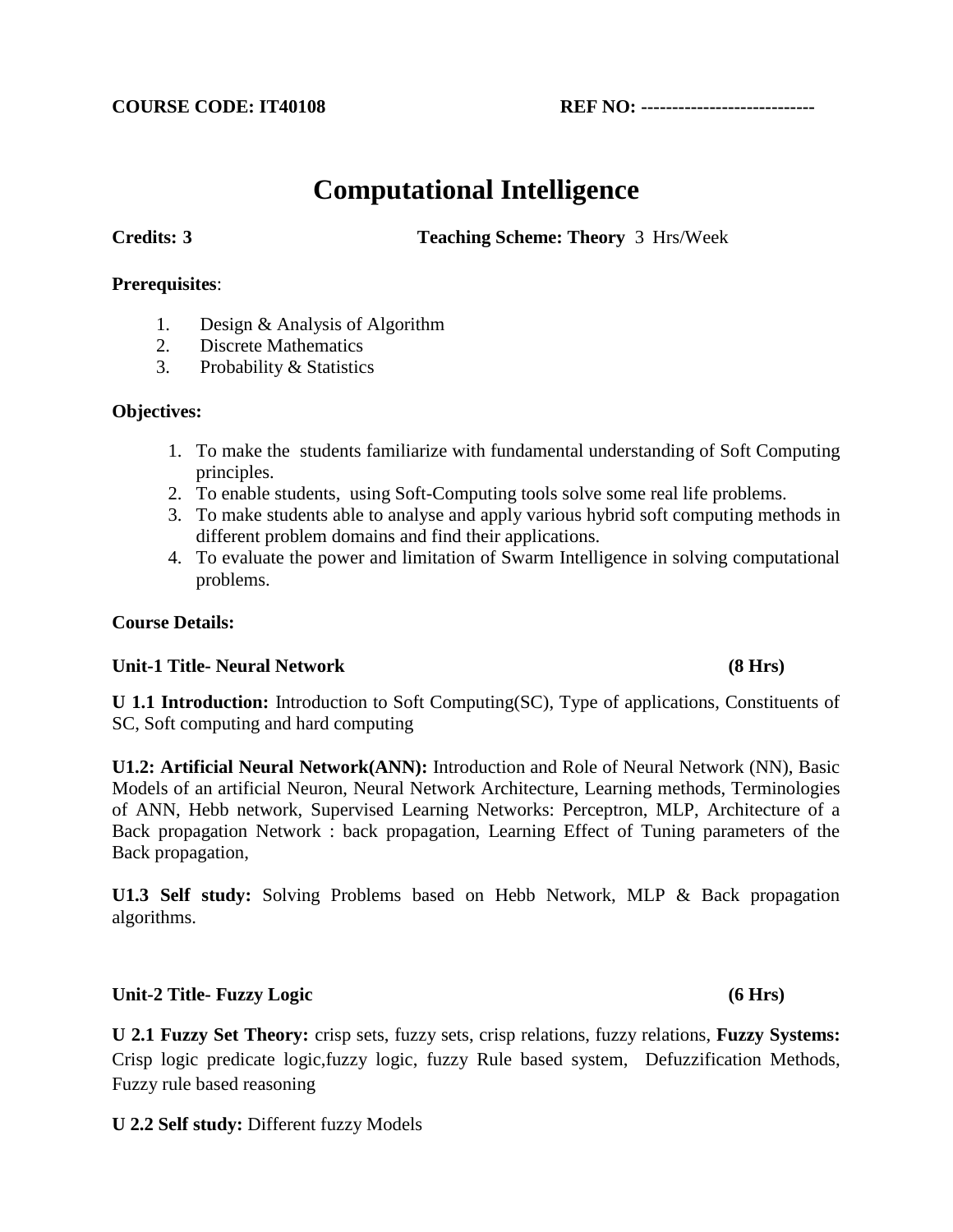### **Unit-3 Title- Genetic Algorithm (6 Hrs)**

**U.3.1 Fundamentals of Genetic Algorithms**: Encoding, Fitness functions, Reproduction. Genetic Modelling : Cross cover, Inversion and deletion, Mutation operator, Bit-wise operators, Bitwise operators used in GA. Convergence of Genetic algorithm. Applications , Real life Problems.

**U.3.2 Self Study**: Implement genetic programming for solving various optimization problems.

**Unit-4 Title- Swarm Intelligence (8 Hrs)**

**U.4.1 Swarm Intelligence:** Introduction to Swarm Intelligence, Key Principles, Swarm Optimization as a feature optimization tool.

**U.4.2 Ant Colony Optimization**: From Real to Artificial Ants, Ant Colony Optimization algorithm, Application in Travelling Salesman Problem.

**U4.3 Particle swarm Optimization**: Concepts and Parameters understanding, Algorithm in detail, Application in Medical domain.

**U.4.4 Self Study:** Analysis and Implementation of Fish Swarm Optimization in feature optimization problems.

### **Unit-5 Title- Hybridization (6 Hrs)**

**U.5.1 Hybrid Soft Computing Techniques:** Hybrid system, neural Networks,fuzzy logic and Genetic algorithms hybrids. Genetic Algorithm based Back propagation Networks: GA based weight determination applications: Fuzzy logic controlled genetic Algorithms soft computing tools, Applications.

**U.5.2 Self Study:** Implement ANFIS for a real life problem

### **Text Books:**

T1. Principles of Soft Computing- S.N.Sivanandan and S.N.Deepa, Wiley India, 2nd Edition,2011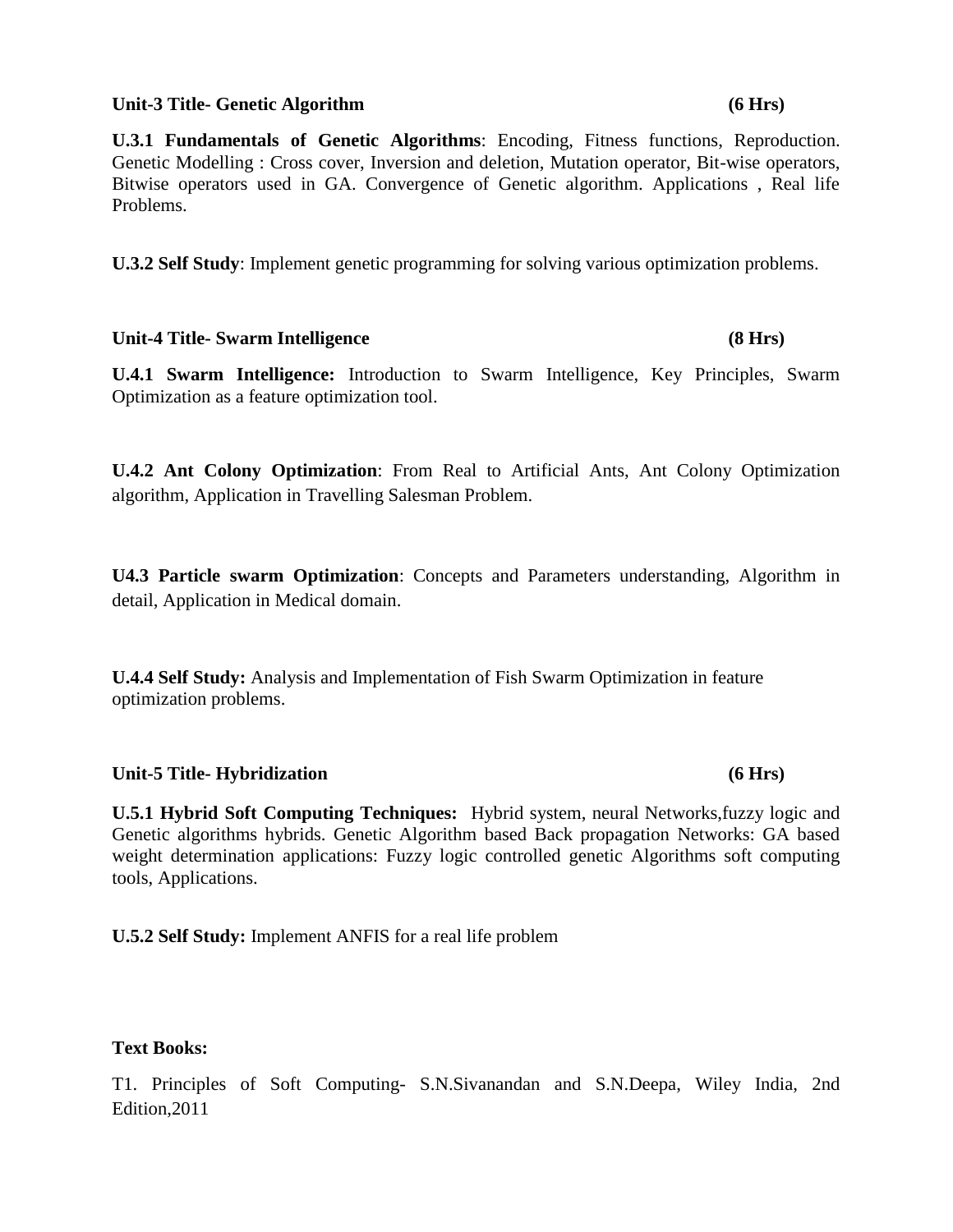T2. Neuro Fuzzy and Soft Computing, J. S. R. JANG,C.T. Sun, E. Mitzutani, PHI

T3. Swarm Intelligence (The Morgan Kaufmann Series in Evolutionary Computation) - [Russell](http://www.amazon.com/s/ref=dp_byline_sr_book_1?ie=UTF8&text=Russell+C.+Eberhart&search-alias=books&field-author=Russell+C.+Eberhart&sort=relevancerank)  [C. Eberhart](http://www.amazon.com/s/ref=dp_byline_sr_book_1?ie=UTF8&text=Russell+C.+Eberhart&search-alias=books&field-author=Russell+C.+Eberhart&sort=relevancerank) , [Yuhui Shi,](http://www.amazon.com/s/ref=dp_byline_sr_book_2?ie=UTF8&text=Yuhui+Shi&search-alias=books&field-author=Yuhui+Shi&sort=relevancerank) [James Kennedy.](http://www.amazon.com/s/ref=dp_byline_sr_book_3?ie=UTF8&text=James+Kennedy&search-alias=books&field-author=James+Kennedy&sort=relevancerank)

### **Reference Books:**

R1. Neural Networks, Fuzzy Logic, and Genetic Algorithm (synthesis and Application) S.Rajasekaran, G.A. Vijayalakshmi Pai, PHI

R2. Haykin, S., Neural Networks - A Comprehensive Foundation (2nd Edition).

Macmillan, 1999.

R3. Randy L.Haupt and Sue Ellen Haupt , Practical Genetic Algorithms.

### **Course Outcome:**

### **Upon completion of the course, graduates will be able –**

- **CO1.** Investigate and analyze optimization problems and apply the concepts of Artificial Neural Network (ANN).
- **CO2.** Design Fuzzy system using the concepts of Fuzzy set theory.
- **CO3.** Apply Genetic algorithms for solving various real life engineering and societal problems.
- **CO4.** Use swarm Intelligence for solving optimization problems in societal application.
- **CO5.** Apply Hybrid Soft Computing Techniques for some real life applications.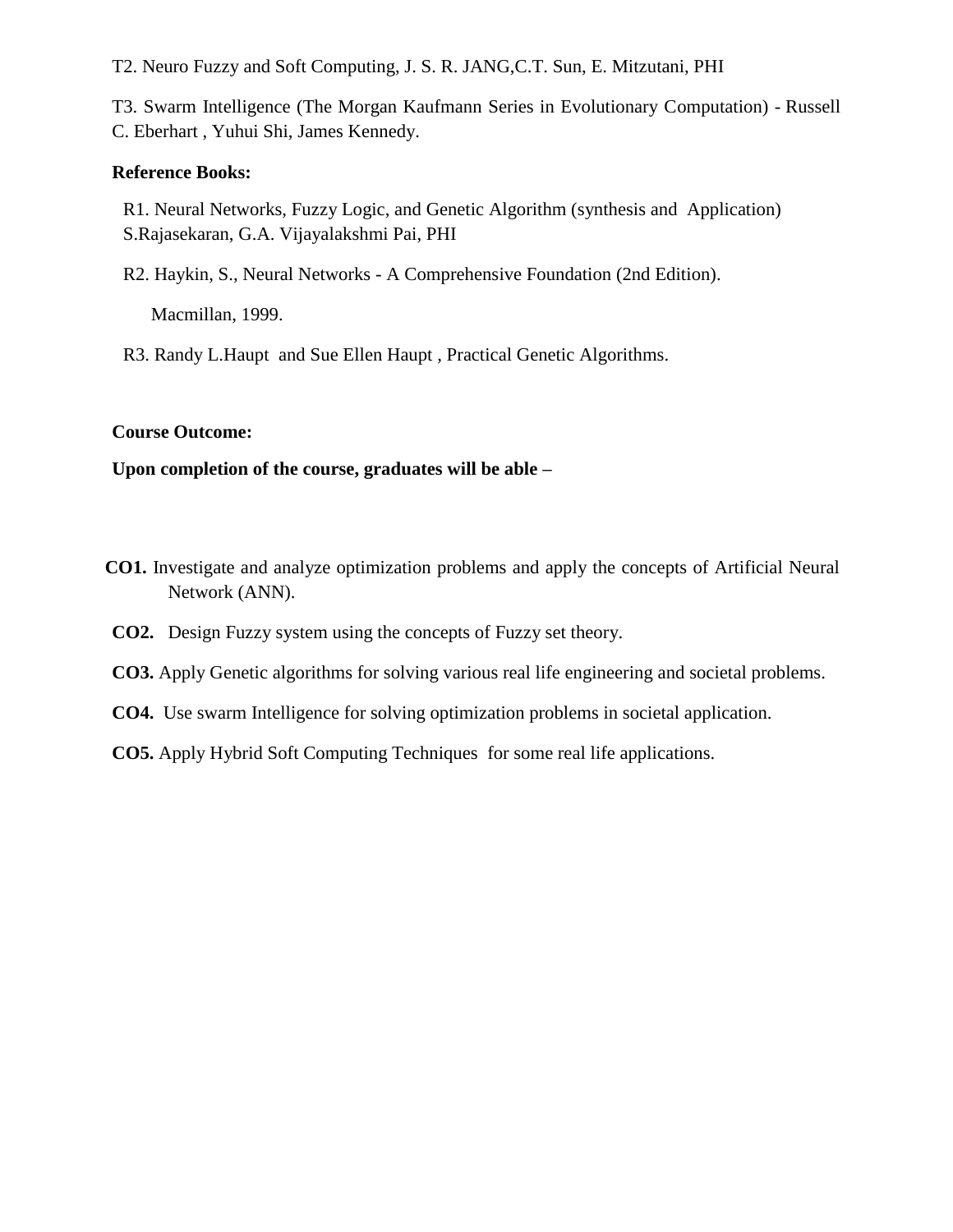### **Computational Intelligence Lab**

**Credits:1 Teaching Scheme:** Laboratory **2Hrs/Week**

### **Pre requisites:**

- 1. Computer Programming using C and Data Structures
- 2. Design & Analysis of Algorithm
- 3. Basic knowledge of MATLAB/SCILAB/PYTHON is desirable

### **Objectives:**

- 1. To make the students familiarize with fundamental understanding of MATLAB/SCILAB/PYTHON.
- 2. To enable students design and simulate CI based models to solve real life problems
- 3. To implement computational learning models for classification, optimization and decision making using soft computing techniques

### **List of Experiments**

Experiment No.1: Writing simple programs using MATLAB or SCILAB or PYTHON such as: Print Hello World, Vector & Matrix Operations, Using Control Structures, Reading and writing image files, using system defined functions, writing user defined functions.

Experiment No.2: To perform fuzzy Union, Intersection, and Complement operations.

Experiment No.3: To plot various fuzzy membership functions

Experiment No.4: To implement FIS Editor. Use Fuzzy toolbox to model tip value that is given after a dinner based on quality and service

Experiment No.5: To Implement Back propagation algorithm for classification problem

Experiment No.6: To Implement genetic algorithm for function optimization

Experiment No.7: To implement De-Morgan's Law using fuzzy sets.

Experiment No.8: To implement perceptron net for an AND function with bipolar inputs and targets

Experiment No.9: To Implement Hebb Network to classify two dimensional input patterns in bipolar with given targets.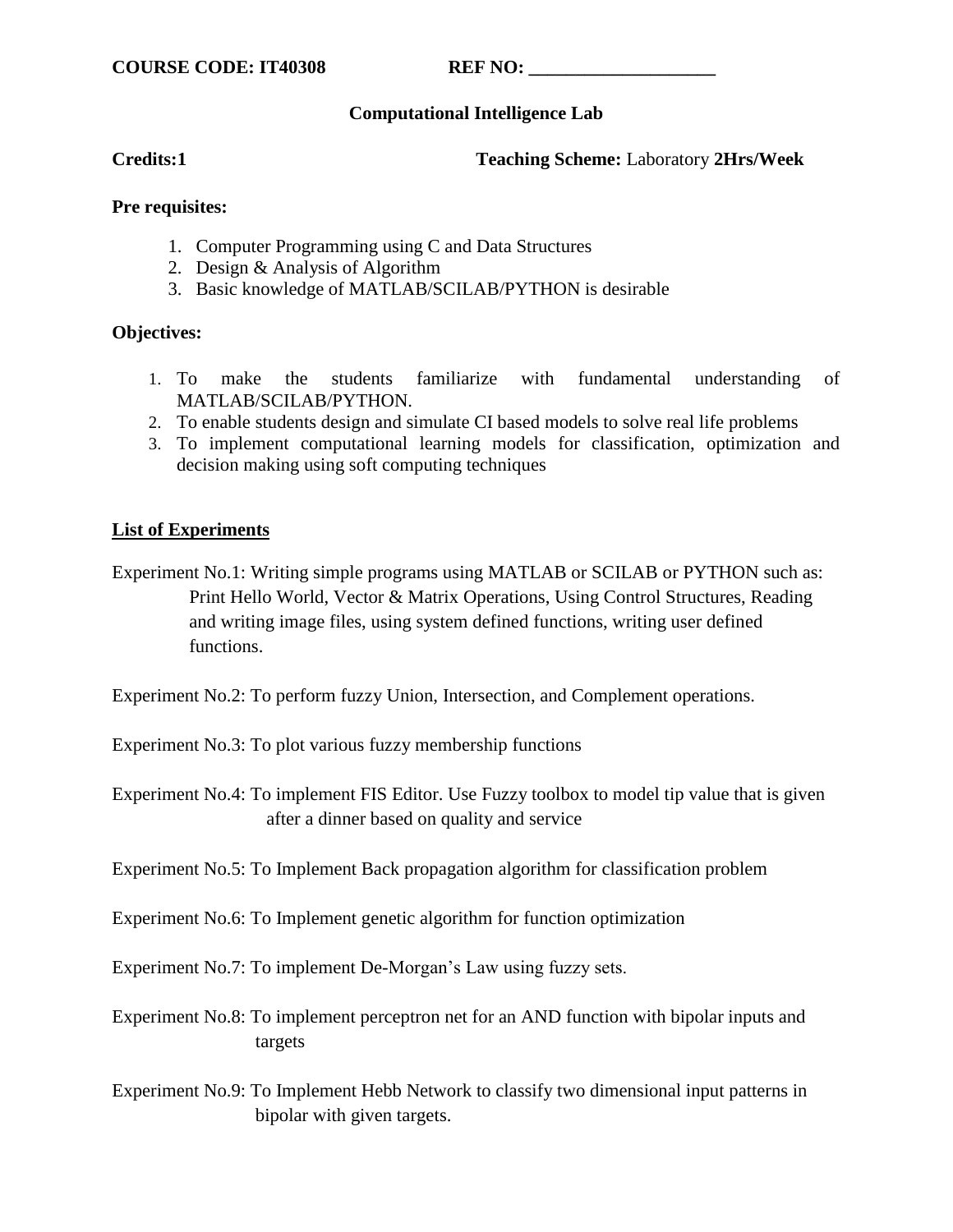Experiment No.10: To Implement different fuzzy composition operations

Experiment No.11: To store vector in an auto-associative net. Find weight matrix & test the net with input

Experiment No.12: Perform optimization using PSO or ACO

Note: At least 10 experiements to be done as per the above list.

**Text books:**

**Reference Books:**

**Course Outcomes:**

*Upon completion of the course, graduates will be able to –*

- 1) Use MATLAB/SCILAB for mathematical problem solving with Fuzzy approach
- 2) Develop MATLAB/SCILAB programs to implement CI models such as ANN, GA
- 3) Develop MATLAB/SCILAB programs to implement other optimization algorithms to solve problems.

### **COURSE CODE: CS42172 REF NO: To be filled by CD office**

### **DIGITAL IMAGE PROCESSING**

**Credits:** 03 **Teaching Scheme:** Theory 03 Hrs/Week

**Prerequisites**: Knowledge on engineering mathematics, programming and algorithms. Knowledge on Digital signal processing is preferable.

### **Objective**:

- To gain knowledge on the different techniques used for digital image processing
- To apply DIP techniques for solution of different type of problem domain.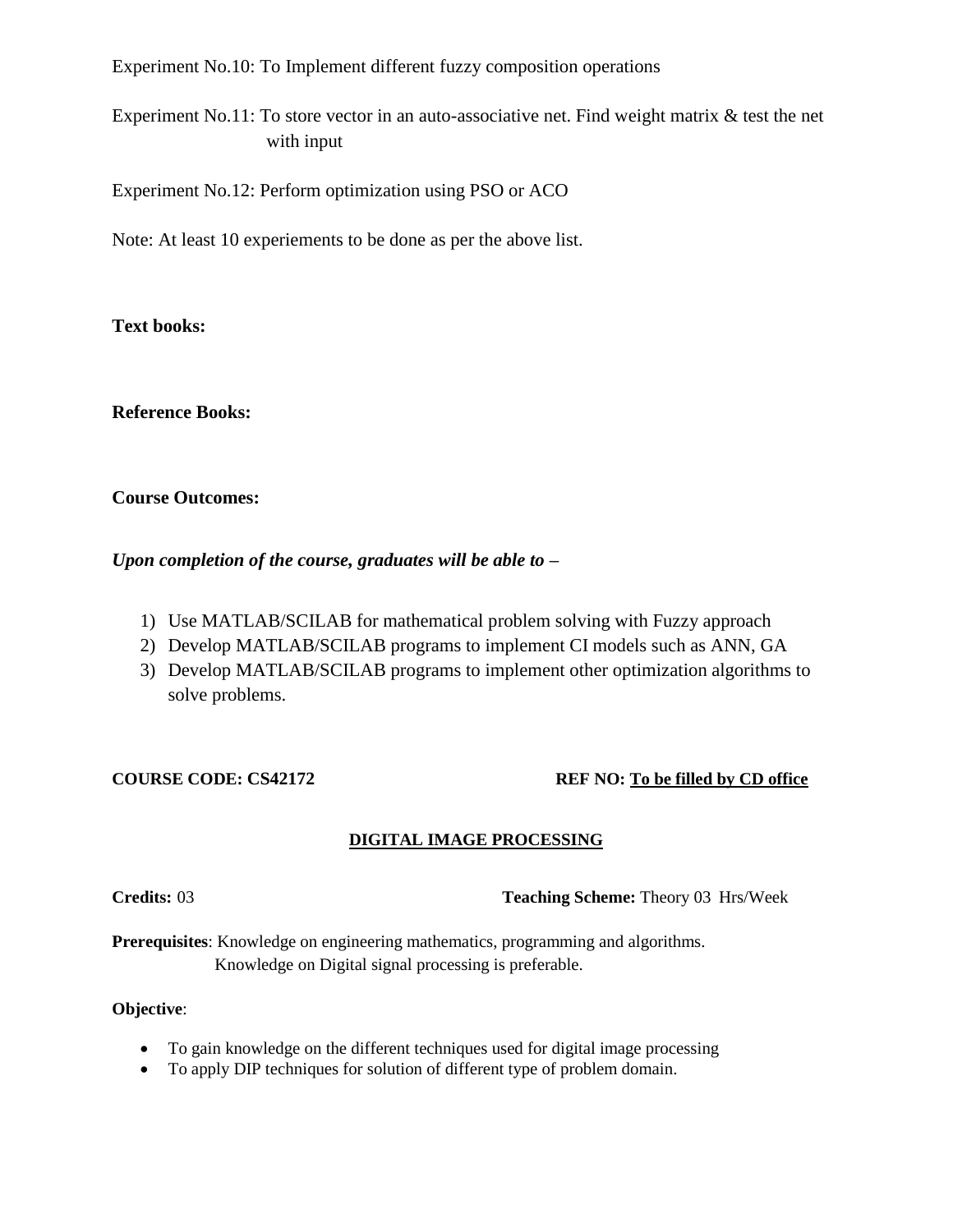### **Course Details:**

### Unit I: Digital Image fundamentals **(6Hrs) (6Hrs)**

**U1.1 Introduction**: Image sampling and quantization, relationship between pixels, Intensity transformations and spatial filtering, some basic intensity transformation functions, Histogram processing, spatial filters for smoothing and sharpening (Chapters: 2 & 3 of Text book 1)

### **U1.2. Self Study:**

Visual Perception, Image acquisition, using fuzzy sets for intensity transformation and spatial filtering

### **Unit 2: Frequency Domain Filtering and Image Restoration (8Hrs)**

**U2.1 Filtering in the Frequency Domain:** preliminary concepts, 2D DFT and its properties, basic filtering in the frequency domain, image Smoothing- Ideal LPF, Butterworth LPF, image Sharpening-Ideal HPF, Butterworth HPF (Chapter: 4 of Text book 1)

**U2.2 Image Restoration and Reconstruction:** Noise models: Spatial and frequency properties of noise, Noise PDF, estimation of Noise parameters,, restoration in the presence of noise only-Mean and Order Statistics filters, estimating the degradation function (Chapter: 5 of Text Book 1)

### **U2.3. Self Study**

Bandpass and Bandreject Filters, Separability of 2-D DFT and FFT, Adaptive restoration, Inverse Filtering

### **Unit3: Color processing and Multi-resolution processing (6Hrs)**

**U3.1 Color Image Processing:** Color models, Color transformation (Chapter: 6 of Text book 1)

**U3.2 Wavelets and Multi-resolution Processing:** multi-resolution expansions, wavelet transforms in one and two dimension (Chapter: 7 of Text book 1)

### **U3.3 Self Study:**

Color image smoothing and sharpening, Fast Wavelet Transform

### **Unit 4: Image Compression and Morphological image processing (8 Hrs) U4.1: Image Compression:** Fundamentals, Some basic compression methods – Huffman Coding, Arithmetic Coding, LZW coding, Run-Length coding, Block transform coding (Chapter: 8 of Text book 1)

**U4.2: Morphological Image Processing:** Erosion and Dilation, Basic morphological algorithmsboundary extraction, hole filling, connected components, Opening and Closing (Chapter: 9 of Text book 1)

### **U4.3 Self Study**:

Bit –Plane coding, Predictive coding, Compression using Wavelet transforms, Thinning, Thickening, Pruning

### Unit 5: Image Segmentation (6 Hrs)  $(6 \text{ Hrs})$

**U5.1:** Point, Line and Edge Detection: Isolated points, Line Detection, Edge models, Edge linking and boundary detection, Global thresholding, Multiple and variable thresholding

### **U5.2: Region based segmentation:** Region growing, Region splitting and merging

### **U5.3 Self Study**

Watershed Segmentation algorithm, Use of motion in segmentation (spatial and frequency techniques)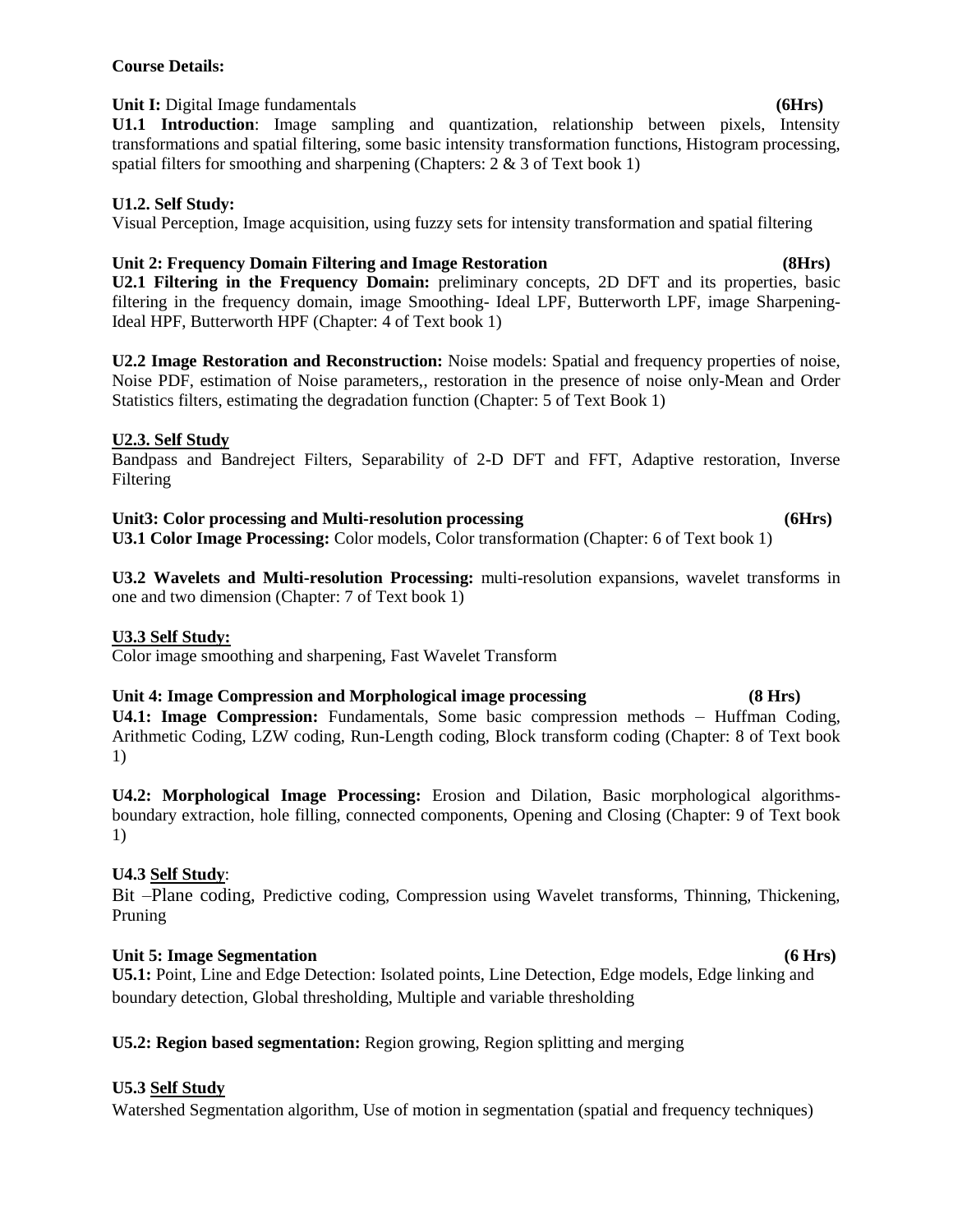### **Text Books:**

1. "*Digital Image Processing"*, R.C. Gonzalez, R.E. Woods, 3rd Edition, Pearson Education

2. "*Digital Image Processing using Matlab"*, R C Gonzalez, Woods and Eddins, 2nd Edition, Tata McGraw Hill

### **References:**

1. "*Digital Image Processing"*, S.Sridhar, Oxford University Press, 2011

### **Course Outcomes:**

### **Upon completion of the course the graduate students will be able to**

- 1. Use intensity transformation functions and perform spatial filtering for smoothing and sharpening of digital images
- 2. Design low pass, high pass and band pass frequency domain filtering. Apply noise modeling and restoration techniques for reconstruction of original images from noisy image.
- 3. Understand color image models. Use the wavelet concept to design image processing filters.
- 4. Use coding techniques for image compression. Apply morphological operations for image understanding, reconstruction and object detection.
- 5. Analyze and perform suitable segmentation method for detection image objects.

### **COURSE CODE: IT40105 REF NO: To be filled by CD office**

## **IT SERVICE MANAGEMENT**

### **Credits:** 3 **Teaching Scheme: -** Theory 3 **Hrs/Week**

### **Prerequisites**:

- 1. Cloud Computing/IT Infrastructure
- 2. Data Communication and Computer Networks
- 3. Linux

### **Objectives:**

- 1. Determine current IT infrastructure, services and processes
- 2. Come up with futuristic IT management practices
- 3. Design a roadmap to elevate the business from "current state" to "desired state"
- 4. Formulate steps for the roadmap

### **Course Details:**

### **Unit 1 Title: Introduction to IT Service Management: ( 06 Hrs)**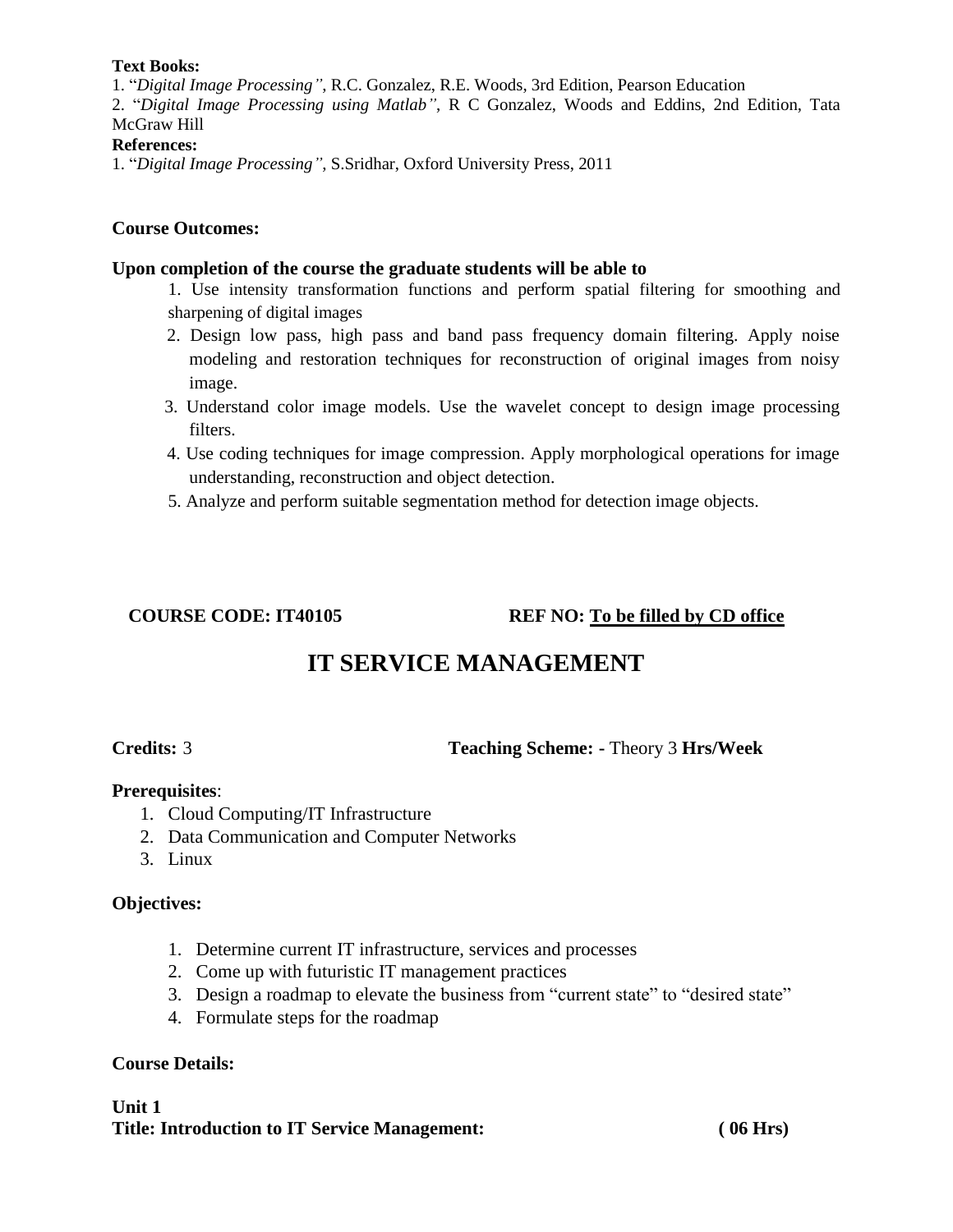### **U1.1**

Introduction to IT Service Management, The Service Lifecycle: Service strategy, Service design, Service transition, Service operation, continual service improvement.

**U1.2. Self Study:** [ITIL security management,](https://en.wikipedia.org/wiki/ITIL_security_management) [Supply management \(procurement\)](https://en.wikipedia.org/wiki/Supply_management_%28procurement%29)

### **Unit 2**

## **Title: Introduction to Data centre:**

**U2.1**

Data centre Architecture, Data centre Requirements (Computational capability, transformation, merger, etc.), Data centre prerequisites, Data centre Structure

**(08 Hrs)**

**U2.2. Self Study:** Floor design and Deployment of Data centre

### **Unit 3 Title: Infrastructure in Data Centre:**

### **U3.1**

ISP Network infrastructure, ISP WAN links, Network Operation Centre, Network Monitoring, Reasons of Data centre consolidation, server consolidation, Network service consolidation process, data centre server.

### **U3.2. Self Study**: S**erver capacity planning.**

### **Unit 4 Title: Virtualization for Data Center Management:**

### **Unit 4.1**

Introduction of Virtualization, Different types of Virtualization: Hardware virtualizaion, Software virtualization, Storage virtualization, Os virtualization: windows and Linux virtualizaion, virtual private cloud setup method. Software define data center.

### **U4.2. Self Study**: server virtualization

**Unit 5 Title: Security Issues: Unit 5.1**

 **( 08 Hrs)**

Security Guidelines: Unix security, internet security, source security issues, System Administration Work Automation, Cluster Architecture

**Unit 5.2: Self Study**: Cluster Requirements

### **Text Books:**

T1. IT Infrastructure and its Management by Phalguni Gupta, Surya prakash and Umarani Jayaraman, TMH.

# **( 08 Hrs)**

## **( 08 Hrs)**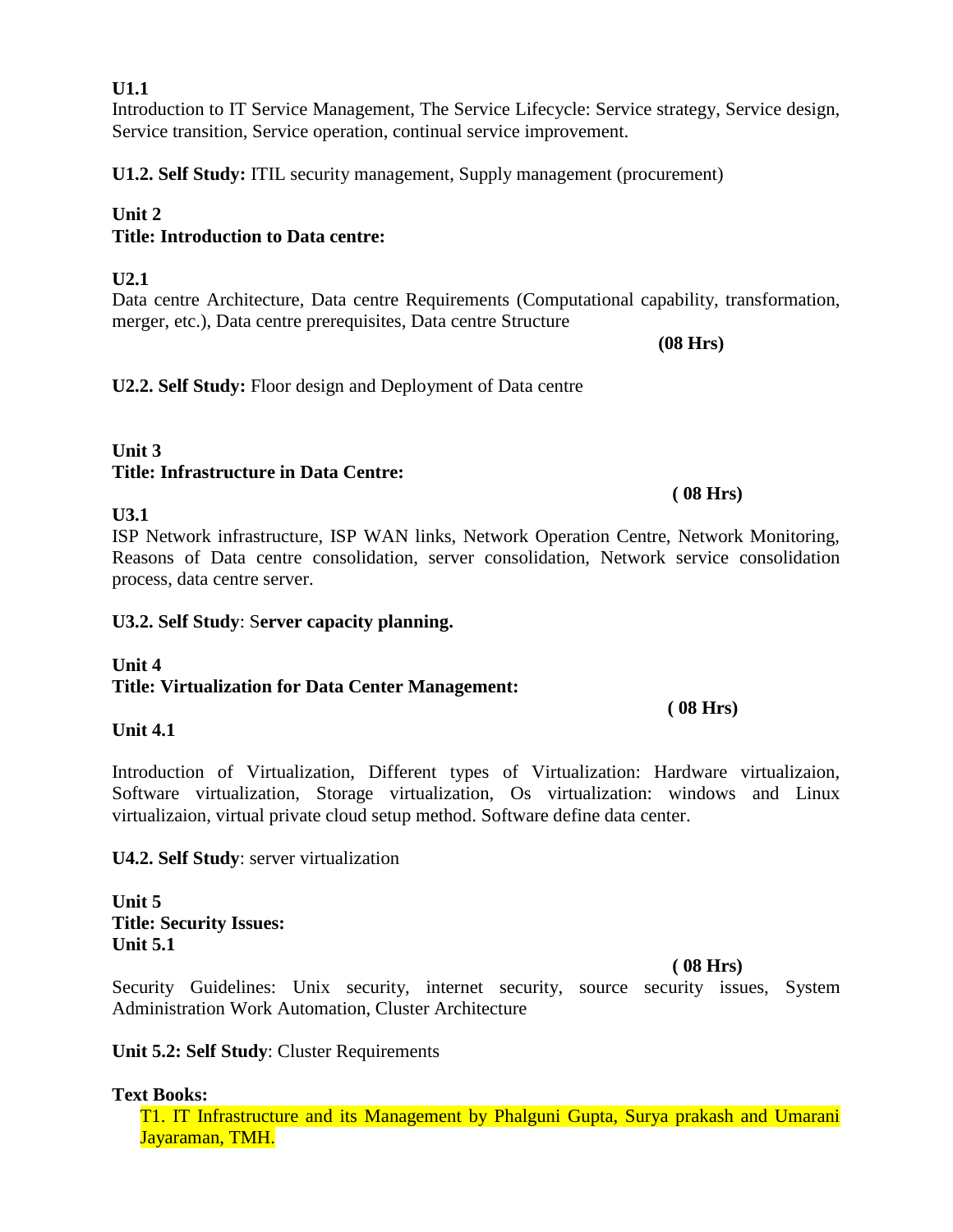T2. IT System Management by Rich Schiesser,2nd edition, prentice Hall.

T3. IT Service Management by Ernest Brewster, Richard Griffiths, Aid an Lawes, John Sansbury, Viva Books Private Limited.

T4. IT Service Management from Hell Based On Not ITIL by B. Johnson, **P. Wilkinson, Van Haren Publishing** 

### **Reference Books:**

R1. IT System Management for Newbies: Expert Guidance for beginners, kindle edition by William Edwards

R2. Foundation of IT Service Management by Brady Orand.

### **Course Outcomes:**

### **Upon completion of the course, graduates will be able to –**

- 1. Analyze the IT Service Management and their different service lifecycle.
- 2. Create data centre architecture and design based on service requirement.
- 3. Plan data centre infrastructure based on its operation.
- 4. Analyze and deploy different types of virtualizations.
- 5. Deal with server security and deployment of cluster.

**COURSE CODE: IT40105 REF NO**: To be filled by CD office

## **IT Service Management Tutorial**

**Credits:** 01 **Teaching Scheme: -** Tutorial 01 Hrs/Week

### **Prerequisites**:

- 1. Cloud Computing/IT Infrastructure
- 2. Data Communication and Computer Networks
- 3. Linux

### **Objectives:**

- 1. Determine current IT infrastructure, services and processes
- 2. Come up with futuristic IT management practices
- 3. Design a roadmap to elevate the business from "current state" to "desired state"
- 4. Formulate steps for the roadmap

### **Course Details:**

### **List of Contents**

**Tutorial No. 1:** IT Service Management and Service Strategy.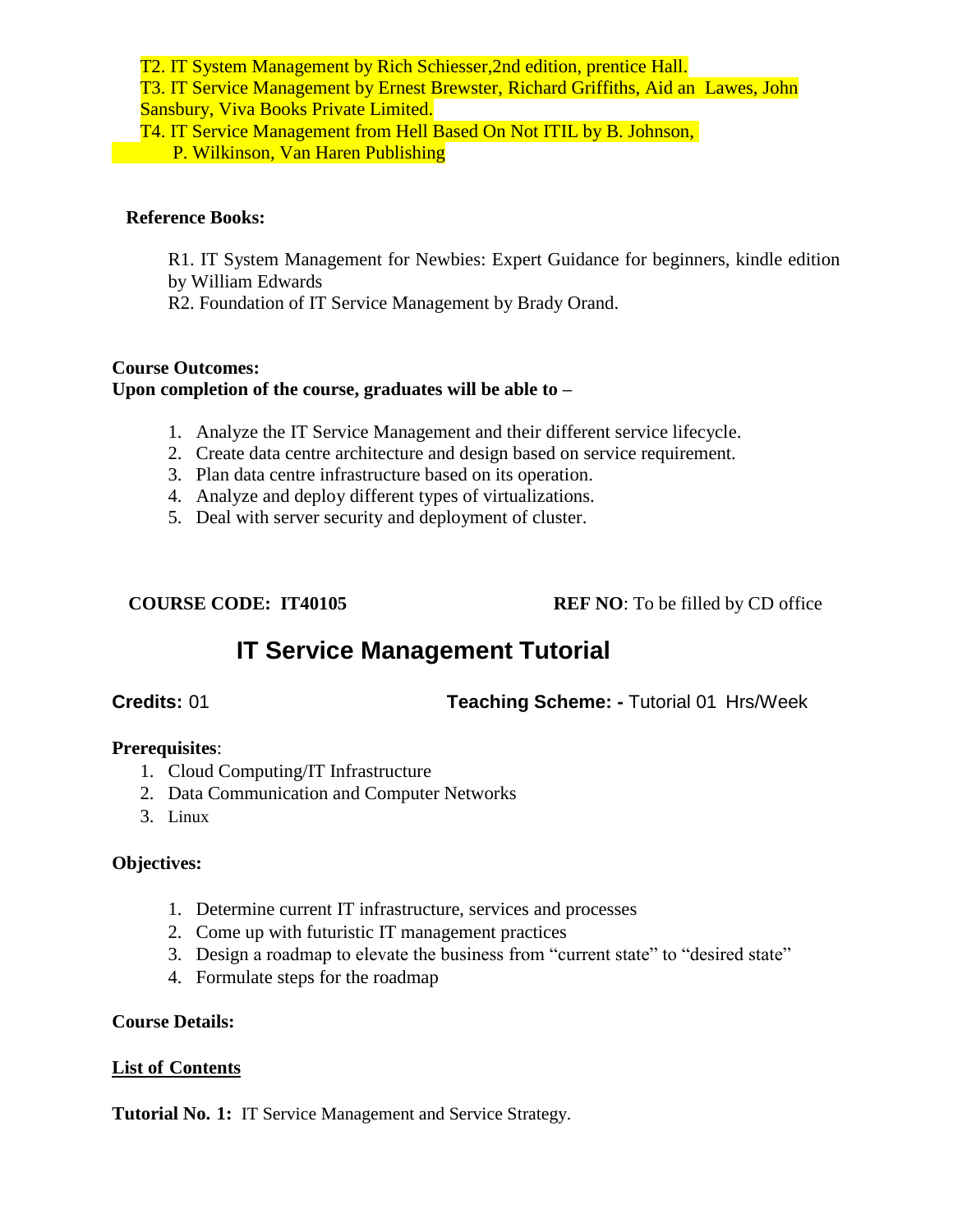**Tutorial No. 2:** Service Design and Operation.

**Tutorial No. 3:** Data centre Structure and Architecture.

**Tutorial No. 4:** Data centre Requirements and its Deployment.

**Tutorial No. 5:** Data centre consolidation and Network service consolidation process.

**Tutorial No. 6:** Server capacity planning.

**Tutorial No. 7:** Virtualization for Data Center Management

**Tutorial No. 8:** Windows and Linux Virtualization

**Tutorial No. 9:** Security challenges in IT Management.

**Tutorial No. 10:** System Administration and Work Automation.

### **Text Books:**

T1. IT Infrastructure and its Management by Phalguni Gupta, Surya prakash and Umarani Jayaraman,TMH

T2. IT System Management by Rich Schiesser,2nd edition, prentice Hall.

T3. IT Service Management by Ernest Brewster, Richard Griffiths, Aid an Lawes, John Sansbury, Viva Books Private Limited.

T4. IT Service Management from Hell Based On Not ITIL by B. Johnson,

P. Wilkinson, Van Haren Publishing

### **Reference Books:**

R1. IT System Management for Newbies: Expert Guidance for beginners, kindle edition by William Edwards

R2. Foundation of IT Service Management by Brady Orand.

### **Course Outcomes:**

### **Upon completion of the course, graduates will be able to –**

- 1. Analyze the IT Service Management and their different service lifecycle.
- 2. Create data centre architecture and design based on service requirement.
- 3. Plan data centre infrastructure based on its operation.
- 4. Analyze and deploy different types of virtualizations.
- 5. Deal with server security and deployment of cluster.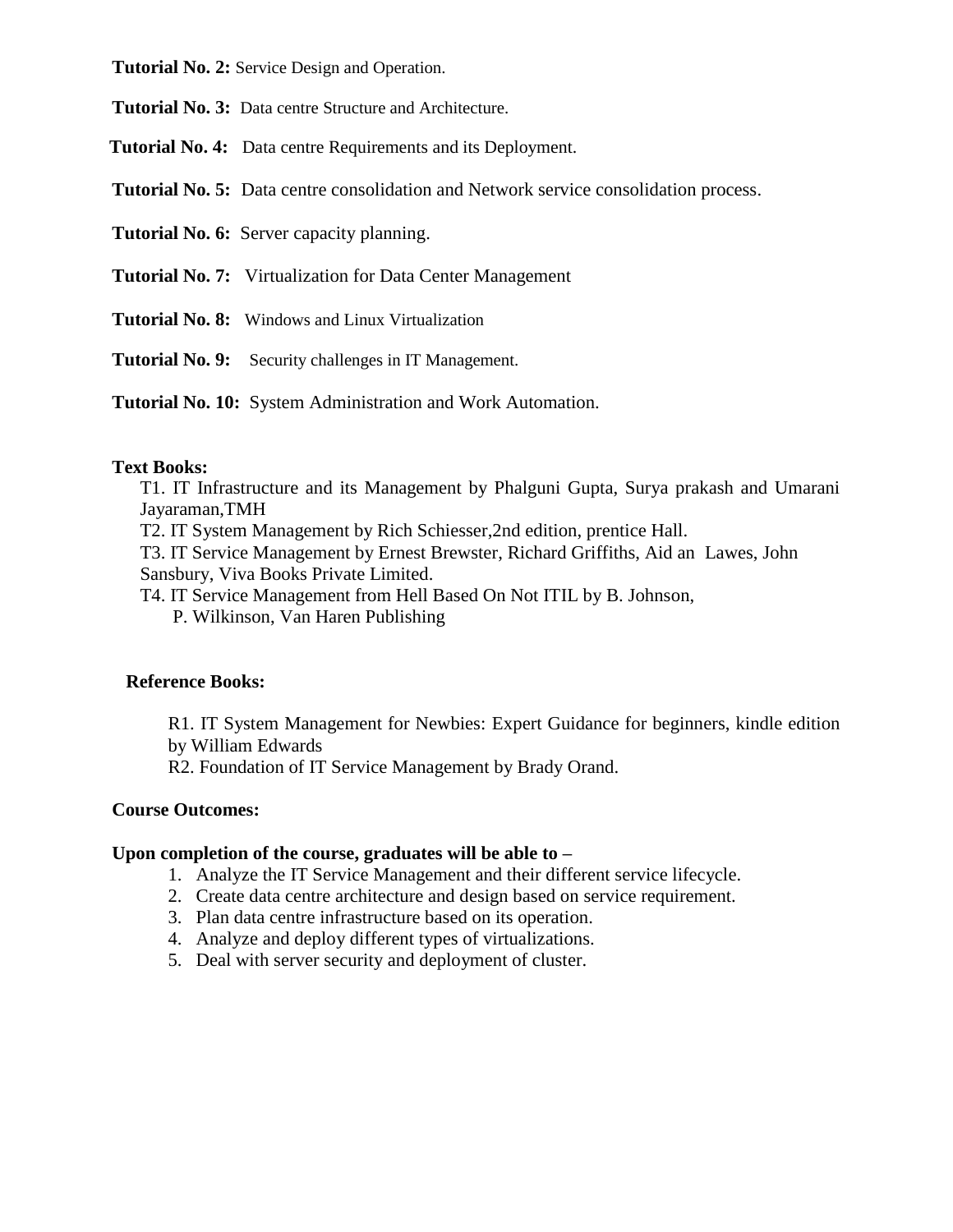# **Pervasive Computing**

### **Prerequisites**:

- 4. Computer Programming
- 5. Data Communication and Commuter Networks

### **Objectives:**

- 1. To introduce the characteristics, basic concepts and systems issues in mobile and pervasive computing
- 2. To illustrate architecture and protocols in pervasive computing and to identify the trends and latest development of the technologies in the area
- 3. To give practical experience in the area through the design and execution of a modest research project
- 4. To design successful mobile and pervasive computing applications and services
- 5. To expose to the wearable computing and security expects.
- 6. To learn to develop applications in mobile and pervasive computing environment

## **Course Details:**

### **Unit 1 (6 Hrs) Title- INTRODUCTION TO PERVASIVE COMPUTING**

### **U1.1**

Pervasive Computing and Its significance, Principles of Pervasive Computing , Categories of Pervasive computing, Research trends in pervasive computing and networking, Applications and services

### **U1.2**

**Self Study:** Personal Communications Services (PCS): PCS Architecture

Unit II (9 Hrs) **Title- INTRODUCTION TO MOBILE COMPUTING AND WIRELESS NETWORKING U2.1**

Mobility management, Global System for Mobile Communication (GSM): Overview, Architecture, Network signaling, Channels, Mobility Management. General Packet Radio Services (GPRS): Architecture, GPRS Interfaces, Network Protocols

Wireless LAN (WLAN): Application, Requirement.

### **Credits:** 3 **Teaching Scheme: -** Theory 3 Hrs/Week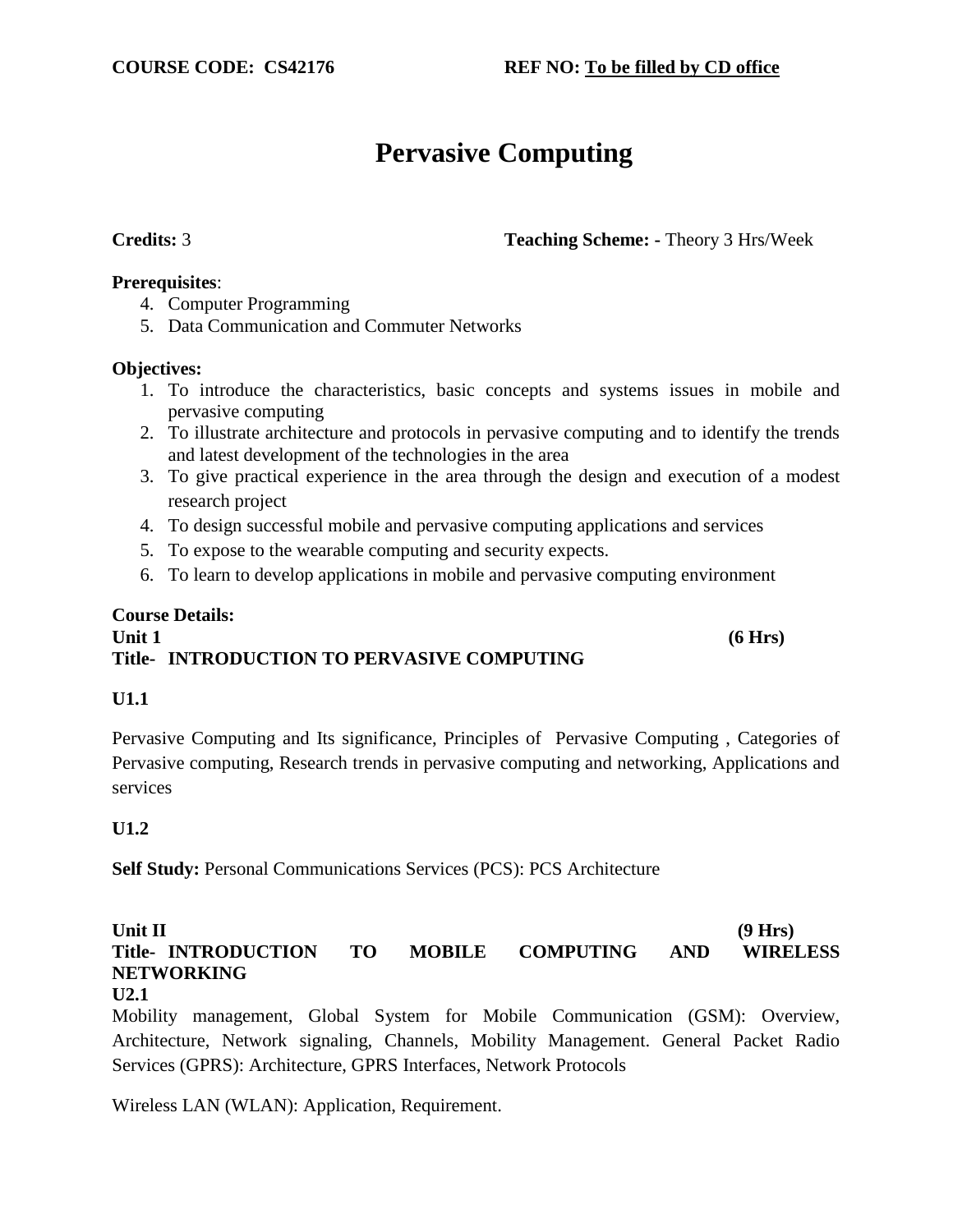### **U2.2**

**Self Study:** Migration to 3G Networks IMT 2000 and UMTS, UMTS Architecture.

### Unit III (7 Hrs)

### **Title- SENSOR AND MESH NETWORKS**

### **U3.1**

Mobile Agent Technology, Sensor Networks and Its Role in Pervasive Computing, Collaboration and Interoperability among Sensor Networks Applications, Models for Service and Resource Discovery in Pervasive Computing, Pervasive Learning Tools and Technologies , Service management in pervasive Computing Environments, Multi-Hop Cognitive Radio Networks-An Opportunistic Pervasive Networking Paradigm, Smart Devices, Systems and Intelligent Environments, Autonomic and Pervasive Networking.

### **U3.2**

**Self Study:** Wireless Sensor Cooperation for a Sustainable Quality of Information, Pervasive Networking and Communication.

### **Title- WEARABLE COMPUTING and SECURITY**

### **U4.1**

Wearable Computing and Sensor Systems for Healthcare: Health BAN- Medical and Technological Requirements-Wearable Sensors .Standards and Implementation of Pervasive Computing Applications, Pervasive Networking Security, Security and privacy in Pervasive Networks, Understanding Wormhole Attacks in Pervasive Networks.

### **U4.2**

**Self Study:** An Experimental Comparison of Collaborative Defense Strategies for Network Security.

Unit V (7Hrs)

### **Title- APPLICATION DEVELOPMENT**

### **U5.1**

An Adaptive Architecture of Service Component for Pervasive Computing On Probabilistic k-Coverage in Pervasive Wireless Sensor Networks, Performance Evaluation of Pervasive

### Unit IV (7 Hrs)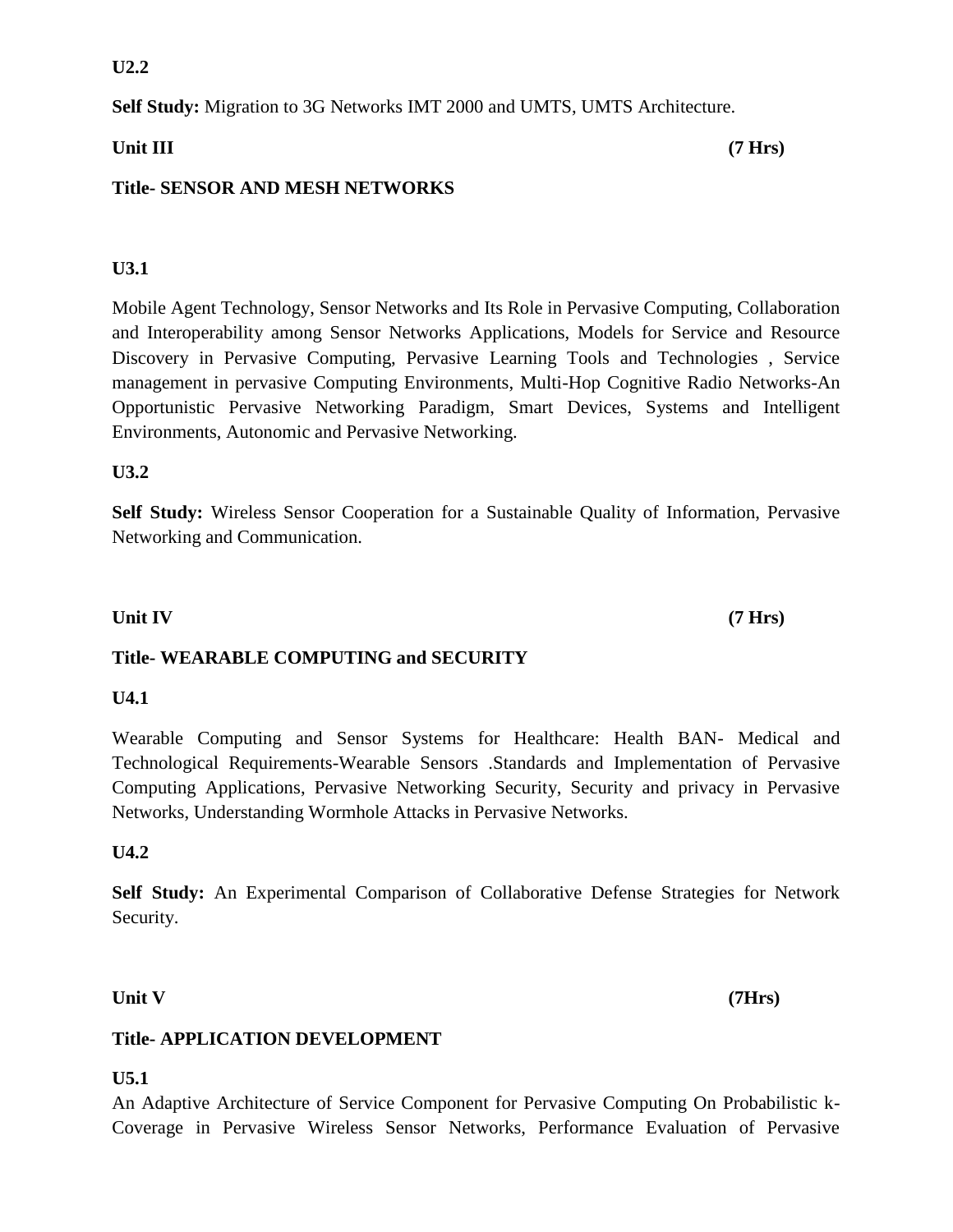Networks Based on WiMAX Networks, Implementation Frameworks for Mobile and Pervasive Networks.

**U5.2**

Self Study: On the Usage of Overlays to Provide QoS Over IEEE 802.11b/g/e Pervasive and Mobile Networks. Case Studies.

### **Text Books**

T1. "Fundamentals of Mobile and Pervasive Computing", Frank Adelstein Sandeep K. S. Gupta Golden G. Richard III Loren Schwiebert, McGraw-Hill, 2005

T2. "Ubiquitous Computing: Smart Devices, Environments and Interactions", Stefan Poslad, Wiley,2009

### **Reference Books**

R1. "Mobile Computing: Technology,Applications and Service Creation", 2nd , Asoke K Talukder, Hasan Ahmed, Roopa R Yavagal, Tata McGraw Hill, 2010.

R2. "Pervasive Computing: Technology and Architecture of Mobile Internet Applications", John wiley, Jochen Burthardt et al, Pearson Education, 2003

R3. "Pervasive Computing and Networking", Mohammad s. Obaidat et al, wiley.

### **Course Outcomes:**

**Upon completion of the course, graduates will be able –**

**CO1:** to analyze a basic architecture for a pervasive computing environment.

- **CO2:** to design and allocate the resources on the 3G-4G wireless networks.
- **CO3:** to analyze the role of sensors, mesh networks and smart devices in pervasive computing environment.
- **CO4:** to develop and analyze mobile computing application based wearable computing and security of pervasive networks.
- **CO5:** to deploy the architecture and context information for application development in a pervasive computing environment.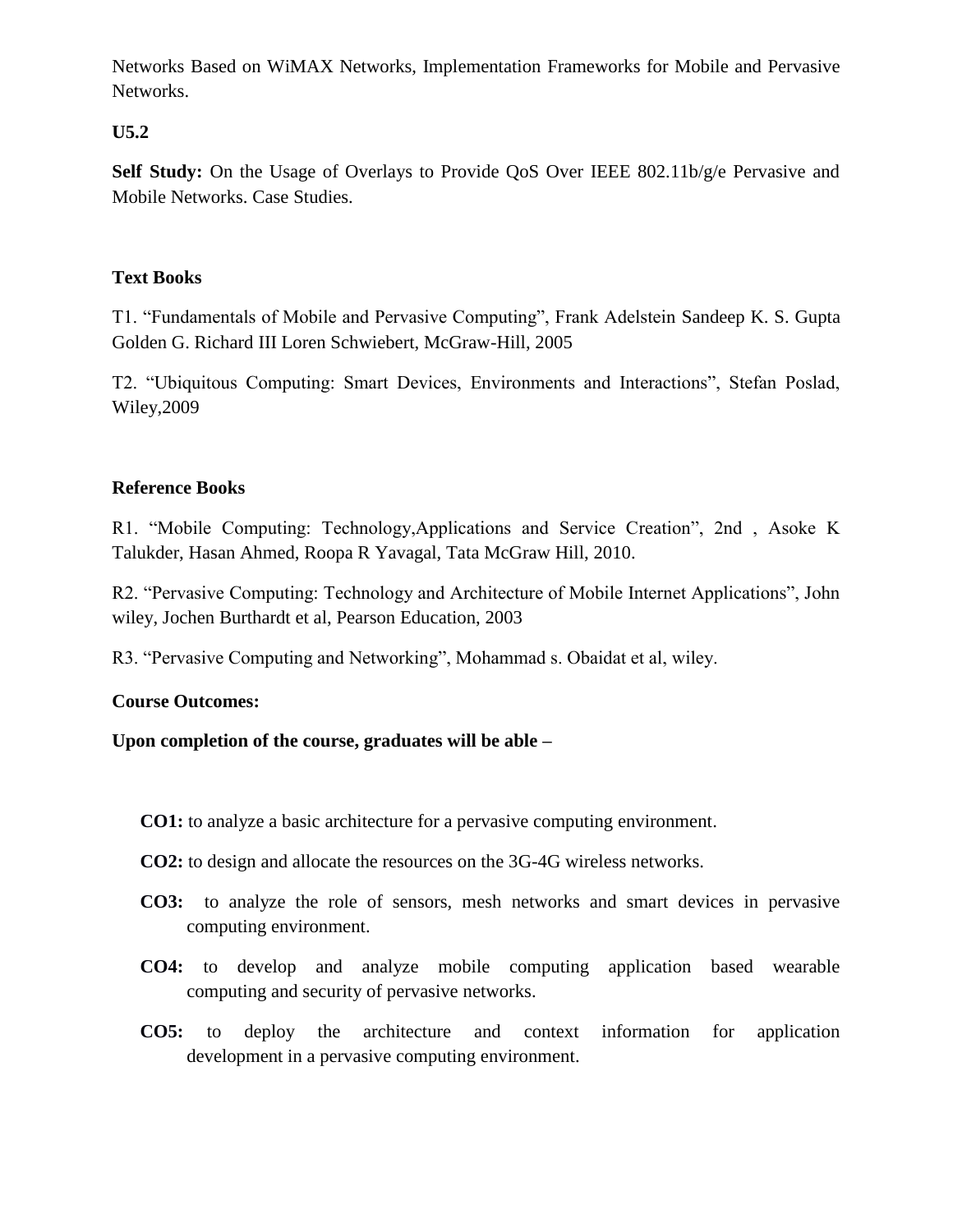### **SOFTWARE PROJECT MANAGEMENT-LAB**

**Credits: 1 Teaching Scheme: - 2 Hrs/ week Laboratory**

**Prerequisites**: Computer Programming (C/Java/Python/C++), Microsoft Excel

### **Objectives:**

- To develop Graphical User Interface (GUI) based applications for various estimation techniques.
- To make the studentsfamiliar with open source tools for activity scheduling techniques.
- To use open source tool for software configuration management.

### **Course Details:**

- 1. Implementation of estimation techniquesany programming language.
- 2. Study of ProjectLibre tool for activity scheduling techniques.
- 3. Study of GanttProject tool for activity scheduling techniques.
- 4. Study of Git tool for software configuration management.

### **List ofLaboratory Exercises:**

**Experiment 1:**Compute function pointsand COCOMO using online tool such as Tiny Calculator and STRS COCOMO calculator.

**Experiment 2:**Implement function points computation using any programming language.

**Experiment 3:** Implement COCOMO estimation using any programming language.

**Experiment 4:** Implement Halstead's software science using any programming language.

**Experiment 5:** Creating Work Breakdown Structure (WBS) using ProjectLibre tool.

**Experiment 6:**Draw Gantt chart and find critical path using ProjectLibre tool.

**Experiment 7:** Draw Gantt chart and find critical path using GanttProject tool.

**Experiment 8:** Draw Gantt chart using Microsoft Excel.

**Experiment 9:**Implement cost-benefit analysis using any programming language.

**Experiment 10:**Perform cost-benefit analysis usingMicrosoft Excel.

**Experiment 11:**Track different versions of a software using Git tool.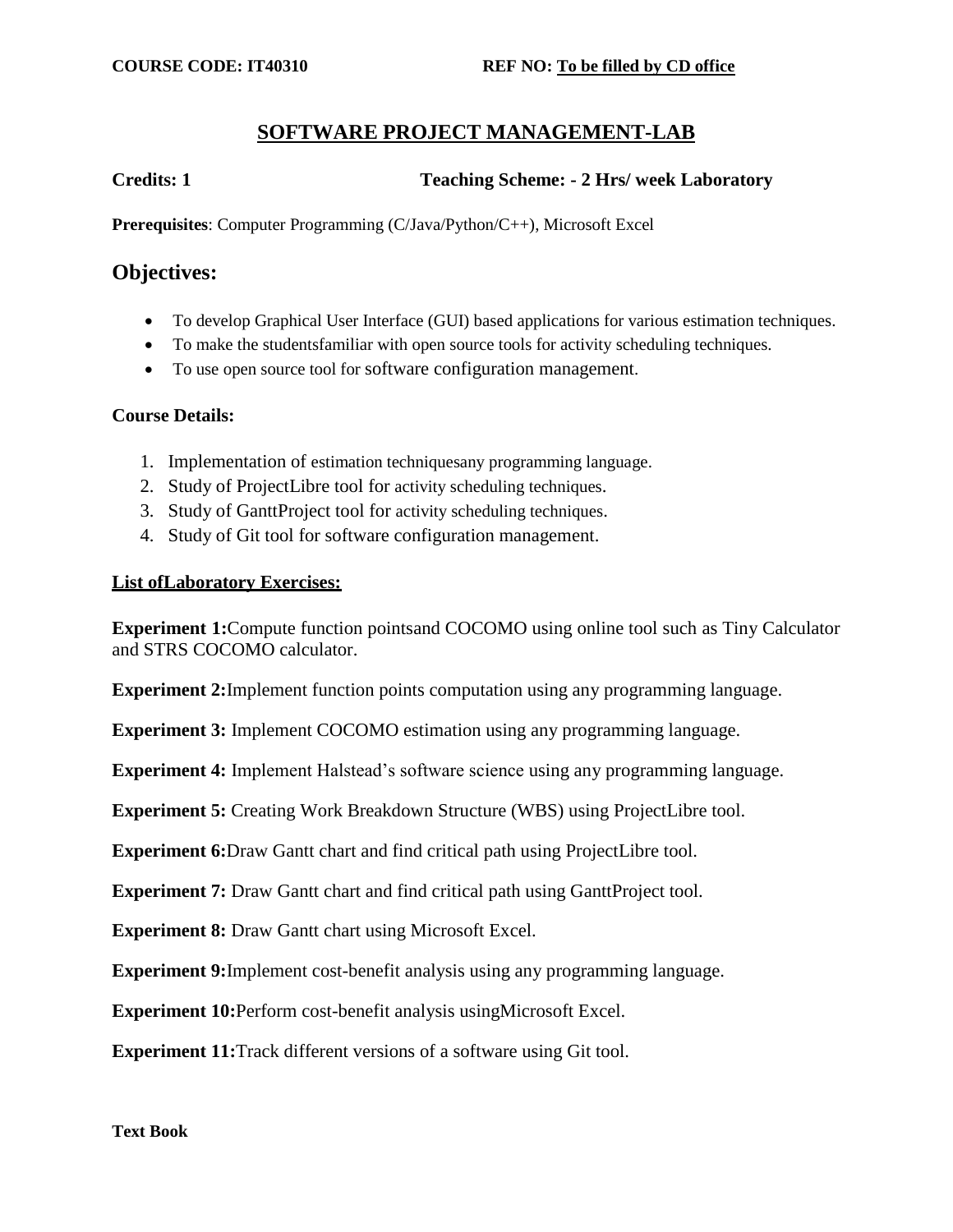1. Bob Hughes, Mike Cotterell, Rajib Mall, "Software Project Management", 6<sup>th</sup> Edition, Tata McGraw Hill, 2017.

### **References:**

1. Royce, "Software Project Management", Pearson Education, 1999.

2. Robert K. Wysocki, Effective Software Project Management, Wiley, 2009.

3. Tiny tool for Function point and COCOMO calculation.

<http://groups.umd.umich.edu/cis/course.des/cis525/js/f00/gamel/cocomo.html>

4. STRS COCOMO calculation. [https://strs.grc.nasa.gov/repository/forms/cocomo](https://strs.grc.nasa.gov/repository/forms/cocomo-calculation/)[calculation/](https://strs.grc.nasa.gov/repository/forms/cocomo-calculation/)

- 5. ProjectLibre. https://sourceforge.net/projects/projectlibre/
- 6. GanttProject.http://www.ganttproject.biz/download
- 7. Git.<https://git-scm.com/download/win>
- 8. Pro Git Book.<https://git-scm.com/book/en/v2>

### **Course Outcomes:**

### **Upon completion of the course, graduates will be able to –**

- 1. Use programming languages to develop estimation based softwares.
- 2. Identify the usage of various activity scheduling tools.
- 3. Identify the usage of software configuration management tool such as Git.
- 4. Use Microsoft Excel to perform cost benefit analysis and activity scheduling.

### **COURSE CODE: IT42110 REF NO: To be filled by CD office**

### **SOFTWARE PROJECT MANAGEMENT**

**Credits:** 03 **Teaching Scheme:** Theory 03 Hrs/Week

### **Prerequisites**:

**1.** Software Engineering

### **Objective**:

- To understand the methods used to evaluate and select projects for investment of funds
- To gain knowledge on the principles and techniques of software project management
- To introduce organization behavior and general management techniques used for project management

### **Course Details:**

### Unit I: Project Evaluation **(8Hrs) (8Hrs) (8Hrs) U1.1 Software Project Definitions**

Software Project Categorization, Software VS other projects, Stakeholders, Project Success and Failure, Software project Activities, Practices & Standards, Selecting Process Models (Spiral, Incremental, Prototyping, RAD, Agile)

### **U1.2. Estimation & Evaluation Techniques**

Business Case & Cost Benefit Analysis, Cash Flow Forecasting, Cost-Benefit Evaluation Techniques (NP, CBR, ROI, NPV, IRR), Risk Analysis for Project Evaluation, Program management, Project effort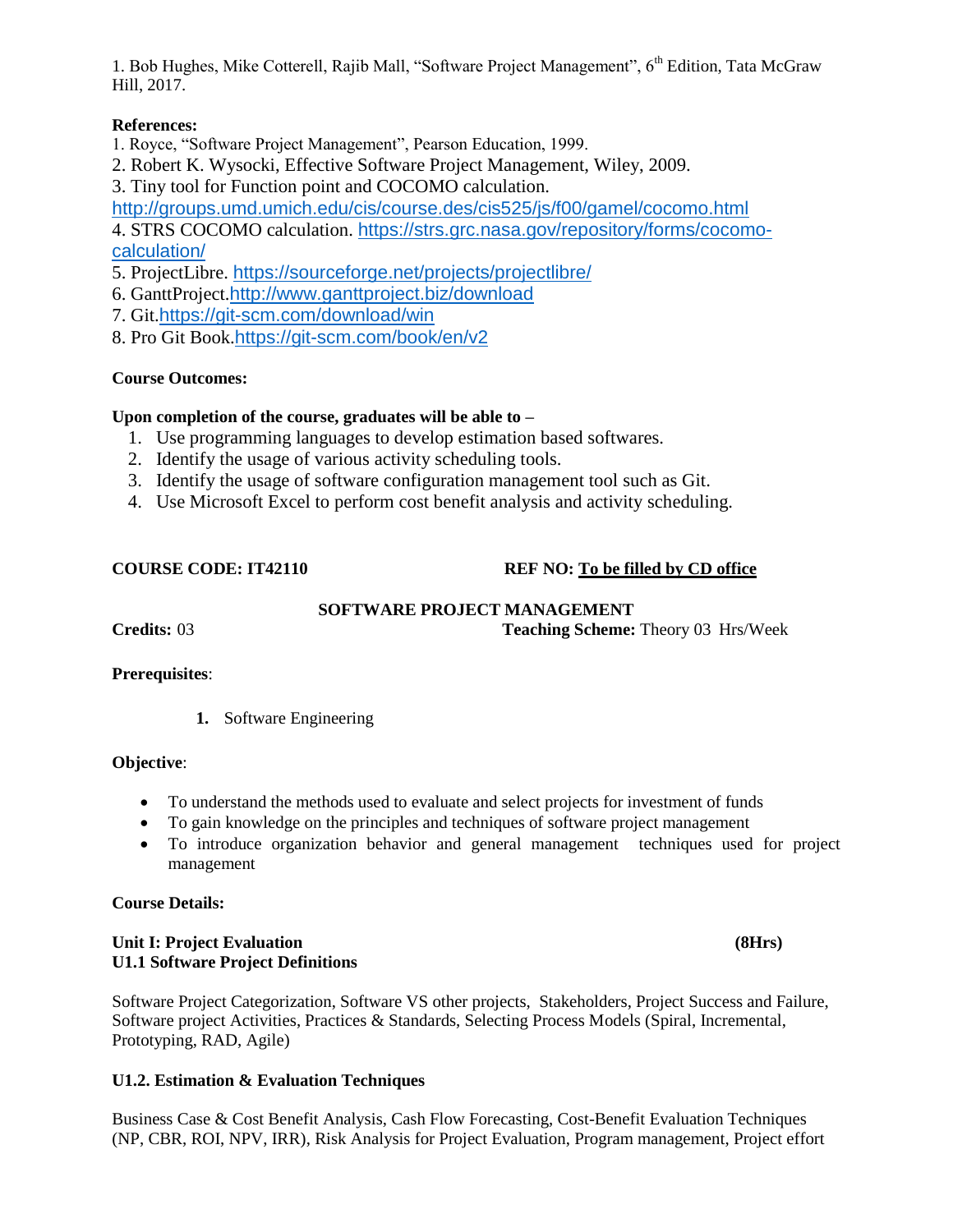and cost estimation; Basis of estimation, Estimation method categorization, SLOC, Analogy, Delphi technique, FP Analysis, COCOMO II, Staffing pattern; Norden"s & Putnam"s work, Schedule compression

### **U1.3. Self Study**

Portfolio management, Program management, Estimation using FP Mark II / COSMIC FP, Capers Jones rules of thumb

### Unit 2: Project Planning and Risk Management **1996** (8Hrs) **(8Hrs) U2.1 Project Planning**

Stepwise planning, Identification of Project product and activities (PBS & PFD), Activity based approach (WBS), Sequencing and Scheduling of Activities, Precedence Network Diagram: AON and AOA conventions, Network Planning, CPM technique

### **U2.2: Risk Management**

Nature and Types of Risks, Risk Management framework, Hazard Identification, Hazard Analysis, Risk Planning and Control, Schedule Risk, PERT Technique

### **U2.3. Self Study**

Project Planning Tools (such as GanttProject, LibreProject, MSProject), SPMP documentation, Monte Carlo Simulation techniques, Risk matrix, Measuring Risk Exposure

### Unit3: Project Monitoring and Control (8Hrs) **(8Hrs) (8Hrs)**

**U3.1 Schedule and Cost Monitoring**

Collecting Data & Reporting, Graphical Visualization techniques, Cost Monitoring, Earned Value analysis, Requirements management, Change Control.

### **U3.2 Contract Management:**

Types of Contracts, Stages in Contract Placement, Typical Terms of a Contract, Contract Management and Acceptance.

### **U3.3 Self Study:**

Software Configuration Management (SCM), SCM Tools, Project Reviews

## Unit 4: Software Quality Management **1996** (4 Hrs) **1996** (4 Hrs)

### **U4.1: Software Quality:**

Testing and Software Reliability, Metrics, ISO and CMMI Quality management models, Quality enhancement techniques (Review, Inspection, Formal methods, Best practices and Lessons learnt report)

### **U4.2 Self Study**:

Test automation, Six Sigma, PSP/TSP, Quality Circle

### Unit 5: People Management **(8 Hrs) (8 Hrs) (8 Hrs) (8 Hrs) (8 Hrs) (8 Hrs) (8 Hrs) (8 Hrs) (8 Hrs) (8 Hrs) (8 Hrs) (8 Hrs) (8 Hrs) (8 Hrs) (8 Hrs) (8 Hrs) (8 Hrs) (8 Hrs) (8 Hrs) (8 Hr**

### **U5.1: Organizational Behavior, Safety and Ethics**:

Selecting the right person for a job, Motivation (Taylor"s model, expectancy theory), Job characteristic models, Leadership styles, Stress, Health and Safety, Professional Ethics

### **U5.2: Organization & Project team Structure:**

Working in Groups, Decision Making, Organizational structure and Project team structures,

### **U5.3 Self Study**

Maslow"s need hierarchy, Herzberg"s two factor theory, Safety & Security Standards, Professional Code of Conduct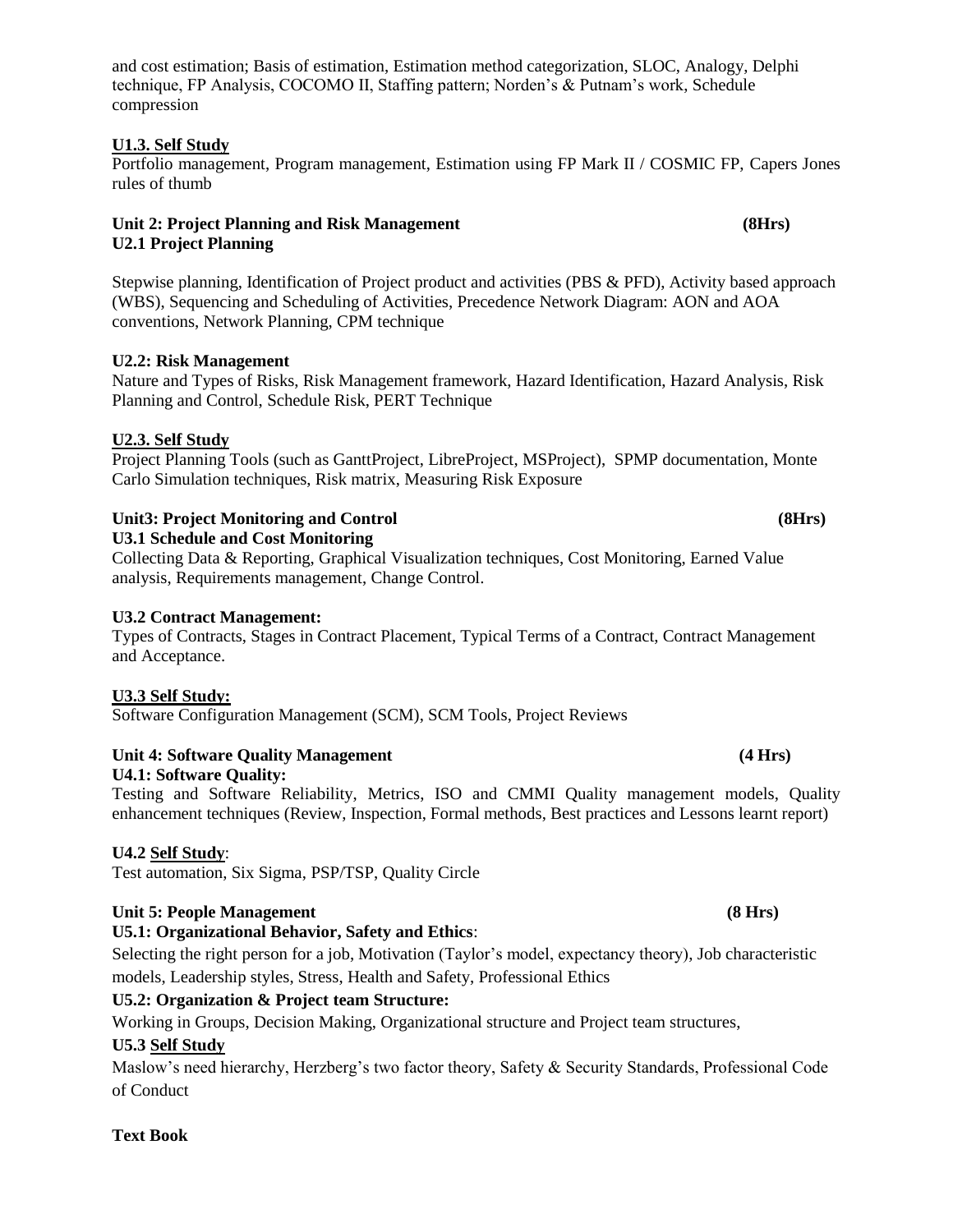### 1. Bob Hughes, Mike Cotterell, Rajib Mall, "Software Project Management", 6<sup>th</sup> Edition, Tata McGraw Hill, 2017.

### **References:**

1. Royce, "Software Project Management", Pearson Education, 1999.

2. Robert K. Wysocki, Effective Software Project Management, Wiley, 2009.

### **Course Outcomes:**

### **Upon completion of the course the graduate students will be able to**

- 1. Estimate project cost and perform cost-benefit evaluation among projects
- 2. Perform project scheduling, activity network analysis and risk management
- 3. Apply schedule and cost control techniques for project monitoring including contract management.
- 4. Apply quality models in software projects for maintaining software quality and reliability.
- 5. Use suitable project organization structure, leadership, decision and motivation styles, proper safety and ethical practices and be responsible to the society.

### **COURSE CODE: IT42180 REF NO:** To be filled by CD Office

## **Software Testing**

**Credits: 3 Teaching Scheme:-** Theory 3 Hrs/Week

### **Prerequisite:**

Object-Oriented Concepts, Software Engineering.

### **OBJECTIVES:**

- 1. To know the behaviour of the testing techniques to detect the errors in the software
- 2. To understand standard principles to check the occurrence of defects and its removal.
- 3. To learn the functionality of automated testing tools
- 4. To understand the models of software reliability.

### **COURSE DETAILS:**

### **Title – TESTIING ENVIRONMENT AND TEST PROCESSES**

World-Class Software Testing Model – Building a Software Testing Environment - Overview of Software Testing Process – Organizing for Testing – Developing the Test Plan – Verification Testing – Analyzing and Reporting Test Results – Acceptance Testing.

Levels of Testing - Unit Testing – Integration Testing - Defect Bash Elimination. System Testing - Usability and Accessibility Testing – Configuration Testing - Compatibility Testing.

**Self Study-** Operational Testing – Post Implementation Analysis, Agile Testing (Test Plan, Strategies).

### **UNIT II** (**9 hours)**

### **Title – TESTING TECHNIQUES**

Using White Box Approach to Test design - Static Testing Vs. Structural Testing – Code Functional Testing – Coverage and Control Flow Graphs, Coverage based testing techniques, Macabe"s Cyclomatic Complexity, Mutation Testing, Data flow testing – Using Black Box Approaches to Test Case Design –

### **UNIT I** (**7 hours)**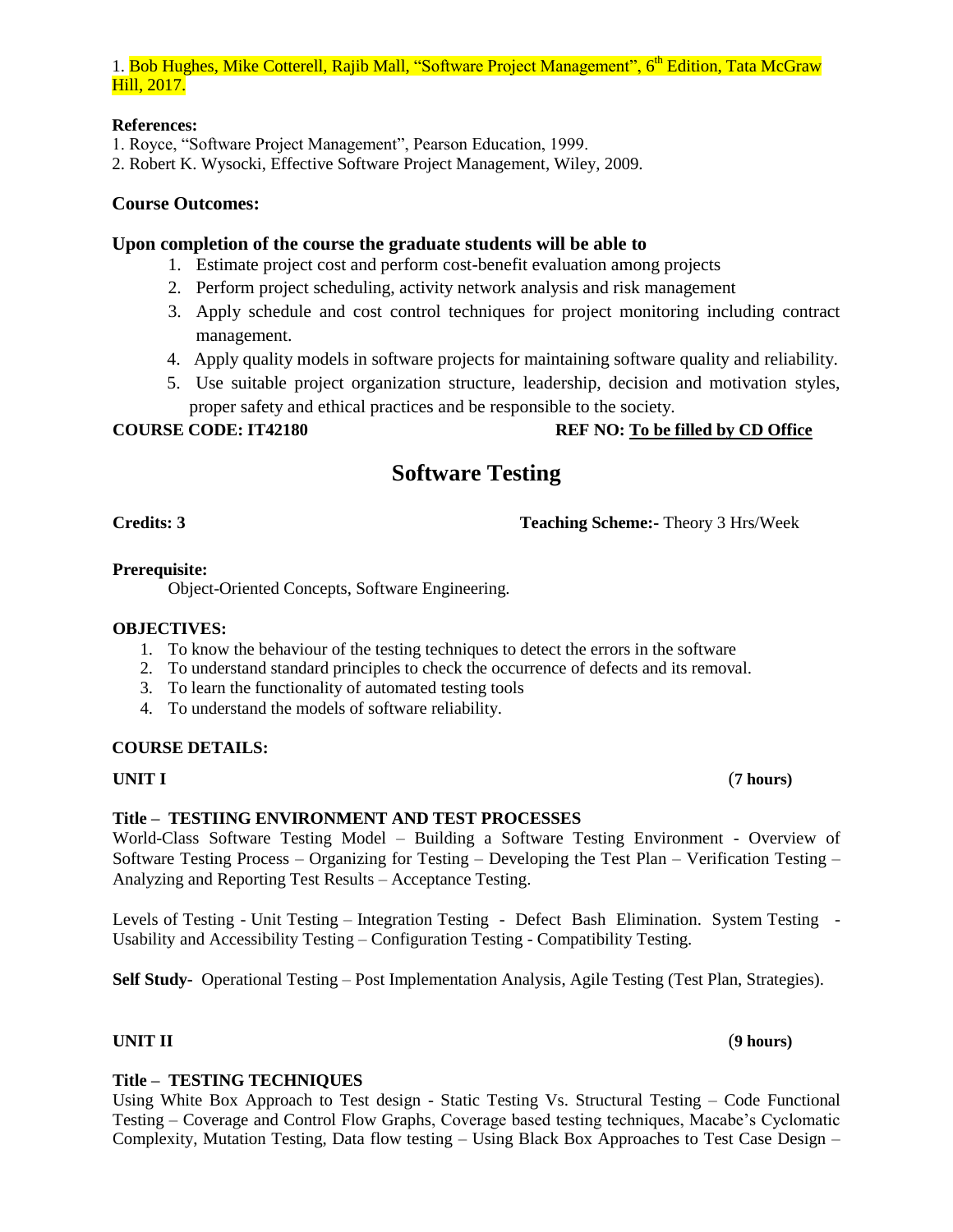**Title – INCORPORATING SPECIALIZED TESTING RESPONSIBILITIES** 

like Endurance Testing, Recovery Testing, Scalabilty Testing.

# Testing Client/Server Systems – Rapid Application Development Testing – Testing in a Multiplatform

# **UNIT IV** (**7 hours)**

Selecting and Installing Software Testing Tools - Software Test Automation – Skills needed for Automation – Scope of Automation – Design and Architecture for Automation – Requirements for a Test Tool – Challenges in Automation.

**Self Study-** Tracking the Bug – Debugging – Case study using Bug Tracking Tool.

Testing.

### **Title – SOFTWARE TESTING AND QUALITY METRICS**

Testing Software System Security - Six-Sigma – TQM - Complexity Metrics and Models – Quality Management Metrics - Availability Metrics - Defect Removal Effectiveness - FMEA - Quality Function Deployment – Taguchi Quality Loss Function – Cost of Quality.

**Self Study-** Case Study for Complexity and Object Oriented Metrics.

### **TEXT BOOKS:**

T1. William Perry, "Effective Methods of Software Testing", Third Edition, Wiley Publishing. T2. Srinivasan Desikan and Gopalaswamy Ramesh, "Software Testing – Principles and Practices", Pearson Education,.

### **REFERENCES:**

R1. Naresh Chauhan , "Software Testing Principles and Practices " Oxford University Press , New Delhi . R2. Dale H. Besterfiled et al., "Total Quality Management", Pearson Education Asia, Third Edition, Indian Reprint .

R3. Stephen Kan, "Metrics and Models in Software Quality", Addison – Wesley, Second Edition.

R4. Llene Burnstein, " Practical Software Testing", Springer International Edition.

R5.Renu Rajani,Pradeep Oak, "Software Testing – Effective Methods, Tools and Techniques", Tata McGraw Hill.

# **Self Study-** Challenges in Testing for Web-based Software – Testing a Data Warehouse - Case Study for

Web Application Testing.

Software and Web based Software.

**Title – TEST AUTOMATION**

## Equivalence partitioning, BVC, Random Testing – Requirements based testing –Decision tables –Statebased testing – Cause-effect graphing – Error guessing

Non functional Testing like Compliance Testing, Load Testing, Performance Testing and Security

**UNIT III** (**7 hours)**

Environment – Testing Software System Security - Testing Object-Oriented Software – Object Oriented Testing – Testing Web based systems – Web based system – Web Technology Evolution – Traditional

### **UNIT V** (**7 hours)**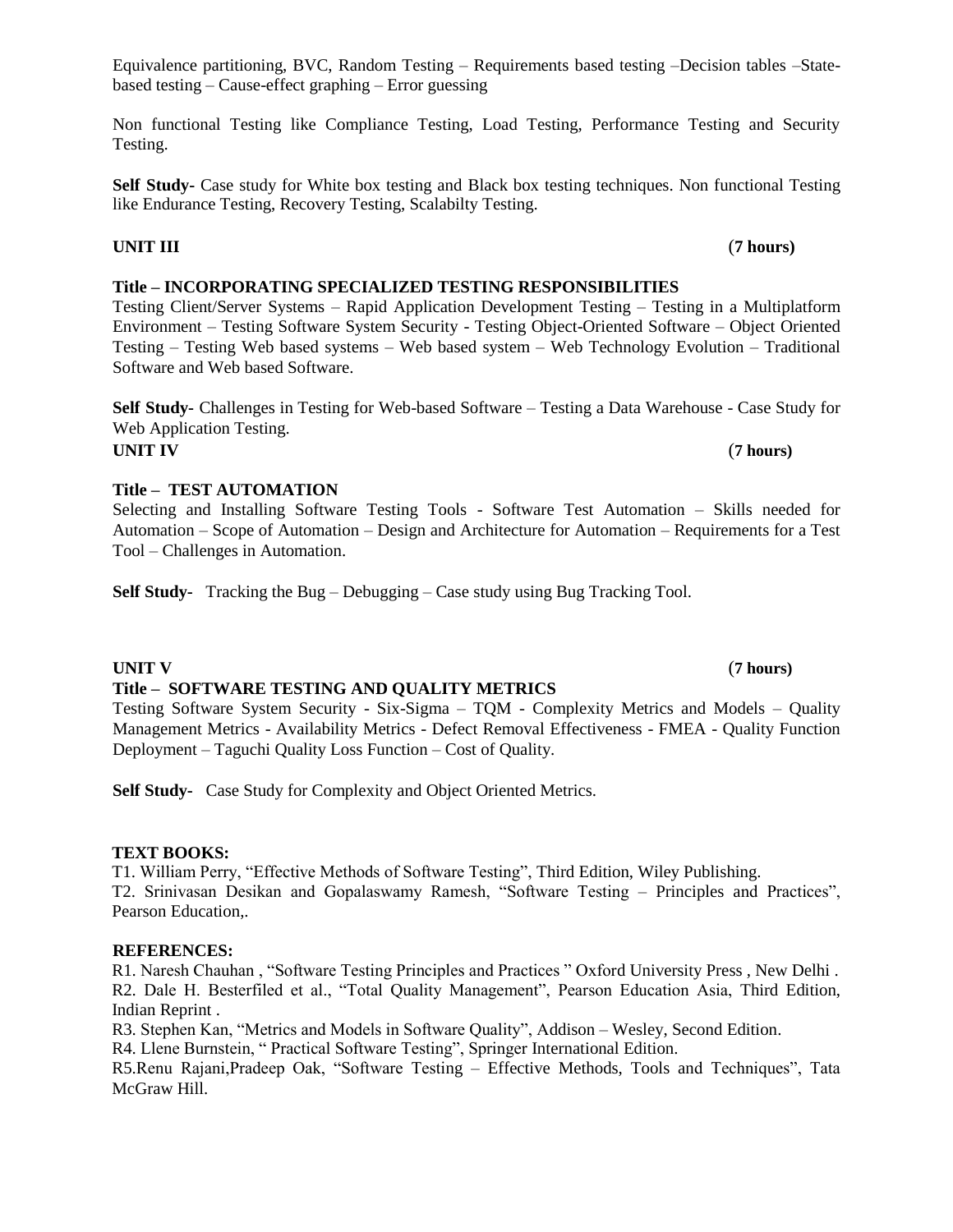### **COURSE OUTCOMES:**

### **Upon completion of the course, graduates will be -**

**CO1:** Able to apply testing techniques to test the software to deliver a product free from bugs **CO2:** Able to evaluate the web applications using bug tracking tools.

**CO3:** Able to investigate the scenario and select the proper testing technique

**CO4:** Able to explore the test automation testing concepts and tools

**CO5**: Able to apply standards such as TQM, Six Sigma to deliver quality product to the clients

**CO6:** Able to evaluate the estimation of cost, schedule based on standard metrics

### **COURSE CODE: IT42380** REF NO: To be filled by CD Office

### **Software Testing Lab**

**Credit:** 01 **Teaching Scheme:** Laboratory 02 Hrs / Week

### **Prerequisites**:

Object-Oriented Concepts, Software Engineering, Knowledge of Java development IDE

### **Objectives:**

- 1. To make the student familiar with test case preparation.
- 2. To teach the student to use open source tools for different testing techniques.

### **Course Details:**

- 1. Study of mutation testing using Jumble tool.
- 2. Study of code coverage testing using Jabuti tool.
- 3. Study of performance testing using JMeter tool.
- 4. Study of security testing using Peach tool.
- 5. Study of web application testing using Selenium IDE, Selenium RC, Selenium Web Driver.

### **List of Practical:**

**Experiment No. 1:** Deriving test cases using Jumble tool.

**Experiment No. 2:** Mutation testing using Jumble tool.

**Experiment No. 3:** Code coverage analysis and generation of test cases using Jabuti tool.

**Experiment No. 4:** Deriving complexity metrics using Jabuti tool.

**Experiment No. 5:** Deriving slicing metrics using Jabuti tool.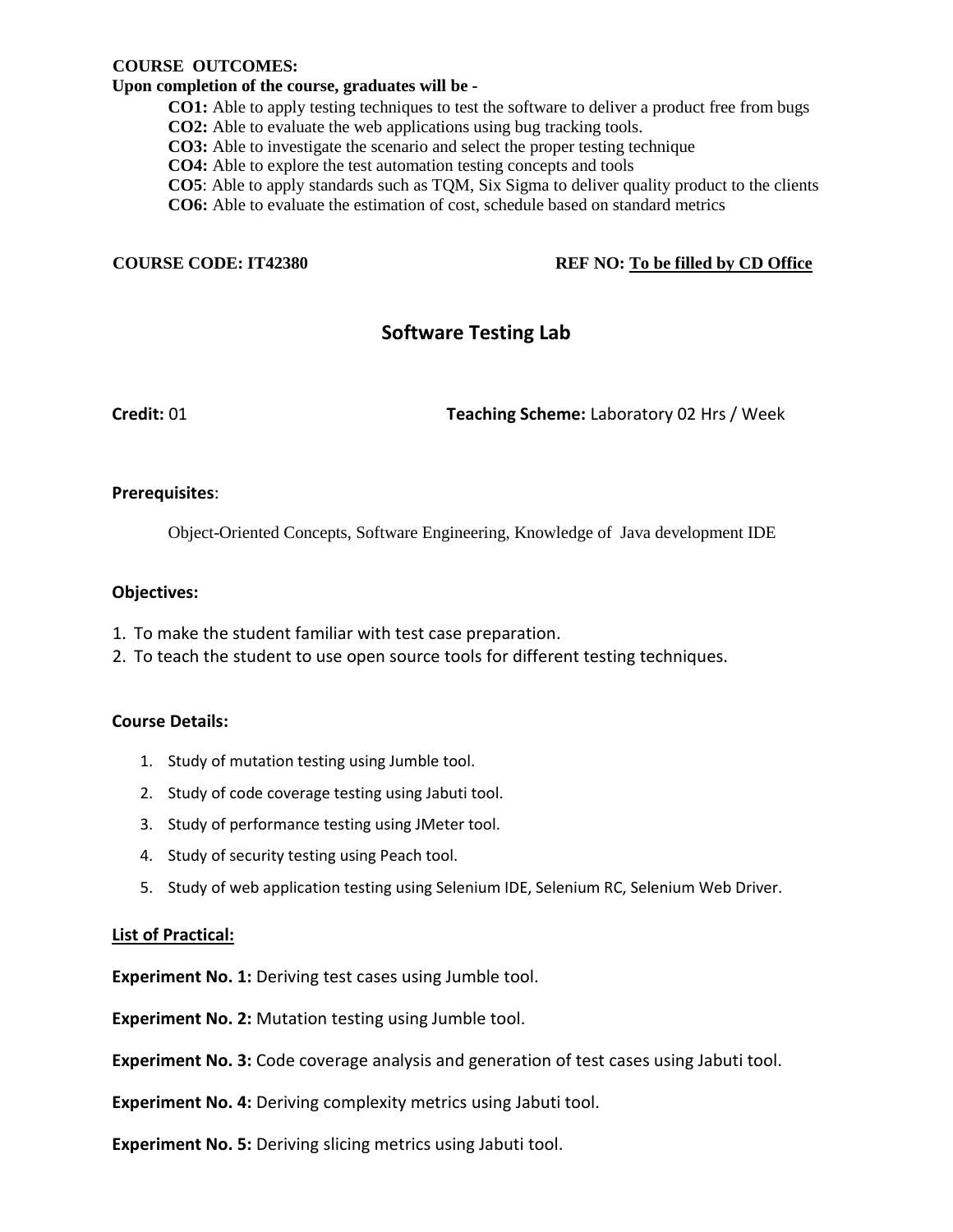**Experiment No. 6:** Unit testing in Java environment using JUnit framework.

**Experiment No. 7:** Performance testing using JMeter.

**Experiment No. 8:** Conduction of web application testing and generation of test cases using Selenium IDE.

**Experiment No. 9:** Conduction of web application testing and generation of test cases using Selenium Remote Control (RC).

**Experiment No. 10:** Conduction of web application testing and generation of test cases using Selenium Web driver.

**Experiment No. 11:** Conduction of security testing and using Peach tool.

### **Text Books:**

- 1. Software Testing: Principles and Practice by Gopalaswamy Ramesh and Srinivasan Desikan, Pearson Education
- 2. Foundations of Software Testing, by Dorothy Graham and Erik P. W. M. Veenendaal, **Cengage**

### **Reference Books:**

- 1. Implementing Automated Software Testing by Bernie Gauf, Elfriede Dustin, and Thom Garrett, Pearson Education
- 2. A Practitioner's Guide To Software Test Design by Lee Copeland, Artech House

### **Course Outcomes:**

### **Upon completion of the course, graduates will be able to-**

- 5. Identify the usage of various testing tool.
- 6. Derive test cases based on various testing tool.
- 7. Generate different complexity metrics using tools.
- 8. Use JUnit framework for unit testing.
- 9. Design and conduct test suites using Selenium IDE, Selenium RC, Selenium Webdriver.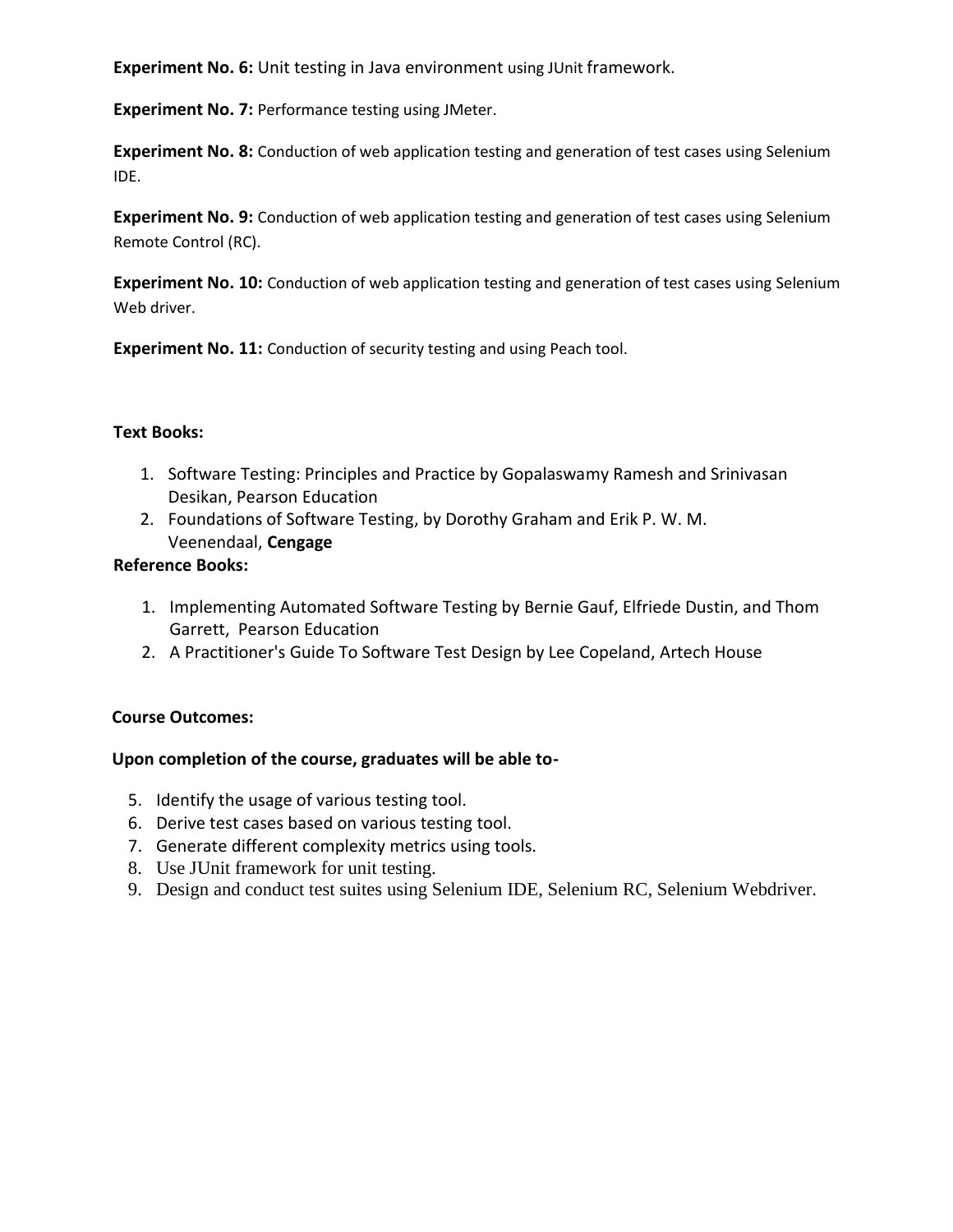## **Digital Signal Processing**

**Credits:** 3-0-0 **Teaching Scheme: -** Theory 3 Hrs/Week

**Prerequisites**: Mathematics-I, Mathematics-II, Signals and Systems

**Co-requisites:** Digital Communication Technique

**Post requisite**: Advanced Digital Signal Processing, Adaptive Signal Processing

**Objectives:** The course Digital Signal Processing aims to provide with the concept of transformation techniques used to get the hidden information. Comparison of different digital filters like FIR and IIR are studied with demonstration of its behaviors. The students will able to analyze the multi-rate signal processing. Students can able to differentiate the properties of fixed filters and adaptive filters.

### **Course Details:**

**Unit 1**

.

### **The Discrete Fourier Transform and its Efficient Computation (08 Hrs)**

- **U1.1.** Frequency Domain sampling: The Discrete Fourier Transform, Properties of the DFT, Linear Filtering method based on DFT, Discrete Cosine Transform, Efficient Computation of DFT: Fast Fourier Transform : Radix-2 FFT Algorithms-Decimation in Time, Decimation in Frequency, Implementation of FFT Algorithm.[T1: Chapters 7.1.1,7.1.2,7.1.3,7.2.1,7.2.2,7.3,7.5, 8.1.1,8.1.3,8.1.6]
- **U1.2.** Relationship of DFT to other Transforms, Additional DFT Properties, Applications of FFT Algorithm.[T1: Chapters 7.1.4, 7.2.3,8.2]

### **Unit 2**

### **Implementation of Discrete Time Systems (06 Hrs)**

- **U2.3.** Structures for the Realization of FIR Systems, Structures for FIR Systems-Direct Form, Cascade Form, Frequency Sampling, Structures for IIR Systems- Direct Form Structures, Signal Flow Graphs and Transposed Structures, Cascade- Form Structures, Parallel-Form Structures [T1: Chapters 9.2.1,9.2.2,9.2.3,9.3.1,9.3.2,9.3.3,9.3.4]
- **U2.4.** Structure for Realization of FIR Systems by Lattice structure. Lattice and Lattice-Ladder Structures of IIR Systems.[T1: Chapters 9.2.4,9.3.5]

### **Unit 3**

**Design of Digital Filters (10 Hrs)**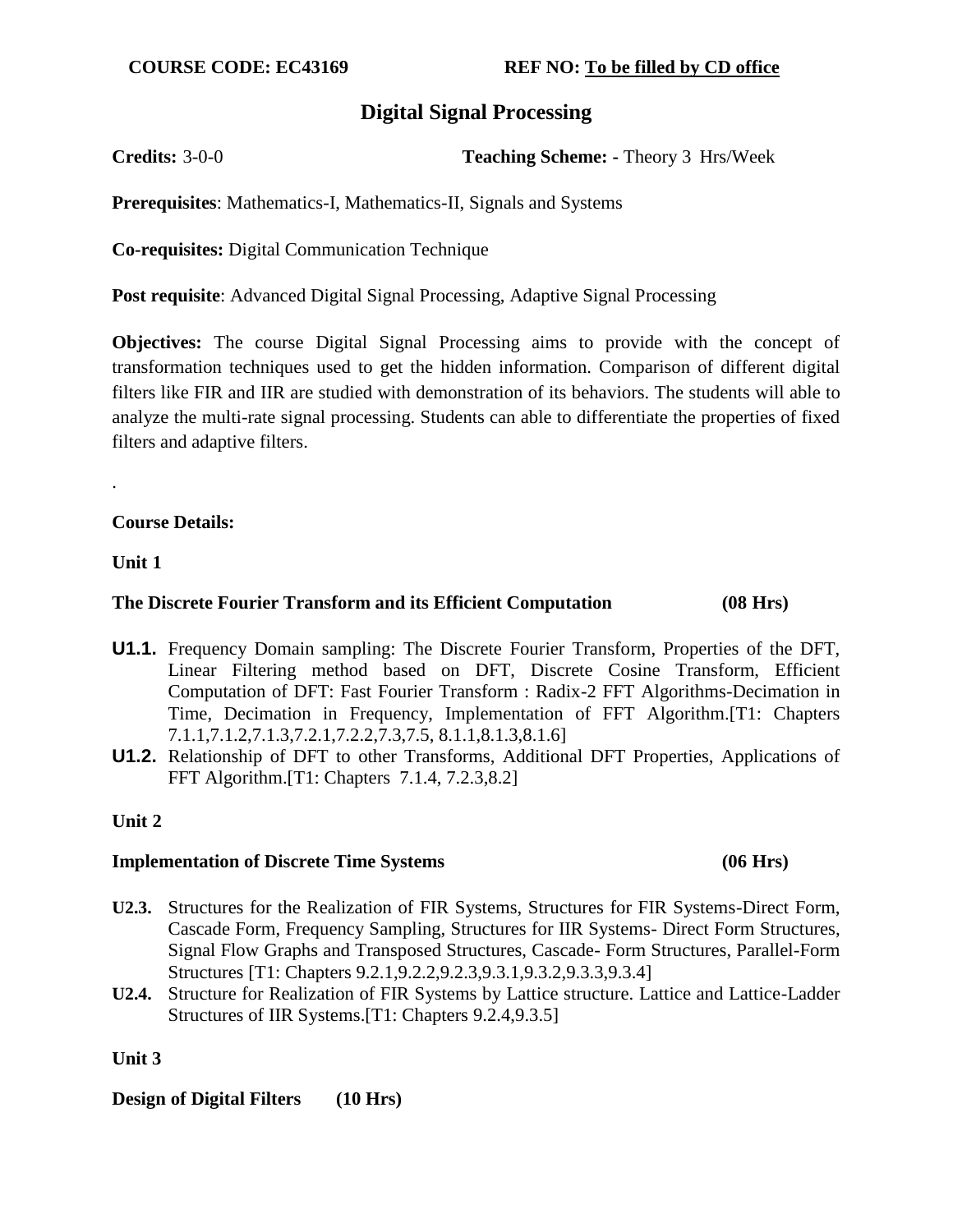- **U3.1.** General Considerations: Causality and its implications, Characteristics of Practical Frequency-Selective Filters, Design of FIR Filters- Symmetric and Anti-symmetric FIR Filters, Design of Linear Phase FIR Filters using Windows(Rectangular, Bartlett), Design of Linear Phase FIR Filters by the Frequency-Sampling Method, Frequency Transformations-Frequency transformations in Analog Domain, Design of IIR Filters-Characteristics of commonly used analog filters, IIR filter design by Impulse Invariance, IIR Filter design by the Bilinear Transformation. [T1: Chapters 10.1.1,10.1.2,10.2.1,10.2.2,10.2.3,10.4.1,10.3.2,10.3.3]
- **U3.2.** Design of Linear Phase FIR Filters using Windows(Hanning, Hamming, Blackman)Frequency Transformation in Digital Domain, IIR Filter design by the Approximation of Derivatives. [T1: Chapters 10.2.2, 10.4.2, 10.3.1]

### **Unit 4**

### **Adaptive Filters (06 Hrs)**

- **U5.1.** Applications of Adaptive Filters-System Identification or System Modeling, Adaptive Channel Equalization, Echo Cancellation in Data Transmission over Telephone Channels, Adaptive Line Enhancer, Adaptive Noise Cancelling. Adaptive Direct- Form FIR Filters-The LMS Algorithm: Minimum mean square error criteria, The LMS Algorithm, properties of the LMS Algorithm.[T1: Chapters 13.1.1,13.1.2,13.1.3,13.1.5,13.1.6,13.2.1,13.2.2,13.2.4]
- **U5.2.** Applications of adaptive filters- Linear Predictive Coding of speech signals, Adaptive arrays, Related Stochastic Gradient Algorithms.[T1: Chapters 13.1.7,13.1.8,13.2.3]

### **Unit 5**

### **Multirate Digital Signal Processing (06 Hrs)**

- **U4.4.** Introduction, Decimation by a Factor D, Interpolation by a Factor I, Implementation of Sampling Rate Conversion –Polyphase Filter Structures, Interchange of Filters and Downsamplers/Upsamplers, Multistage Implementation of Sampling Rate Conversion, sampling Rate conversion of Bandpass signals.[T1: Chapters 11.1,11.2,11.3,11.5.1,11.5.2,11.6,11.7]
- **U4.5.** Applications of Multirate Signal Processing[11.9]

### **Text Books:**

T4. "Digital Signal Processing", John G. Proakis, Dimitris G. Manolakis, Pearson, Fourth Edition, 2011

### **Reference Books**

- R9. "Discrete-Time Signal Processing", Alan V. Oppenheim, Ronald W. Schafer, John R. Buck, Prentice Hall, Second Edition, 1989.
- R10. "Digital Signal Processing", P. Ramesh Babu, Scitech, Second Edition, 2003.
- R11. "Applied Digital Signal Processing", Dimitris Manolakis, Vinay Ingle,Cambridge University Press, First Edition, 2011.

### **Course Outcome:**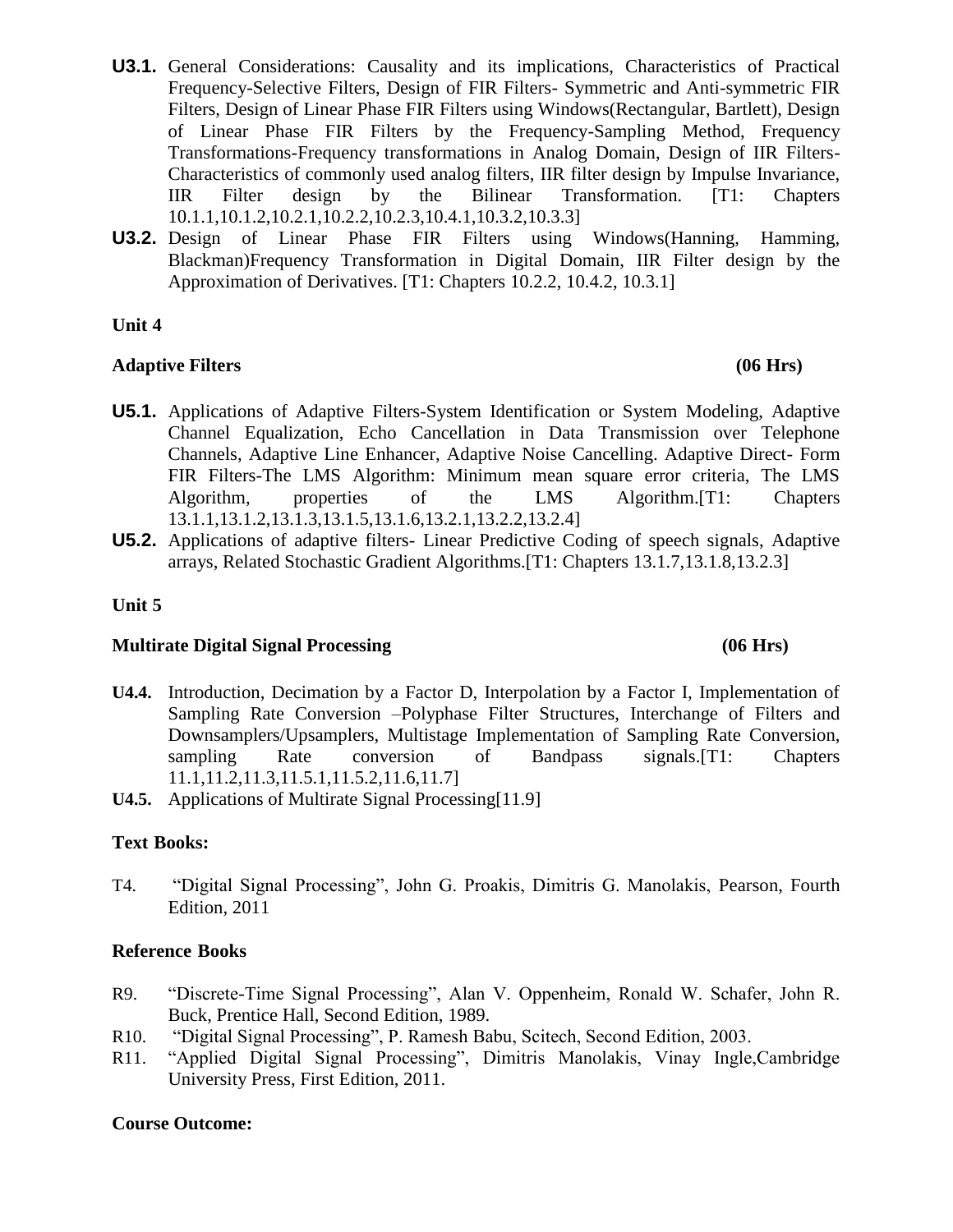### **Upon completion of the course, graduates will be able to –**

Upon successful completion of the course, the students will be able to

**CO1:** Apply Discrete Fourier Transform and Fast Fourier Transform to analyze

the discrete time signals.

**CO2:** Implementation and design of Digital Filters.

**CO3:** Analyze the multi-rate signal processing.

**CO4:** Read voluntarily to enhance the knowledge of Digital Signal Processing

### **MB43101: PRINCIPLES OF MANAGEMENT**

**Credits:** 3 **Teaching Scheme:** Theory 3 Hrs/Week **Prerequisites**: Students pursuing B.Tech **Course Objectives:**

The course aims at introducing the basic concepts of management and to give an overview of various functional areas of an organisation.

### **Course Details:**

### **Unit 1 Introduction to Management (7Hrs)**

**U1.1** - Concept of Management; Nature and Scope of Management; Functions of Management; Levels and Types of Management; Roles and skills of Managers; Management is concerned with ideas, things and people; How a manager induces workers to put in their best. **U1.2 - Self-Study Topic –** Good Managers are born, not made

### **Unit 2 Evolution of Management Thought (5Hrs)**

U2.1- Contributions of management thinkers towards the field of management: F.W. Taylor, Henry Fayol, Elton Mayo, Mc Gregor, Peter Drucker, Chester Bernard and C.K. Prahlad. **U2.2**- **Self- Study Topic**- Contribution of Rensis Likert towards the field of management

### **Unit 3 Marketing Functions (6Hrs)**

**U3.1-** Concept of Marketing, The functional classification of marketing, Marketing mix, fundamental needs of customers, Advertising, Concept of Distribution Channels, role of distribution channels in marketing, Concept of Consumerism and Environmentalism. **U3.2. Self-Study Topic**- *A case study on promotion strategy*

### **Unit 4 Financial Functions (5Hrs)**

**U4.1.** Concept of Financial Management, Functions of Financial Management, Project Appraisal: Concept, Elements, Tools of Financial decision making, Overview of Working Capital.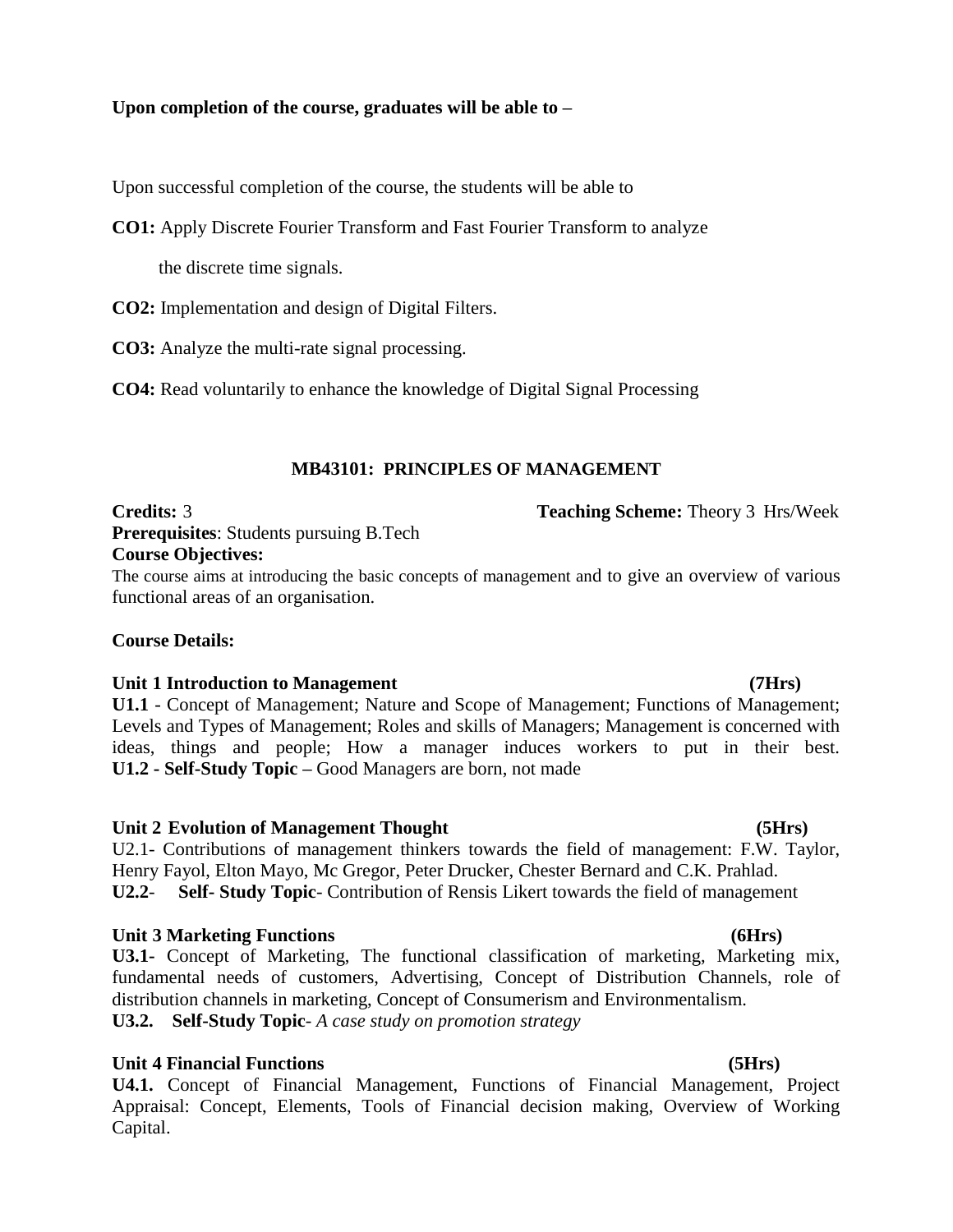### **U4.2. Self-Study Topic** – Roles of Financial Manager

### **Unit-5 HRM Functions (7Hrs)**

**U5.1 –** Human Resource Management: meaning, importance; Overview of Job Analysis, Job Description, Job Specification, Manpower Planning, Recruitment, Selection, Induction, Placement, Training and Development, Wage and Salary Administration, Performance Appraisal.

**U5.2**. **Self-Study Topic**: *A case study on Recruitment/Selection/Induction*

### **Text Books:**

- T5. Business Organization and Management, CR Basu, McGrawHill Education, 1<sup>st</sup> Edition
- T6. Business Organization & Management, Tulsia, Pandey, Pearson,  $7<sup>th</sup>$  Edition
- T7. Marketing Management, Kotler, Keller, Koshi, Jha, Pearson, 14<sup>th</sup> Edition

### **Reference Books**

- R12. Financial Management, I.M. Pandey, Vikas, 10<sup>th</sup> Edition
- R13. Human Resource Managemnt, Aswathapa, TMH, 7<sup>th</sup> Edition
- R14. Principles and Practice of Management, P.C. Rath, Seven Seas, 1<sup>st</sup> Edition, 2012
- **Course Outcome**: After completion of the course the student would be able to:
	- 1. Understand the fundamentals of management
	- 2. Gain an insight into the management thoughts and its implication in practice.
	- 3. Apply the theoretical aspect of marketing in present market scenario.
	- 4. Understand the fundamentals of financial management and its significance in financial decision making.
	- 5. Gain an insight into the various HRM practices in organizations.

### **MB43101 PRINCIPLES OF MANAGEMENT**

**Credits:** 3 **Teaching Scheme: -** Theory 1 Hrs/Week

**Prerequisites**: Students pursuing B.Tech

### **Objectives:**

This course is designed to give an overview of the major functions of management and various functional areas of an organisation.

**Course Details:**

**List of Contents**

**Tutorial No. 01: Functions of Management** 

**Tutorial No. 02:** Levels of Management

**Tutorial No. 03:** Evolution of Management thought

**Tutorial No. 04:** Advertising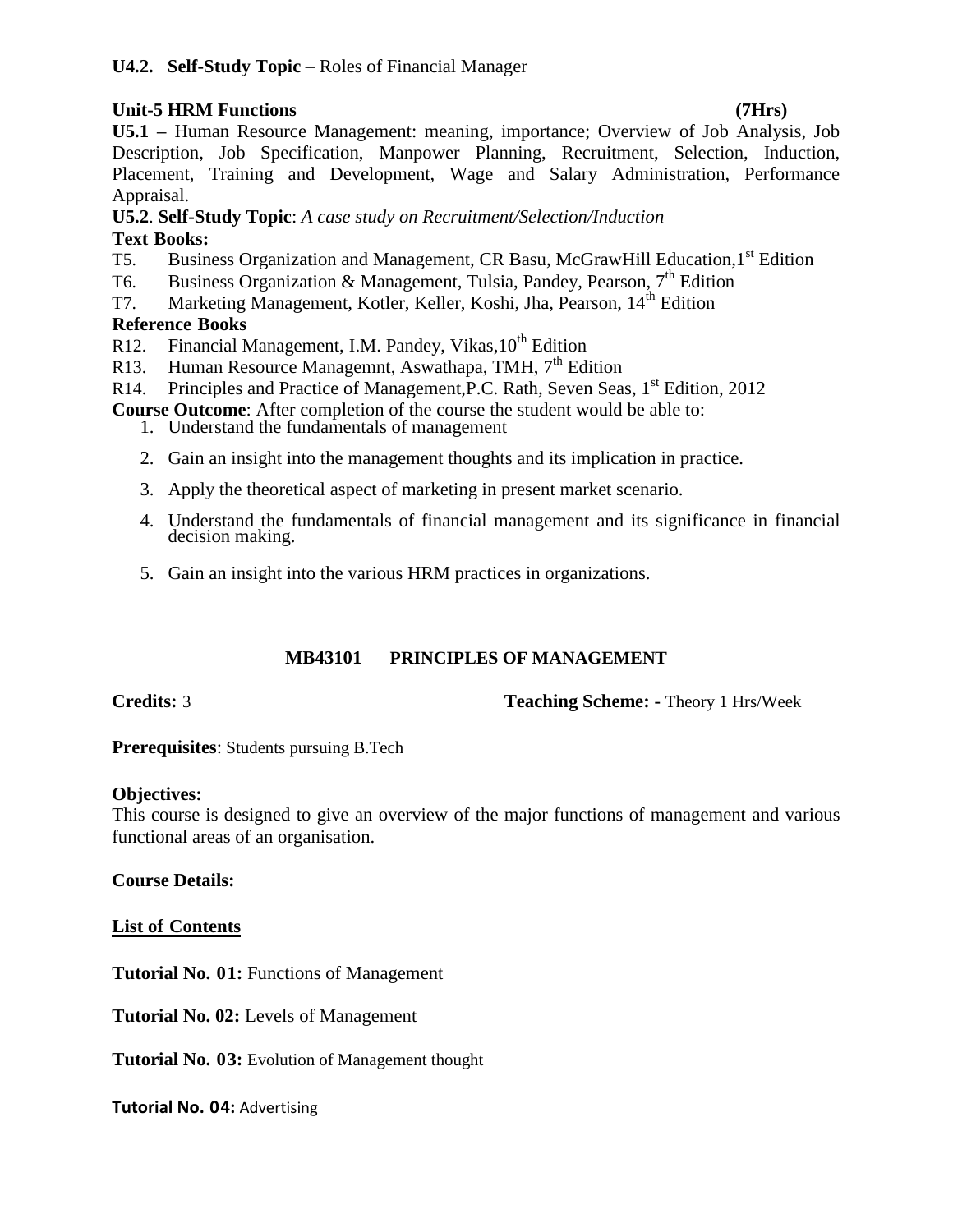**Tutorial No. 05:** Marketing mix.

**Tutorial No. 06:** Role of distribution channels in marketing

**Tutorial No. 07:** Elements of Project appraisal

**Tutorial No. 08:** Tools of Financial decision making

**Tutorial No. 09:** Working capital requirement

**Tutorial No. 10:** Wage and Salary Administration

**Tutorial No. 11:** Performance Appraisal

**Tutorial No. 12:** Labour Turnover and Welfare Aspect

### **Text Books:**

- T8. Business Organization and Management, CR Basu, McGrawHill Education, 1<sup>st</sup> Edition
- T9. Business Organization & Management, Tulsia, Pandey, Pearson,  $7<sup>th</sup>$  Edition
- T10. Marketing Management, Kotler, Keller, Koshi, Jha, Pearson, 14<sup>th</sup> Edition

### **Reference Books**

- R15. Financial Management, I.M. Pandey, Vikas,  $10^{th}$  Edition
- R16. Human Resource Managemnt, Aswathapa, TMH,  $7<sup>th</sup>$  Edition
- R17. Principles and Practice of Management, P.C. Rath, Seven Seas, 1<sup>st</sup> Edition, 2012

### **MB43105: Organizational Behaviour**

**Credits:** 03 **Teaching Scheme: -**Theory 3Hrs/Week **Prerequisites**: Students pursuing B.Tech

### **Course Objectives:**

1. To develop an understanding of the behavior of individuals, and groups inside organizations.

2. To enhance skills in understanding and appreciating individuals, interpersonal and group process for increased effectiveness both within and outside of organizations.

### **Course Details:**

### **Unit1: Foundation for Organizational Behaviour (4hrs)**

**U 1.1:** Definition and Meaning of OB, Nature and Scope of OB, why study OB, Disciplines contributing to OB, Various man Models of OB, Challenges for OB. **U 1.2:** Self Study-Importance OB

### **Unit 2: Individuals in the Organisation (8hrs)**

**U 2.1.** Personality - Concept, Determinants, personality Traits, Perception – Concept, Process, Distortion, Selectivity, Implications. Learning – Theory, Reinforcement Principles, Behaviour Modification, Attitude and Values – Formation, Measurement, **U 2.2: Case Study-** A case study on Attitude change.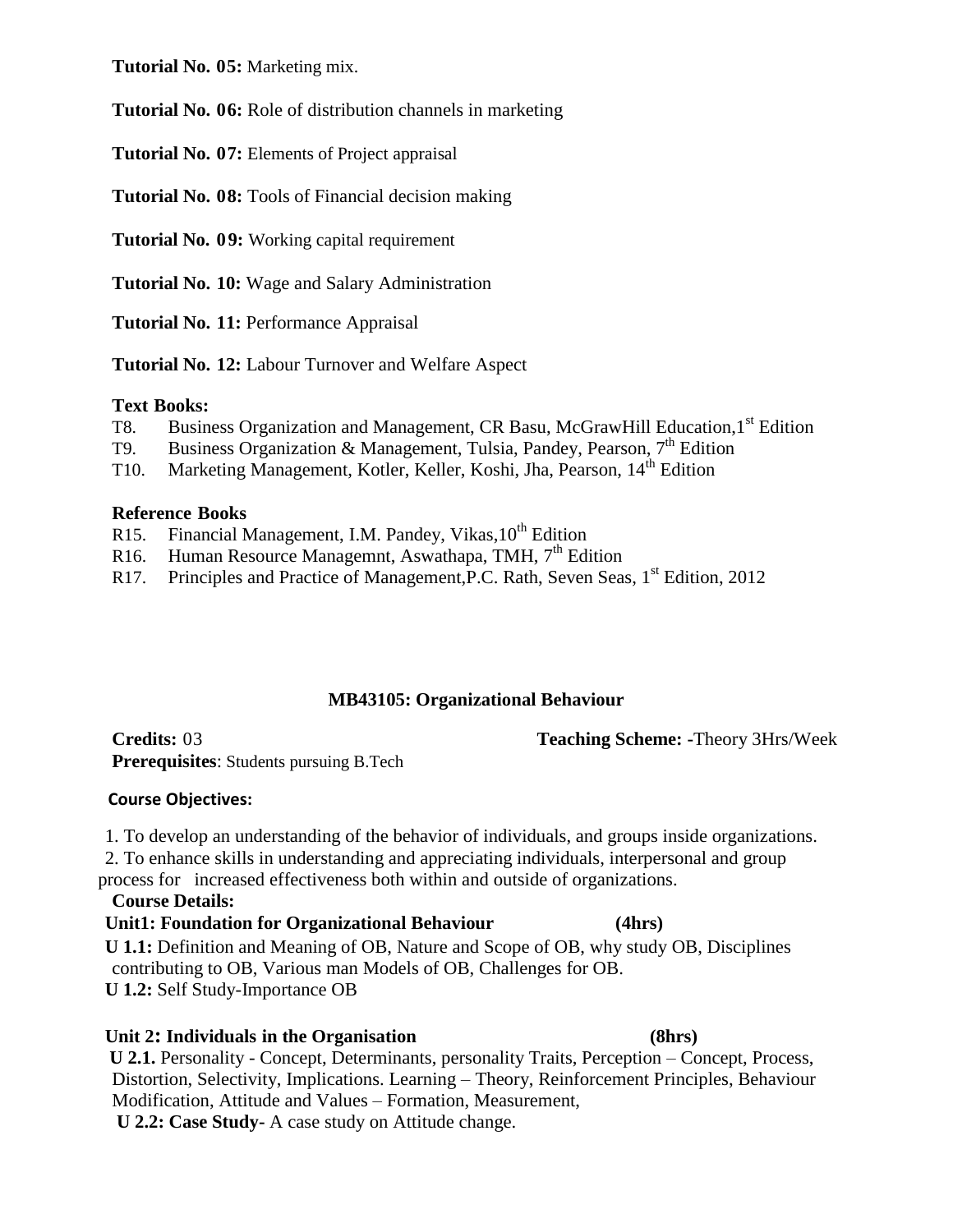### **Unit 3: Groups in the Organization (8hrs)**

**U 3.1:** Groups in the Organization: Group – Concepts, Features, Types, Stages, Group Cohesiveness, Communication – Process, Barriers, Effective Methods. Leadership – Concept, Theories – Trait, Behavioural, Situational, Styles, importance, Gateways and Barriers to Communication,

**U 3.2.** *Self Study Topic*: Communication as a tool to improve interpersonal effectiveness,

### **Unit 4: Organizational Culture and Change (6hrs)**

**U 4.1** Organizational cultures: Meaning & definition of Organizational Culture, Creating and Sustaining Organizational Culture, Types of culture (Strong vs. Weak, Formal vs. Informal culture)

Organizational Change- Meaning, Planned Change, Force-field analysis, Three Phase of Change process.

**U 4.2** *Self Study Topic*: Importance of Change,

### **Unit 5: Human Resource policies and Practices (4hrs)**

**U 5.1** Introduction to Human Resource Management: Concept of HRM, Human Resource Planning, Recruitment, Selection, Orientation, Training and Development, performance Appraisal

U *5.2* **Case Study:** A case study on Performance appraisal**.** 

### **Course Outcome:**

After completion of this course students would able to**:**

- 1. Understand the concept and importance of OB
- 2. Understand the various factors determining human personality.
- 3. Application of behavioral aspects of individual and groups in organizational context.
- 4. Understand the impact of culture on organizational change.
- 5. Realise the significance of different key aspects of HRM in an organization.

### **Text Books:**

T-1 Foundations, theories and analyses, john, B. Miner, oxford,  $1<sup>st</sup>$  ed, 2002.

T-2 Organizational Behavior, K. Aswathapa, HPH,  $10^{th}$ , 2012

T-3Organizational Behaviour, V S P Rao, Excel Books, 1<sup>st</sup> ed, 2009

T-4 Strategic Human Resource Management, Rajesh Viswanathan, HPH, 1<sup>st</sup> ed., 2010

### **Reference Books**

R-1 Organizational Behaviour, Fred Luthans, McGrw Hill, 3<sup>rd</sup>ed.2010

R-2 Understanding Organizational Behavior, Parek, Oxford, 3<sup>rd</sup> ed, 2011

R-3 Organizational Behavior, Stephen P. Robbins, Timothy A. Judge, Pearson, 16<sup>th</sup> ed, 2015

## **MB43105 Organizational Behaviour**

**Credits:** 03 **Teaching Scheme: -**Theory 1hr/Week

**Prerequisites**: Students pursuing B.Tech

### **Objectives:**

- 1. To develop an understanding of the behavior of individuals, and groups inside organizations.
- 2. To enhance skills in understanding and appreciating individuals, interpersonal and group process for increased effectiveness both within and outside of organizations.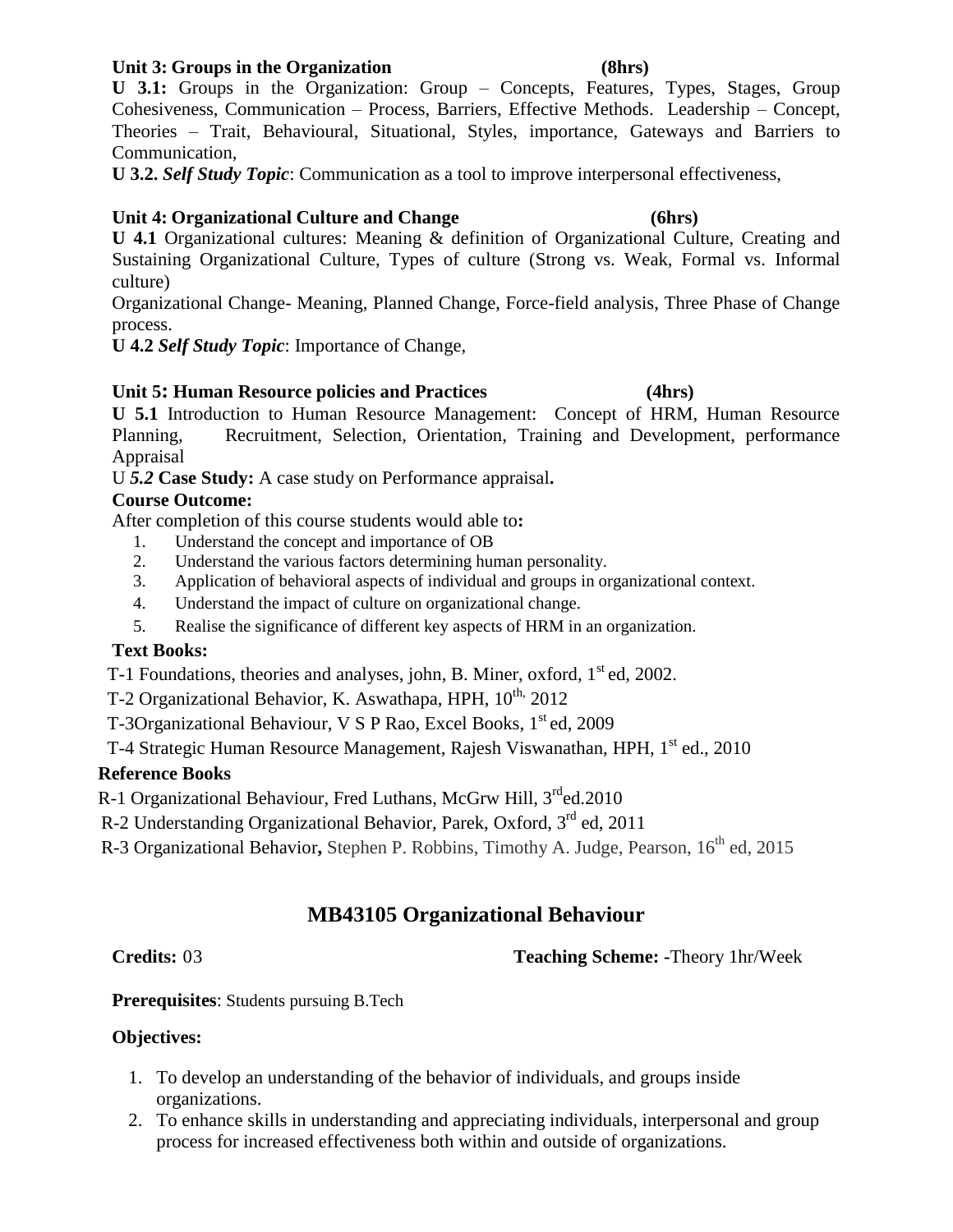3. To develop theoretical and practical insights and problem-solving capabilities for effectively managing the organizational processes.

### **Course Details:**

### **List of Contents**

**Tutorial No. 01:** Challenges for OB.

**Tutorial No. 02:** Determinants of personality

**Tutorial No. 03:** Perceptual selectivity

**Tutorial No. 04:** Stages of group formation

**Tutorial No. 05:** Group cohesiveness

**Tutorial No. 06:** Strong vs. Weak culture

**Tutorial No. 07:** Formal vs Informal Culture

**Tutorial No. 08:** Three Phase of Change process

**Tutorial No. 09:** Human Resource Planning

**Tutorial No. 10:** Selection Procedure

**Tutorial No. 11:** Orientation

**Tutorial No. 12:** Methods of Performance Appraisal

### **Text Books:**

T1: Organizational Behavior: Foundations, theories and analyses, john, B. Miner, oxford, 1<sup>st</sup> ed, 2002

T2: Organizational Behavior, K. Aswathapa, HPH, 10<sup>th,</sup> 2012

T3: Organizational Behaviour, V S P Rao, Excel Books, 1<sup>st</sup> ed, 2009.

### **Reference Book:**

R1: Organizational Behaviour, Fred Luthans, McGrw Hill,  $3<sup>rd</sup>$ ed.2010

R-2 Understanding Organizational Behavior, Parek, Oxford, 3<sup>rd</sup> ed, 2011

R-3 Organizational Behavior, Stephen P. Robbins, Timothy A. Judge, Pearson, 16<sup>th</sup> ed, 2015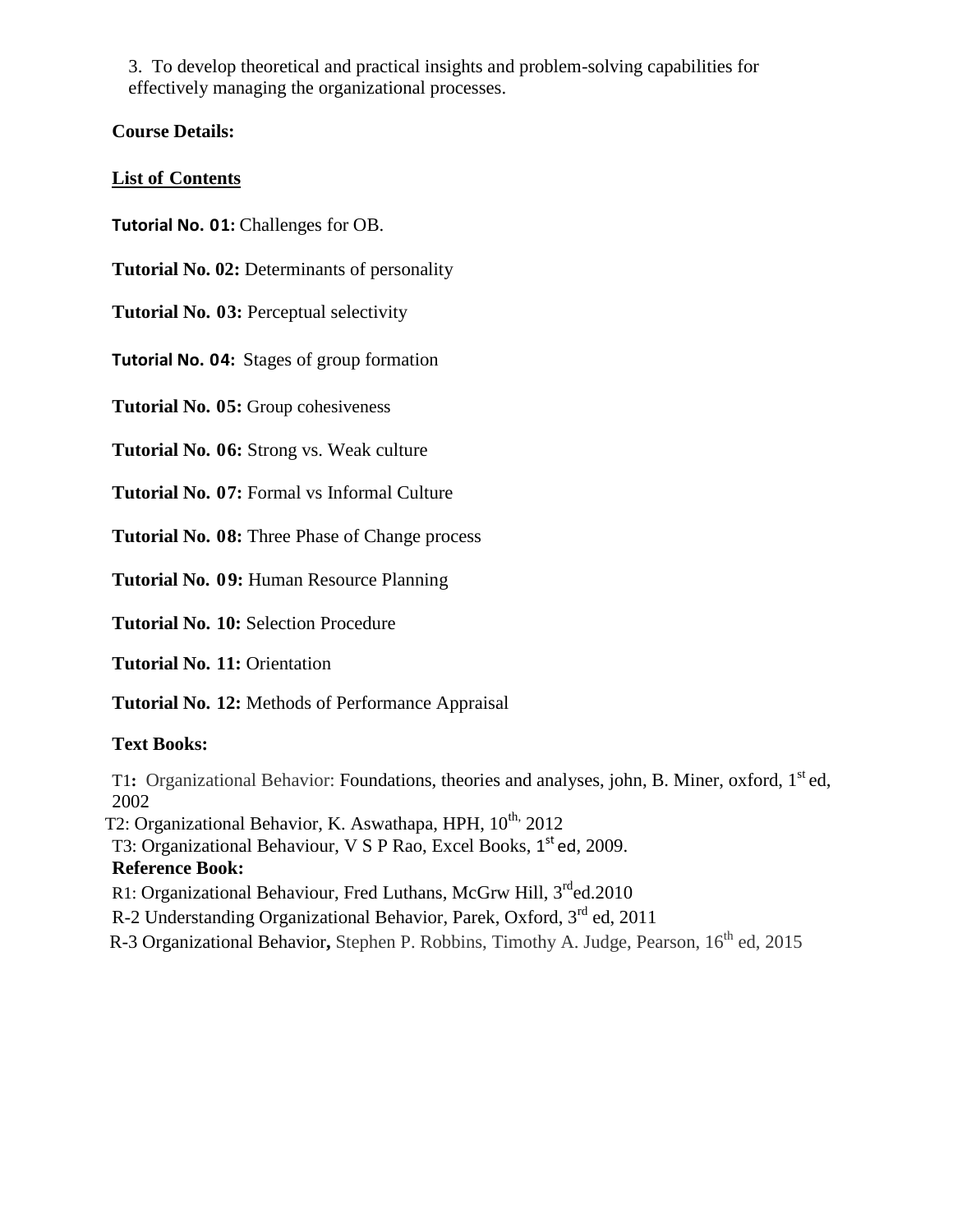### **MB43103 : MARKETING MANAGEMENT**

### **Credits:** 3 **Teaching Scheme: -** Theory 3 Hrs/Week **Prerequisites**: Students pursuing BTech **Objectives:**

The course aims at introducing the basic concepts of marketing to the undergraduate students in engineering. The learning shall help the students in better designing, manufacturing and selling product service packages keeping competitive market, customers and cost in view.

### **Course Details:**

### **Unit 1 – Concepts of Marketing Management**

### **(06Hrs)**

U 1.1 - Marketing Management: Concept, Process, Functions and relevance in the current context; Marketing Environment: Elements of micro and macro environment; Competition Analysis: Identifying and analyzing competitors, Porter"s Five forces model.

### **U1.2 – Case Study –** *A case study on Marketing Success Stories of Indian Brands*

### **Unit 2 – Consumer Behaviour & STP Strategies**

### **(06Hrs)**

U 2.1 Consumer Behavior: Factors influencing consumer behaviour, consumer decision process. Concept of Marketing Mix, Market Segmentation, Targeting and Positioning: Definition, Bases of Segmentation, Targeting and Positioning.

### **U2.2 – Case Study –** *A case study on Price-Quality Value Proposition*

### **Unit 3 – Fundamentals of Product and Pricing**

### **(08Hrs)**

U 3.1 - Product Life Cycle, New Product Development Process; Branding Concepts: Brand Equity, Packaging and Labeling, Product-Mix and Product Line; Pricing Decision: Objectives and Factors influencing pricing, Pricing methods and strategies.

### **U3.2 – Case Study –** *A case study on Brand/Product Differentiation*

### **Unit 4 - Fundamentals of Promotion and Place (06Hrs)**

U 4.1 - The Marketing Communication process, Promotion Mix – Introduction, Concept, elements of promotion mix; Channels of Distributions – Meaning, Concept, Types of intermediaries and Functions of distribution channels.

**U4.2 – Case Study –** *A case study on Promotion and Positioning success*

# **Unit 5 - Marketing Planning and Control**

### **(04Hrs)**

U 5.1 - Designing Distribution Channels; Concept of Supply Chain Management; Trends in Marketing (Concept): Customer Relationship Management, E-marketing, Rural Marketing and Service Marketing. **U5.2 – Case Study –** *A case study on Experience Marketing*

### **Course Outcome:**

After the completion of the course, the students would be able to: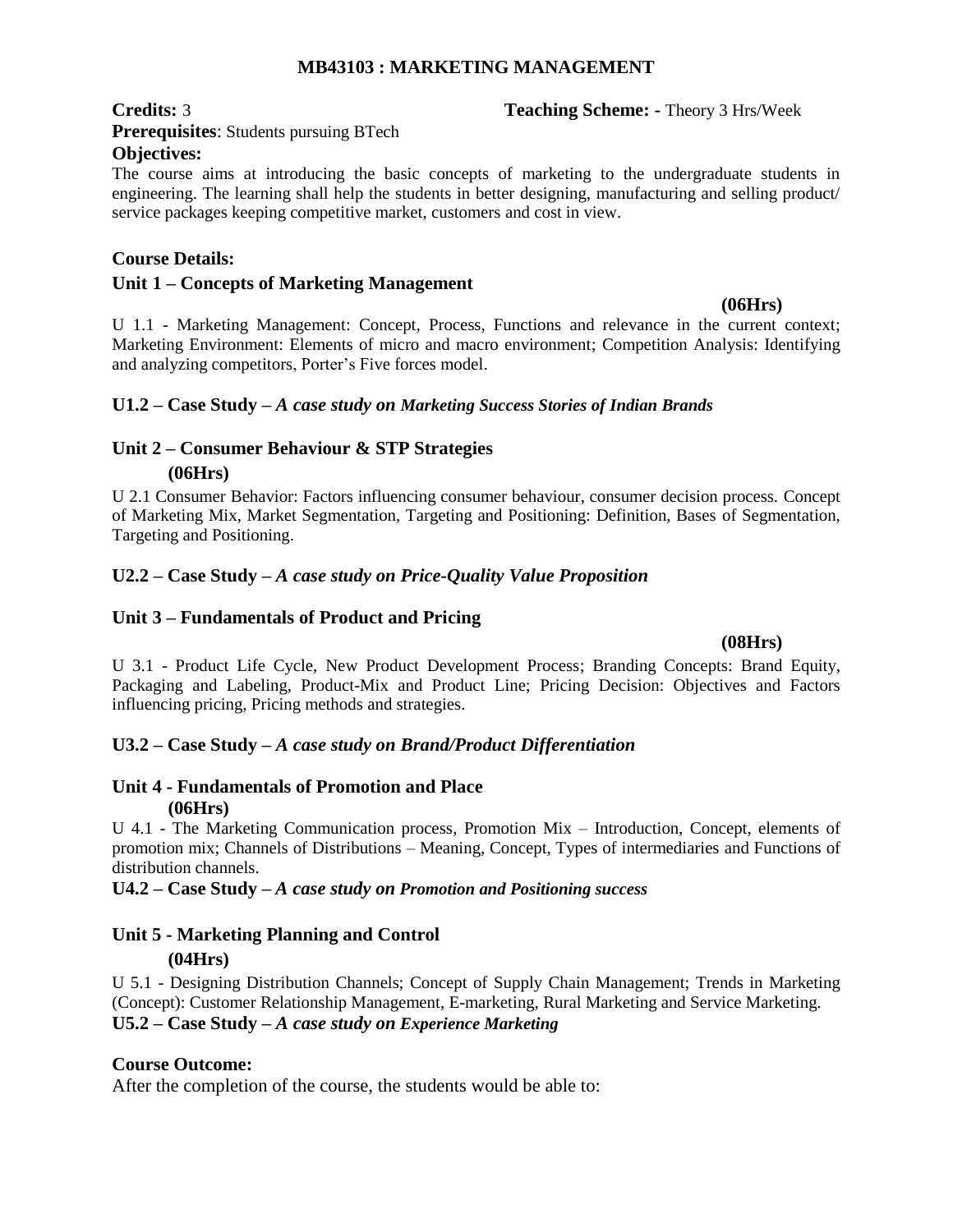1. Have a basic understanding of the key concepts in marketing and application of marketing theories in managerial practices.

2. Understand basic consumer psychology and analyze consumption patterns of buyers.

3. Formulate product & pricing related decisions and strategies.

4. Develope promotional strategies and identify the role of channel of distribution in smooth flow of products/services.

5. Identify emerging areas and recent developments in marketing trends.

### **Text Books:**

T1 - Etzel, Walker, Stanton and Pandit, Marketing, 14/e, Tata McGraw Hill.

T2 - Saxena, "Marketing Management" Tata McGraw Hill, 4/e.

T3 - Karunakaran "Marketing Management", Himalaya Publishing House, 2010/e.

### **Reference Books -**

R1 - Grewal, Levy, "Marketing" Tata McGraw Hill, special Indian edition.

R2 - Kotler, Keller, Koshy and Jha, "Marketing Management", 13/e, Pearson Education.

### **MB43103: MARKETING MANAGEMENT**

**Credits:** 3 **Teaching Scheme: -** Theory 1 Hrs/Week

**Prerequisites**: Students pursuing BTech

### **Objectives:**

The course aims at introducing the basic concepts of marketing to the undergraduate students in engineering. The learning shall help the students in better designing, manufacturing and selling product service packages keeping competitive market, customers and cost in view.

### **Course Details:**

### **List of Contents**

To be filled in by concerned Department.

**Tutorial No. 01:** Introduction to Marketing Environment.

**Tutorial No. 02:** Discuss Elements of micro and macro environment

**Tutorial No. 03:** Factors influencing consumer behaviour

**Tutorial No. 04:** Competition Analysis: Identifying and analyzing competitors.

**Tutorial No. 05:** Competition Analysis: Factors contributing to competition.

**Tutorial No. 06:** Branding Strategy: Positioning a Brand

**Tutorial No. 07:** Pricing Decision: Objectives and Factors influencing pricing.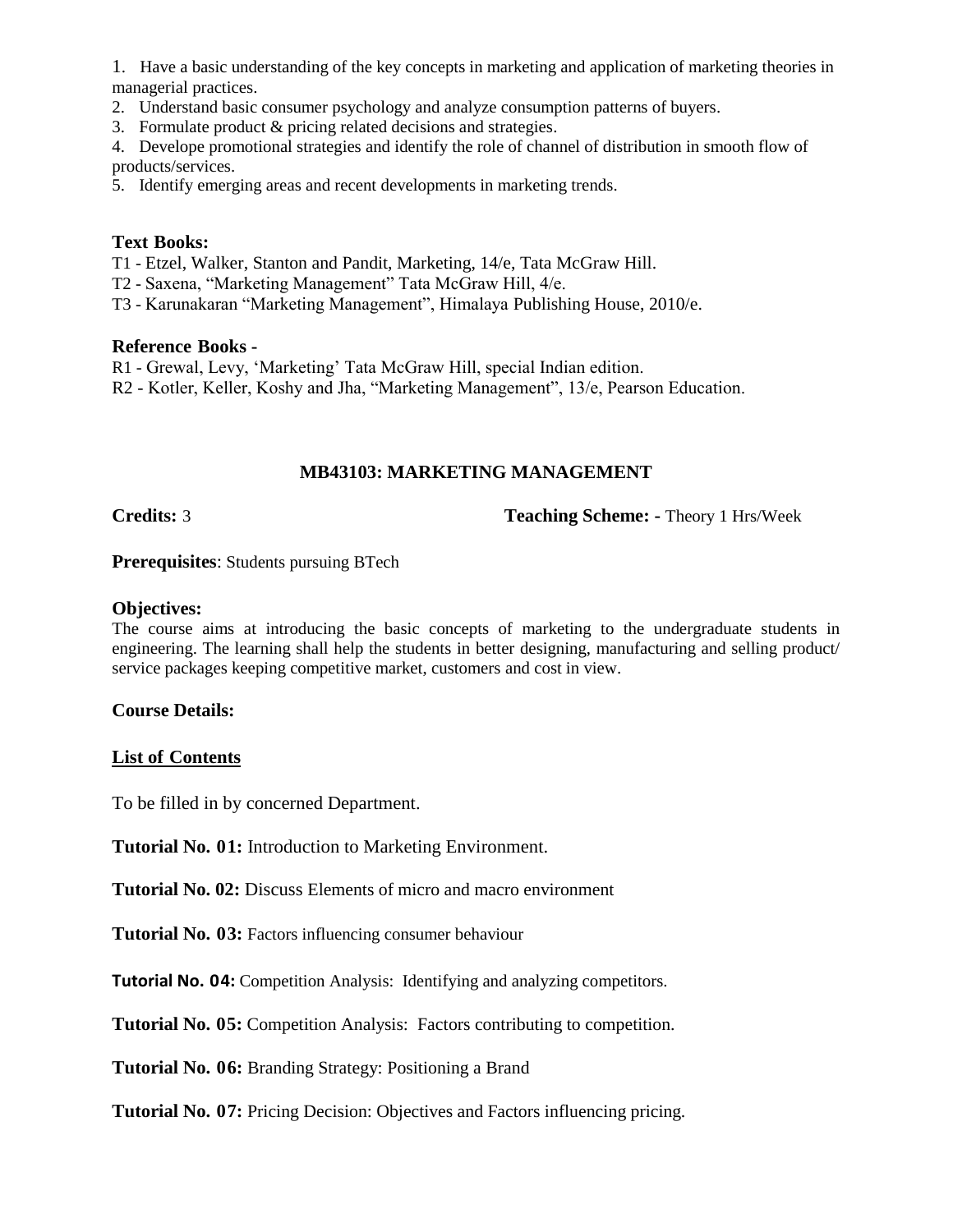**Tutorial No. 08:** Pricing method and strategies.

**Tutorial No. 09:** Channels of Distributions - Concept

**Tutorial No. 10:** Types of intermediaries and Functions of distribution channels

**Tutorial No. 11:** Service Marketing - Concept.

**Tutorial No. 12:** Customer Relationship Management - Concept

### **Text Books:**

T1 - Etzel, Walker, Stanton and Pandit, Marketing, 14/e, Tata McGraw Hill.

T2 - Saxena, "Marketing Management" Tata McGraw Hill, 4/e.

T3 - Karunakaran "Marketing Management", Himalaya Publishing House, 2010/e.

## **Reference Books -**

R1 - Grewal, Levy, "Marketing" Tata McGraw Hill, special Indian edition.

R2 - Kotler, Keller, Koshy and Jha, "Marketing Management", 13/e, Pearson Education.

## **MB43102: ENTREPRENEURSHIP DEVELOPMENT**

**Credits:** 3 **Teaching Scheme: -** Theory 3 Hrs/Week **Prerequisites**: Students pursuing B.Tech **Course Objectives:**

Identify and apply the elements of entrepreneurship and entrepreneurial processes.

Recognize the importance of entrepreneurs and their role in economic growth;

Develop skills to identify Business Opportunity.

**Course Details:**

## **Unit 1 Understanding Entrepreneurship (8Hrs)**

**U1.1 -** Concept of Entrepreneurship: Meaning, Definition, Motivation for Economic Development, Entrepreneurial Achievement: Case Study, Enterprise and Society, Entrepreneurial Traits and Skills, Environmental Dynamics and Change

**U1.2 -** Self-Study Topic - Mind vs Money in commencing new venture

## **Unit 2 Entrepreneurial Process (3Hrs)**

**U2.1** - Step by Step approach to Entrepreneurial Start Up, Decision for Entrepreneurial Start Up **U2.2** - **Self- Study Topic**- Entrepreneurial Success & Failures Factors

## **Unit 3 Setting Up of a Small Business Enterprise (8Hrs)**

**U3.1 -** Identifying Business Opportunity, Environmental pollution and allied regulatory and nonregulatory clearances, Formalities for setting up small enterprises in service sectors, Writing Business Plan Format, Components of a Business Plan

**U3.2. Self-Study Topic**- Determining Bankability of the Project

## **Unit 4 Institutional Support for SME (6Hrs)**

**U4.1 -** Central/State Level Institutions promoting SME, Financial Management in Small Business

**U4.2 - Self-Study Topic** - Marketing Management Problems and Strategies

# **Unit-5Problems and Sickness in Small Enterprises (5Hrs)**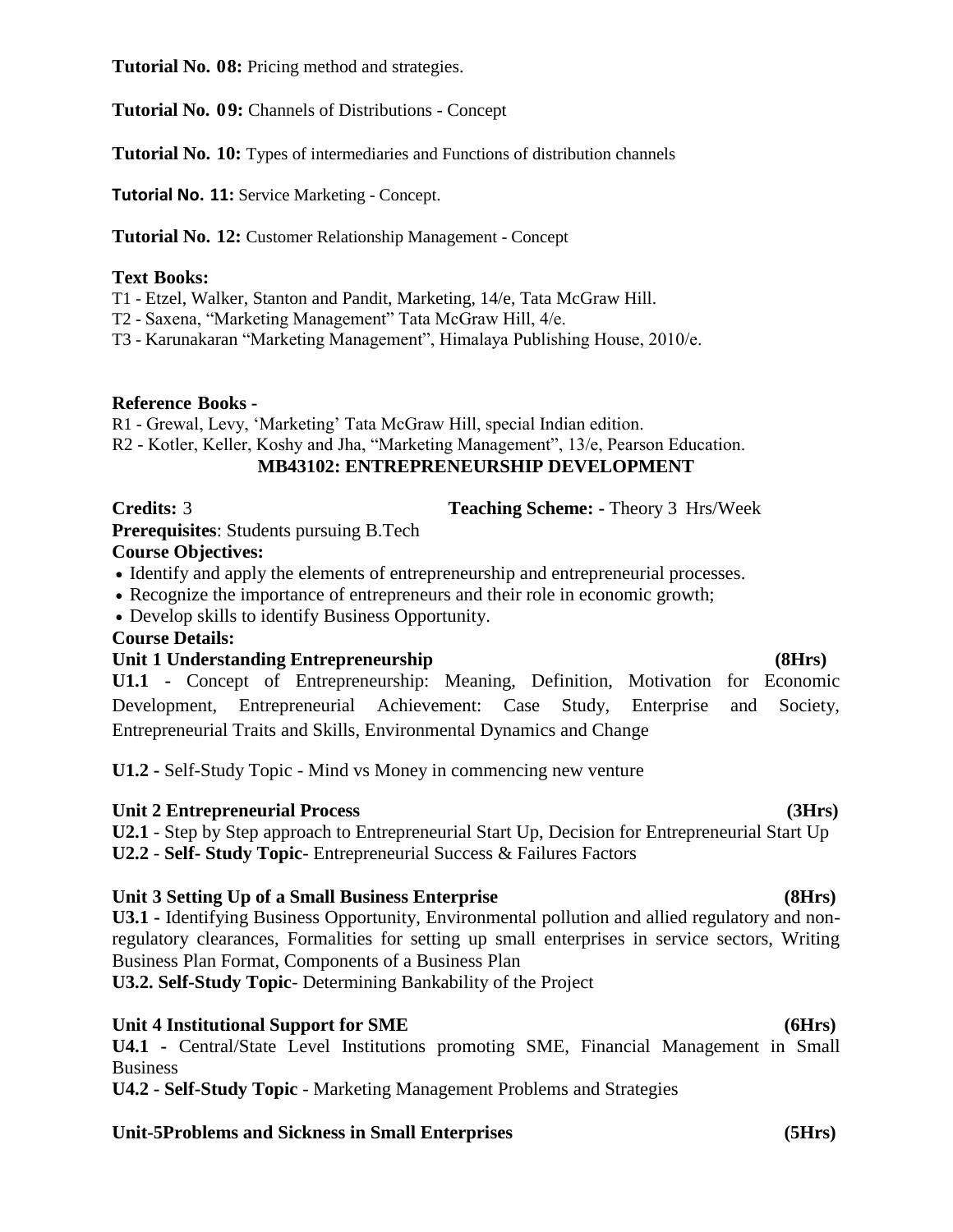**U5.1 –** Problems of HRM, Relevant Labour Laws, Causes of Sickness, Govt. Policies on revival of Sickness and remedial measures

**U5.2** - **Self-Study Topic**: Symptoms of Sickness

## **Course Outcome:**

After completion of the course, the students would be able to:

- 1. Analyze the internal/external factors affecting a business environment.
- 2. Understand the steps involved in entrepreneurial process.
- 3. Identify entrepreneurial opportunities for a new business venture and develop a well presented Business Plan that is feasible and sustainable.
- 4. Understand the role of Government machinery, regulatory institutions and support system in smooth functioning of a new business venture.
- 5. Know the Govt. policies on revival of sickness and remedial measures.

# **Text Books:**

- T11. "Entrepreneurship", R.D. Hisrich, M.P. Peters, D.A. Shepherd, Tata McGraw Hill, 6<sup>th</sup> Edition,2011
- T12. "Entrepreneurship", David H. Holt, PHI Learning Private Limited, 2011
- T13. "Entrepreneurship Development Small Business Enterprises", Poornima M Charantimath, Pearson,2012, Seventh Impression

# **Reference Books**

- R18. "Entrepreneurship Development", S.S. Khanka, S.Chand, 4<sup>th</sup> Edition 2010
- R19. "Entrepreneurship Development and Management", Dr. Vasant Desai and Dr. Kulveen Kaur , Himalaya Publishing House, First Edition,2013.
- R20. "Entrepreneurship Development", Dr. S.L. Gupta, Dr. Arun Mittal, International Book House, Second Edition,

# **MB43102: Entrepreneurship Development**

**Credits:** 03 **Teaching Scheme: -** Tutorial 01 Hrs/Week

**Prerequisites**: Students pursuing B.Tech **Objectives:**

- Identify and apply the elements of entrepreneurship and to entrepreneurial processes
- Recognize the importance of entrepreneurship and identify the profile of entrepreneurs and their role in economic growth;
- Use the entrepreneurial mind-set and behave responsibly and ethically in their roles as entrepreneurs.
- Analyze the business environment, opportunity recognition, and the business idea-generation process.

# **Course Details:**

## **List of Contents**

**Tutorial No. 1:** Role of Entrepreneur in Economic Development

**Tutorial No. 2:** Environmental Dynamics and Change

**Tutorial No. 3:** Entrepreneurial Achievement

**Tutorial No. 4:** Entrepreneurial decision making

**Tutorial No. 5:** Entrepreneurial Start up

**Tutorial No. 6:** Formalities in setting up small enterprises in manufacturing and services

**Tutorial No. 7:** Components of Business Plan